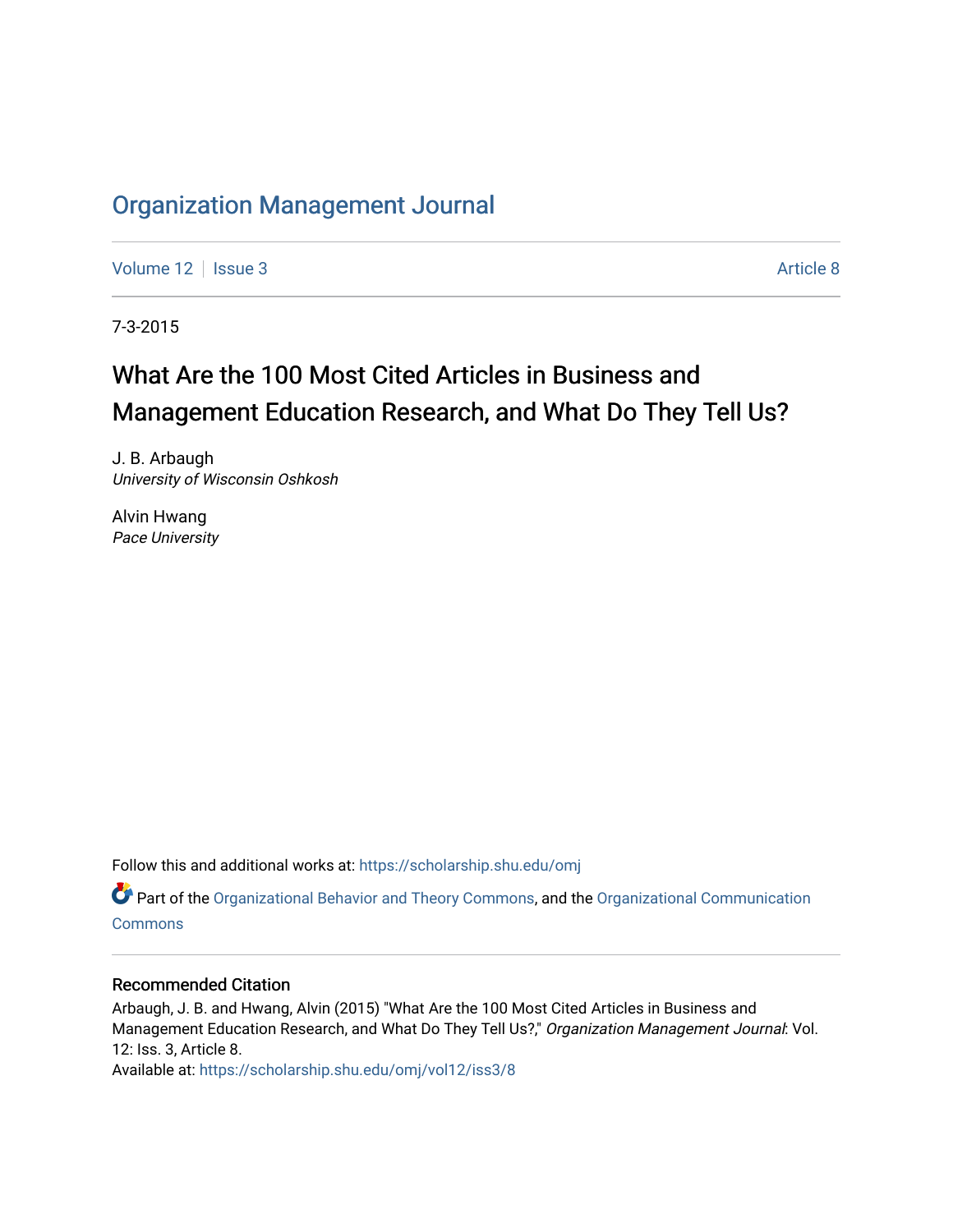# **TEACHING & LEARNING**

# **What Are the 100 Most Cited Articles in Business and Management Education Research, and What Do They Tell Us?**

# **J. B. Arbaugh[1](#page-1-0) and Alvin Hwang[2](#page-1-0)**

<span id="page-1-0"></span><sup>1</sup>*College of Business, University of Wisconsin Oshkosh, Oshkosh, Wisconsin, USA* <sup>2</sup>*Lubin School of Business, Pace University, New York, New York, USA*

**Although business and management education research has made great strides over the last decade, concerns about the area's legitimacy and attraction of new scholars continue to require attention. One of the obstacles that may impede the area's progress is a lack of knowledge of the influential works that may be useful in determining the nature and magnitude of potential contributions. Using Harzing's Publish or Perish and a broad list of search terms related to business and management education, we generated an initial list of 100 highly cited articles published since 1970. Fifty-eight of the 100 articles were published in or after 2000. After noting the most highly cited articles, their journal outlets, and their influence patterns with other highly cited articles, we conclude the article with potential research questions regarding development of research streams, the relative influence of new journals, and efforts to attract and increase the influence of business education scholars.** *Organization Management Journal***, 12: 154–175, 2015. doi: 10.1080/15416518.2015.1073135**

**Keywords** management education; publishing

Recent developments in management education research have made the pursuit of this area of inquiry more legitimate and accessible to new scholars. The rise of new learning and education research journals over the last decade to complement long-standing outlets such as the *Journal of Education for Business* (JEB), *Management Learning* (ML), and the *Journal of Marketing Education* (JMktE) has substantially increased the number and variety of venues where scholars can publish their work (Whetten, [2008\)](#page-21-0). With these new venues have come efforts to frame priorities in both topics and methods of this research area, and to identify outlets that should receive

scholars' primary attention (Beatty & Leigh, [2010;](#page-19-0) Currie & Pandher, [2013;](#page-19-1) Rynes & Brown, [2011\)](#page-20-0). In spite of these promising activities, concerns regarding the relative lack of dedicated scholars in business and management education research continue to persist (Arbaugh, [2011;](#page-19-2) Fukami, [2007;](#page-20-1) Schmidt-Wilk, [2007\)](#page-20-2), thus suggesting that research area legitimacy remains a challenge for business and management education.

One obstacle to increasing the area's legitimacy is the extent to which scholars from outside the business and management education area can develop an understanding of it within a reasonable amount of time for productive conversations and consequent research effort. This is a challenge because formal doctoral training for business and management scholars typically is focused on issues in each respective disciplinary field (e.g., accounting, finance, management, marketing, strategy, international business, etc.), and rightly so, but rarely with any exposure to business and management education research area issues. As a result, most aspiring scholars have to acquire knowledge about business and management education area issues "on the job" in the midst of other competing job requirements. This knowledge may come through trial and error of one's own literature searches, and perhaps through article submission reviews that indicated the need to consider certain foundational works in this area. The time requirements to develop an understanding of the business and management education research area outside of formal training may prove too onerous for many prospective new authors, especially junior scholars who have to develop a body of work for tenure and promotion during a short time period.

Worse yet, without an awareness of prior works that have shaped and continue to shape this emerging area, there is the risk of continually reinventing ideas that already have some existing findings, or even perpetuating inaccurate descriptions of prior research, thereby potentially delegitimizing the area (Bedeian, [2004a;](#page-19-3) Fornaciari & Lund Dean, [2009\)](#page-20-3). This state of affairs



Address correspondence to J. B. Arbaugh, Distinguished Professor of Management, College of Business, University of Wisconsin Oshkosh, 800 Algoma Blvd., Oshkosh, WI 54901, USA. E-mail: [arbaugh@uwosh.edu](mailto:arbaugh@uwosh.edu)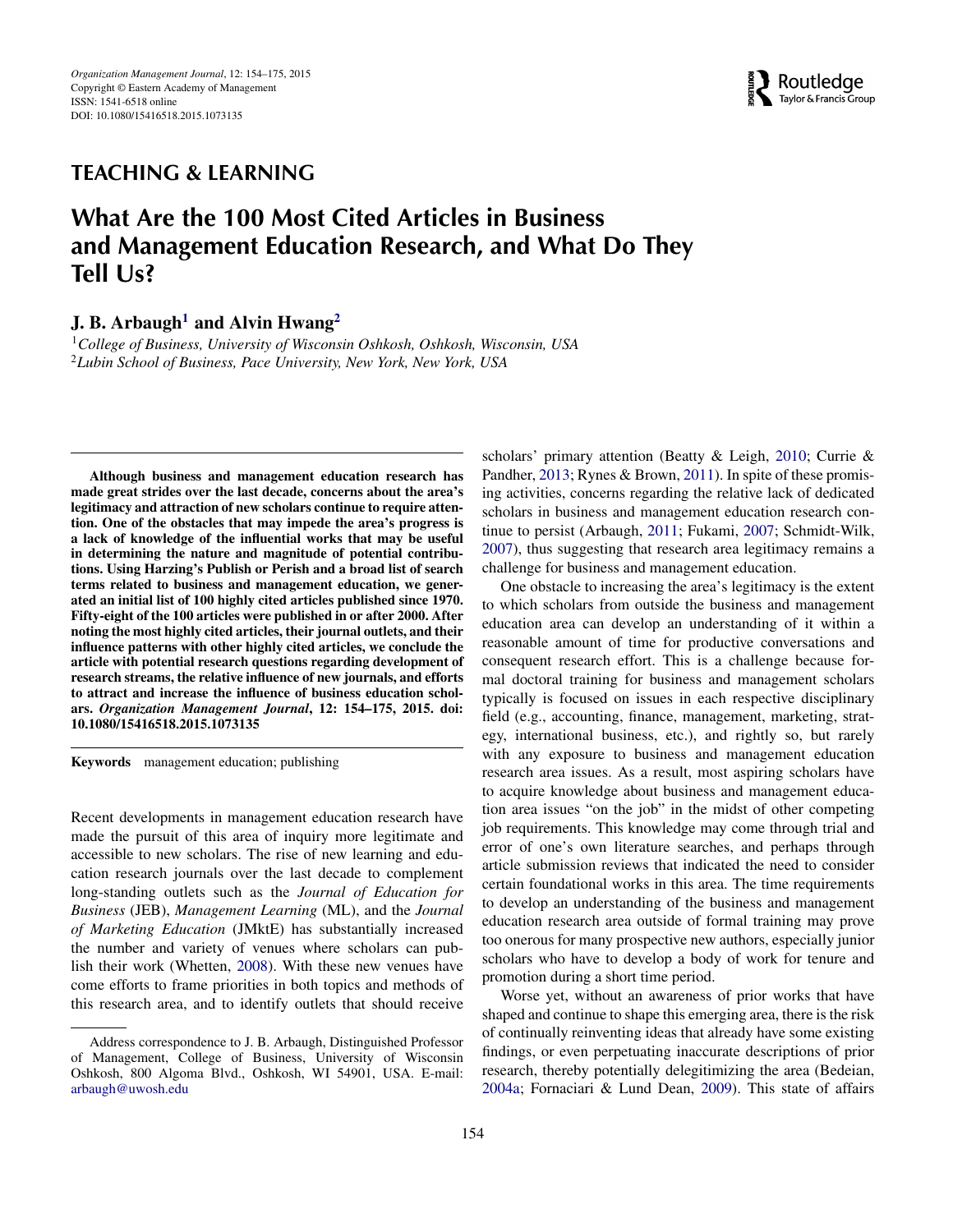explains in part why the volume, theoretical advancement, and empirical rigor in business educational research appear to vary across various business disciplines (Apostolou, Dorminey, Hassell, & Watson, [2013;](#page-19-4) Arbaugh et al., [2009\)](#page-19-5). If these varying activity levels continue, it is unlikely that educational research in business schools will become fully legitimized as an acceptable research area for business faculty. Conversely, if there is an awareness and understanding of the works that have shaped the area, prospective authors would have a better way to define and articulate their ideas and to position them in the appropriate research space. Given the recently revised Association to Advance Collegiate Schools of Business (AACSB) International accreditation standards regarding the need for business schools to demonstrate the impact and engagement of their faculty (Standards 4 and 15), for which citation counts are provided as one example of scholarly impact, it is not unreasonable to expect increasing emphasis on citations that we have seen in disciplinary research also to influence business education research in the future (Apostolou, Hassell, Rebele, & Watson, [2010,](#page-19-6) [2013;](#page-19-4) Gray, Peltier, & Schibrowsky, [2012;](#page-20-4) Judge, Cable, Colbert, & Rynes, [2007\)](#page-20-5). Therefore, citation as a measure of impact within the scholarly community is not likely to diminish in the near future (Aguinis, Shapiro, Antonacopoulou, & Cummings, [2014;](#page-19-7) Judge et al., [2007\)](#page-20-5). This suggests that new scholars in business schools will increasingly be socialized on citation as a performance metric. Given this evolving direction toward citation counts, despite critiques of citation measures (Arbaugh, DeArmond, & Rau, [2013;](#page-19-8) Haley, [2014;](#page-20-6) Judge et al., [2007;](#page-20-5) Mingers & Xu, [2010;](#page-20-7) Radicchi, Fortunato, & Castellano, [2008\)](#page-20-8), we believe citations as one among a range of possible research impact measures can be a mechanism that the business education field can use in portraying the field to business disciplinary faculty who have long accepted citation measures in examining research impact across business disciplinary research. We need to qualify this position by acknowledging that citation count as an impact measure is primarily aimed at research scholars who use this metric to identify research works that could help build their research agenda, rather than for determination of student learning outcomes. It is important to recognize this difference so that the need to address impact of student learning outcome is not confused with the need to determine impact of research that develop theoretical foundations and test business educational models—the work of researchers. Considering this research need, efforts to identify highly cited articles in the business education area seem a worthwhile first step toward increasing researchers' interest in the business education field.

With the intent of helping future scholars find their way in business and management education research, we uncover the most influential works in this area as reflected by citation counts of articles. In the sections that follow, we discuss our search and selection protocols, identify articles that are most influential to date, use citation patterns among these highly cited articles to infer research streams, and draw other initial observations from this list of articles and where it may portend future directions of the field. The first section of the article describes characteristics of legitimacy, and extends these ideas to business and management education research. The second section describes the development of our search protocol and terminology, along with the criteria for article inclusion. The third section identifies 100 highly cited articles, provides brief descriptions of the top 10 articles to help readers get a flavor of these works, and then examines patterns of cross-citation among these articles and the other 90 in the listing to identify groupings that indicate the presence and development of research streams. The final section provides observations, with particular emphasis on journals that emerge from the listing, and points to grounds for optimism and potential causes for concern.

# **LEGITIMACY IN BUSINESS AND MANAGEMENT EDUCATION RESEARCH**

The importance of acceptability of a research idea is perhaps intuitively appealing, and with no need for explanation to many in the research community. However, there still needs to be a basic understanding of the underlying foundation and process by which acceptability comes into being and how this process is related to legitimacy variables in the eyes of the research community and possibly other research communities. Some researchers, especially those with sociology roots, have long accepted knowledge development to be a social construction process; that is, knowledge is not clearly objective in nature, but often is a result of iterative interactions in definitions and redefinitions among parties before arriving at a shared reality of what is considered acceptable knowledge (Harteis, Gruber, & Hertramph, [2010;](#page-20-9) Jelavic, [2011\)](#page-20-10). Within the management knowledge arena, this implies that management knowledge and its contextual areas are developed from a process of collaborative definition, likely with iterative knowledge definition and empirical analysis of data to test those definitions (Colquitt & Zapata-Phelan, [2007;](#page-19-9) Lindkvist, [2005\)](#page-20-11). This social construction approach is not unfamiliar to researchers today, especially those who are trained in the Western philosophy of dialectical interactions in shaping a knowledge area (Aram & Salipante, [2003;](#page-19-10) Bedeian, [2004b\)](#page-19-11). Although social construction may happen in live interactive processes among individuals, the more formal process of such social construction of knowledge in the academic community is in the peer review process of academic journals where researchers perform this knowledge-shaping work through an iterative redefinition process (Humphreys, [2002;](#page-20-12) Starbuck, [2003\)](#page-21-1).

Within the peer review process, authors of knowledge works produce their ideas and argue for acceptance of their ideas to a certain audience. The initial audience is likely to be reviewers and editors who participate in the shaping process. This process will produce counter points and ideas that often challenge elements of original ideas, which leads to further shaping of these ideas (Bedeian, [2004b\)](#page-19-11). The iterative shaping process,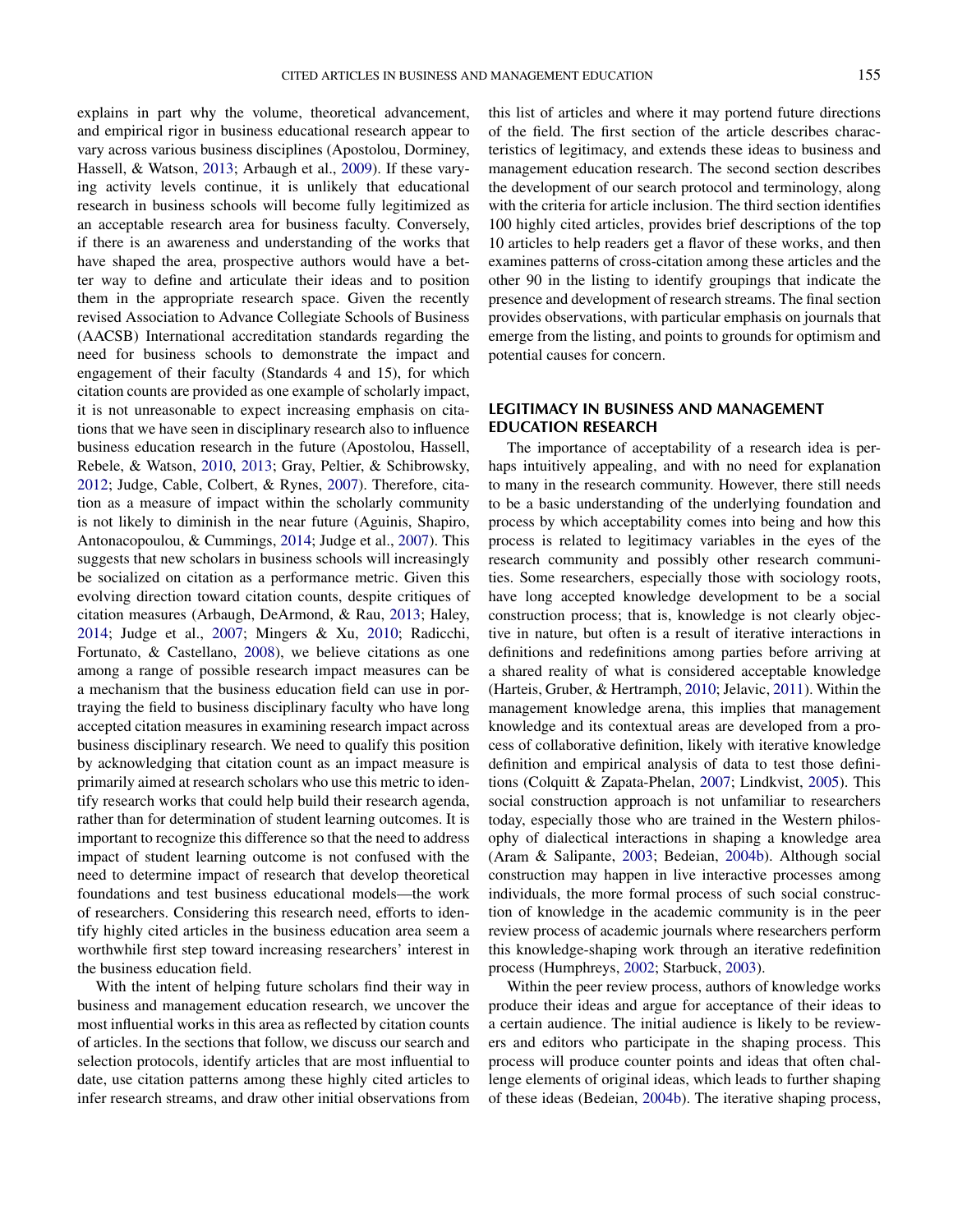commonly known as peer review, could lead to either a rejection of initial ideas or eventual acceptance of reshaped ideas. Most academic journals have varying forms of a peer review process, with many well-known journals having peer review procedures clearly spelled out for authors who may want to submit their works to this shaping requirement (Rynes & Brown, [2011\)](#page-20-0).

Although the peer review process can be interpreted as a shaping process for initial ideas, an eventual acceptance of an idea by reviewers and editors of a journal is, in fact, a form of legitimization of the idea, at least among immediate shaping members of the community, and, later on, as others in the community begin to cite the idea in building their own works. This formal process of shaping and accepting ideas and, later on, citing these ideas in other works is the typical legitimization process in academic research and publications (Aguinis, Shapiro, Antonacopoulou, & Cummings, [2014;](#page-19-7) Arbaugh, [2008;](#page-19-12) Deephouse & Carter, [2005\)](#page-19-13). Such acceptance will imply that the propounded idea is deemed to be compatible with the thinking of the community, and thus acceptable to be shared among members of the community and the general public. With this acceptance, the social constructionist cycle is completed by having these ideas published as articles that become part of the foundation upon which future researchers in the area could further develop their works. Therefore, our effort to identify works that are particularly well cited will be helpful to future scholars who are seeking to build their work using research that has been well vetted by the broader scholarly community.

This process of idea legitimization in academic communities is well understood by researchers who grapple with differing ideas for acceptance among peers. According to Rynes and Brown [\(2011\)](#page-20-0), four variables influence legitimization of ideas in management learning and education research, especially in education journal outlets: structural legitimacy (presenting adequate signals and symbols of competence), leadership legitimacy (publication records of scholars), procedural legitimacy (embracing scholarly accepted practices for performing activities), and consequential legitimacy (assessing the value of journals through citations of their articles). Each of these legitimacy variables is believed to have varying degrees of influence on the extent to which an article is deemed acceptable to the management learning and education research community. As in legitimacy considerations at the article level, journals also could exhibit legitimacy indicators, such as adopting peer review practices, having well-known editorial board members, and publishing clearly articulated and refined ideas (Rynes & Brown, [2011\)](#page-20-0). Thus, although articles could have embedded legitimization indicators, journals also could have such indicators. Therefore, there is the possibility that articles and journals could have mutually influencing legitimizing impact.

The mutual legitimacy influence between article and journal is an intriguing idea. Indeed, studies of citation patterns in management research suggest that journal status could be a greater predictor of article citation than an article's merits or authors' attributes (Judge et al., [2007;](#page-20-5) Mingers & Xu, [2010\)](#page-20-7). Whether or not this is a good evolved outcome from the iterative idea shaping process is something to be debated in the academic community. The reality is that we know journal legitimacy status has an influence on idea legitimacy in an article, and should be acknowledged and examined for its continuing influencing role in moving research ideas and into greater acceptability within the research community.

Researchers in the business and management education area have begun to examine variables that could explain legitimacy claims of business and management research streams (Beatty & Leigh, [2010;](#page-19-0) Rynes & Brown, [2011\)](#page-20-0). These early studies on research legitimacy in business and management education often have used some forms of citation or citation-related indexes (see Rynes & Brown, [2011\)](#page-20-0) as indicators of acceptability of a research article, and then worked backward to explore other variables that could help explain or be related to these acceptability indicators (Beatty & Leigh, [2010;](#page-19-0) Judge et al., [2007;](#page-20-5) Rynes & Brown, [2011\)](#page-20-0). In addition to serving as an acceptability indicator and a way to attract new scholars, we believe citations and related indexes could serve another useful function. If we explore published articles along a chosen citation approach, such as total number of citations of an article, we also can uncover groupings of highly cited articles that could have similar topical interests, and therefore point to unique themes and issues for direction within emerging research streams.

In the context of this study, we use journal article citations as a proxy of article acceptance, and then examine the extent to which emerging articles could be related to each other by their focus or issues of interest, thus uncovering preliminary research streams within the business and management education research area. In addition, as discussed earlier, journals contribute legitimacy influence and, accordingly, also could have some relationship to highly cited works in each cluster. Therefore, we include in our examination the degree to which highly cited works may have relationships with journal outlets.

In summary, the basis for this exploratory approach is the degree to which highly cited works may exhibit varying themes and issues that could be related to each other in clusters of research issues*/*interests within the business and management education research area, while taking into consideration the role of journal status in influencing and developing these emerging clusters (Judge et al., [2007;](#page-20-5) Rynes & Brown, [2011\)](#page-20-0), Therefore, our guiding research questions are:

- 1. What are the most cited articles in business and management education research?
- 2. Are there categories of research interest areas in the business and management education literature that could be uncovered from related topical issues of highly cited articles?
- 3. To what extent are these articles related to the journals in which they are published?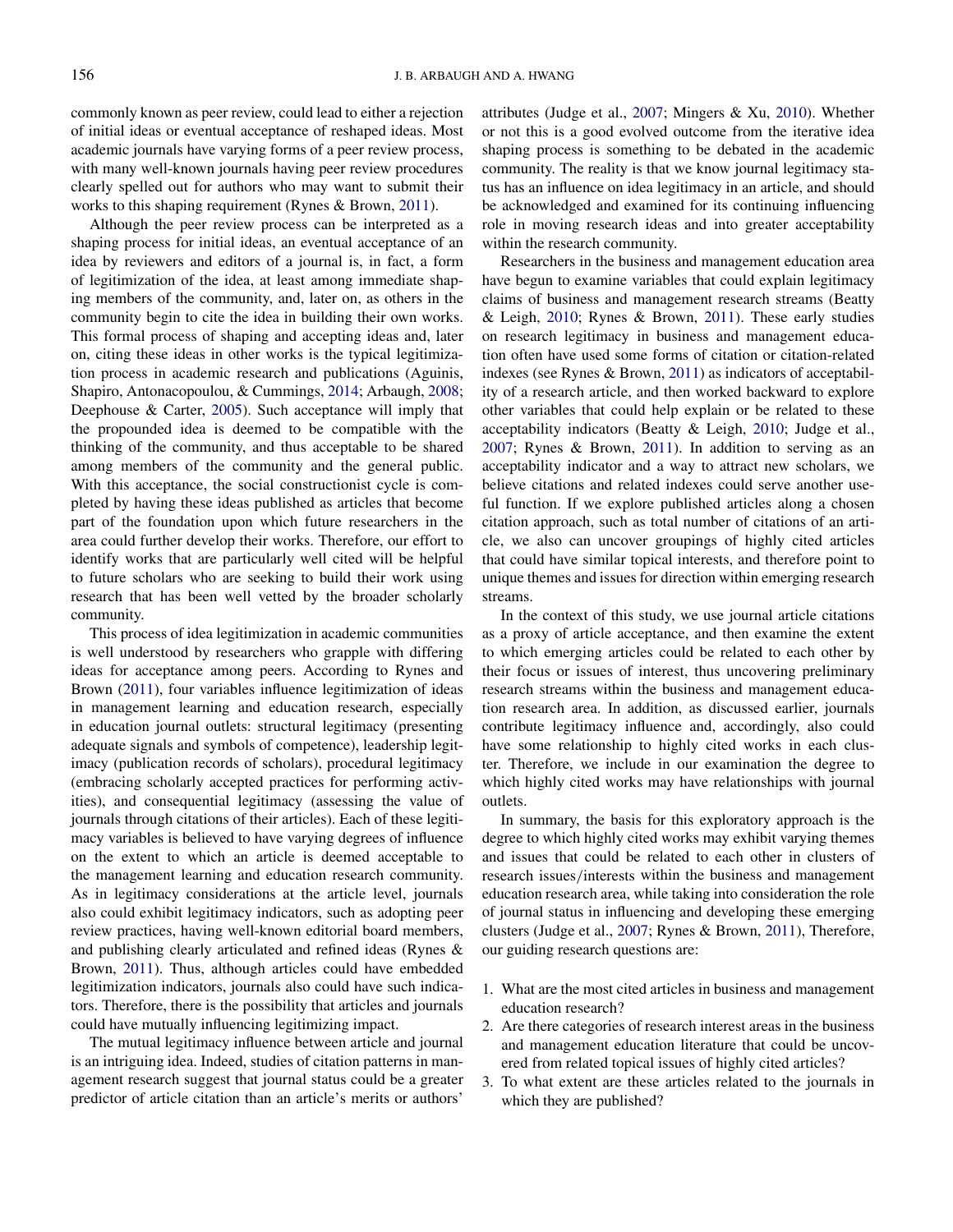### **REVIEW PROTOCOL**

Because business and management education research is at a comparatively early stage of development and the pool of potential outlets for such research is both diverse and fragmented (Currie & Pandher, [2013;](#page-19-1) Kruck, Mathieu, & Mitri, [2013;](#page-20-13) Rynes & Brown, [2011\)](#page-20-0), we examined journal articles based on raw citation counts (Hodge, Lacasse, & Benson, [2011;](#page-20-14) Ramos-Rodríguez & Ruíz-Navarro, [2004\)](#page-20-15). We chose this approach because raw citation counts of articles have been shown to be a leading predictor of future changes in perceptions of a field and are strongly correlated with other measures of citation (Baird & Oppenheim, [1994;](#page-19-14) Halverson, Graham, Spring, & Drysdale, [2012;](#page-20-16) Mudambi, Hannigan, & Kline, [2012;](#page-20-17) Tahai & Meyer, [1999\)](#page-21-2). Also, citation measures are likely to become more important in driving scholarly activity, as they help scholars discriminate highly accepted research articles and their related ideas from the proliferation of research knowledge due to digital access of academic journals (Judge et al., [2007;](#page-20-5) Peng & Zhu, [2012\)](#page-20-18). Citation counts of articles also have another important benefit—helping administrators determine the relative influence of their faculty's work when making promotion*/*tenure decisions (Bergh, Perry, & Hanke, [2006;](#page-19-15) Macdonald & Kam, [2010;](#page-20-19) Ramos-Rodríguez & Ruíz-Navarro, [2004;](#page-20-15) Worrell, [2009\)](#page-21-3). Therefore, citation count is an important measure to consider acceptability of ideas in an article, whether from within the research community or from institutional bodies that support members of the community.

When developing a review search process, the reliability and validity of the approach are critical (Webster & Watson, [2002\)](#page-21-4). We sought to establish reliability in this study by modeling frameworks used in search approaches of highly cited articles from other disciplines and prior reviews of business education literature. Our approach in identifying articles was similar to those recently adopted by Hodge and colleagues [\(2011\)](#page-20-14) and Halverson and colleagues [\(2012\)](#page-20-16) in determining the most impactful articles within the social work and blended learning areas, respectively. Their protocols identified the most impactful articles by selecting a citation database and key search terms, screening search results for their relevance to the intended domain, generating a listing of highly cited works, and accounting for the "citation bias" toward older articles. We also grounded the terminology used in our search to those used in prior reviews of business and management education research (Arbaugh, [2014;](#page-19-16) Hrastinski, [2008\)](#page-20-20).

We sought validity for our protocol by searching broadly through a range of journals in the field (Brocke et al., [2009;](#page-19-17) Hrastinski, [2008;](#page-20-20) Webster & Watson, [2002\)](#page-21-4), rather than limiting the search to a specific set of journals (Apostolou et al., [2013;](#page-19-4) Cummins, Peltier, Erffmeyer, & Whalen, [2013\)](#page-19-18). For our search process, we defined the boundaries of business and management education as formal business and management education learning in the context of higher education in academic institutions (Arbaugh et al., [2013;](#page-19-8) Armstrong & Fukami, [2009;](#page-19-19) Beatty & Leigh, [2010;](#page-19-0) Rynes & Brown, [2011\)](#page-20-0). We sought reliability in

our search terms by using an approach that is similar to those of other recent literature reviews in business education. We started the search term selection by identifying common business disciplines, and combined them with "education"—a practice that is consistent with recent literature reviews in the education area (Arbaugh, Desai, Rau, & Sridhar, [2010;](#page-19-20) Cummins et al., [2013\)](#page-19-18). We also took into consideration business disciplines that have at least one learning and education journal by reflecting such a term in the search (Currie & Pandher, [2013;](#page-19-1) Urbancic, [2011\)](#page-21-5). To further enhance reliability by framing terms based upon input from subject matter experts in the area, we used Whetten's [\(2008\)](#page-21-0) listing (further developed by Currie & Pandher, [2013\)](#page-19-1) of business education journals to identify areas of education within disciplines that had generated enough interest to warrant their own journal (e.g., "human resources education" to reflect the *Journal of Human Resources Education*). Currie and Pandher's [\(2013\)](#page-19-1) listing was validated further by the survey of a sample of active scholars in the area of business education.

To further capture pedagogy*/*androgogy approaches in business education, we created search terms to reflect the "teaching" and "pedagogy" of these subject areas. We also incorporated terms to capture instructional strategies commonly used across the business disciplines, such as experiential learning (Boyce, Williams, Kelly, & Yee, [2001;](#page-19-21) Gray et al., [2012;](#page-20-4) Kayes, 2002; McCarthy & McCarthy, [2006\)](#page-20-21), group activities (Brooks & Ammons, [2003;](#page-19-22) Feichtner & Davis, 1984), and student teams (Bacon, Stewart, & Silver, 1999; Baldwin, Bedell, & Johnson, 1997; Kayes, Kayes, & Kolb, [2005\)](#page-20-22). Because these instructional approaches also are used outside of business schools, we framed the search terms for these educational practices to require at least one of the prominent disciplinary labels within a business school (accounting, economics, finance, information systems, management, marketing). Finally, we included several degree program-level terms for the most popular business degrees (undergraduate and MBA). We provide our list of search terms in [Table 1.](#page-5-0)

We adopted the increasingly common practice of assessing the influence of educational research via Harzing's Publish or Perish [\(2013\)](#page-19-4) software program to identify the most cited articles containing our search terms (Halverson et al., [2012;](#page-20-16) Hodge et al., [2011;](#page-20-14) Rao, Iyengar, & Goldsby, [2013;](#page-20-23) Serenko & Bontis, [2009;](#page-21-6) Van Aalst, [2010\)](#page-21-7). Publish or Perish compiles citation counts from Google Scholar and generates metrics for journals and authors based upon citation activity, thereby making it easier for scholars to conduct studies using data from Google Scholar (Haley, [2014;](#page-20-6) Soutar & Murphy, [2009\)](#page-21-8). There have been concerns about the use of Google Scholar for bibliometric studies, such as Google's vagueness in describing their sources for material beyond mention of sources such as academic publishers, professional societies, and university publishers (Google Scholar, [2015\)](#page-20-24), or the tool's difficulties in producing consistent searches when using search term qualifiers (Cothran, [2011;](#page-19-23) Haley, [2014\)](#page-20-6). However, it does provide advantages, particularly for studying the influence of educational research.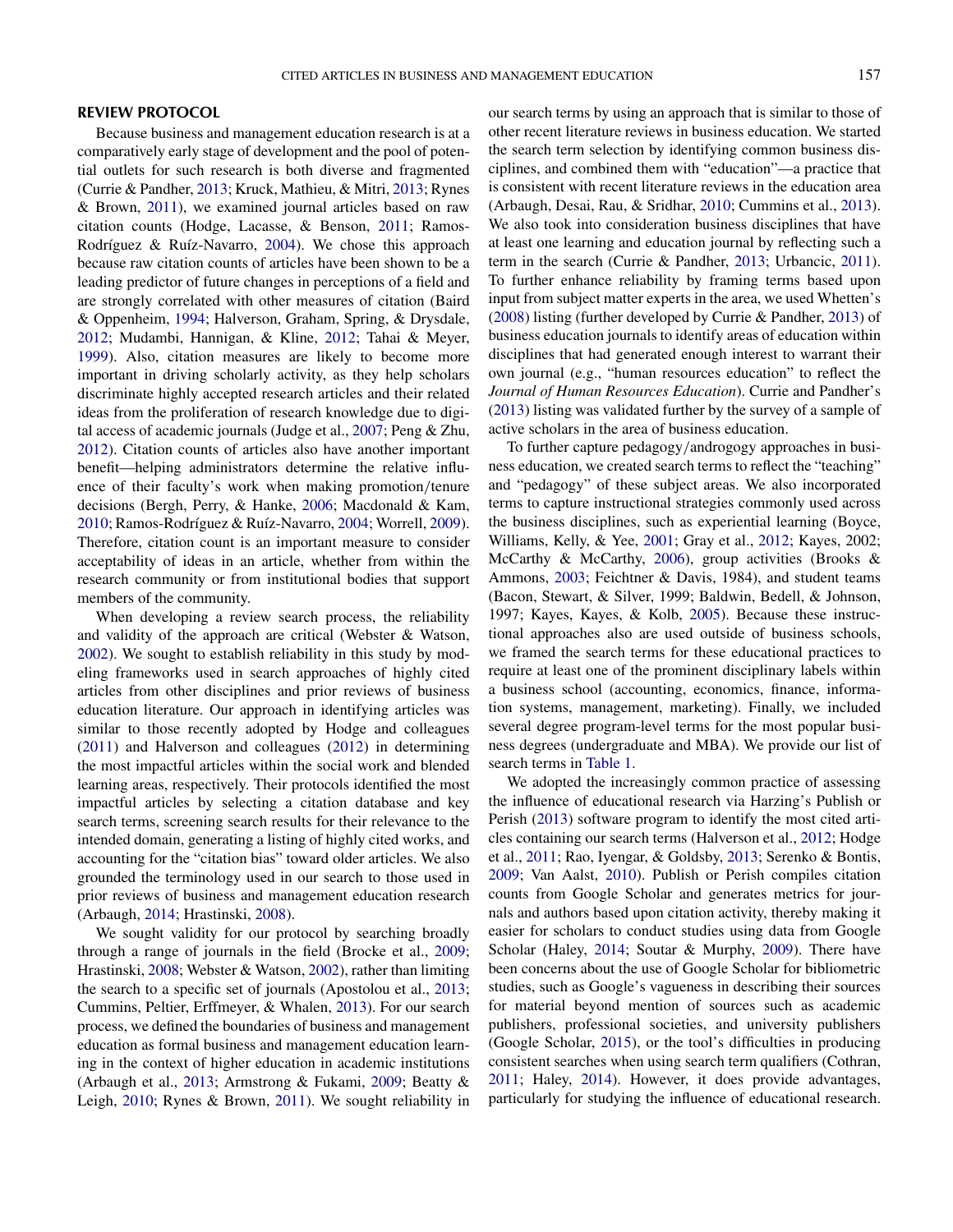<span id="page-5-0"></span>TABLE 1

| <b>TABLE 1</b> |  |
|----------------|--|
| (Continued)    |  |

on educational issues and*/*or educational practices within business schools, and eliminated articles that were oriented toward research in a business discipline that mentioned a search term in a peripheral way (such as Hambrick and Mason's [\[1984\]](#page-20-27) work

| Terms used in the literature search                     | (Continued)                                                         |
|---------------------------------------------------------|---------------------------------------------------------------------|
| Accounting education                                    | Accounting education                                                |
| Accounting ethics education                             | Undergraduate business students                                     |
| Business analytics education                            | Wealth management education                                         |
| Business ethics education                               | Teaching accounting                                                 |
| <b>Business education</b>                               | Teaching business                                                   |
| Business schools                                        | Teaching business analytics                                         |
| <b>Business students</b>                                | Teaching business ethics                                            |
| Critical management education                           | Teaching economics                                                  |
| Economic(s) education                                   | Teaching entrepreneurship                                           |
| Entrepreneurship education                              | Teaching evidence-based management                                  |
| Executive education                                     | Teaching executives                                                 |
| <b>Executive MBA</b>                                    | Teaching finance                                                    |
| Experiential learning (business, management, marketing, | Teaching financial ethics                                           |
| accounting, finance, economics, or information systems) | Teaching financial literacy                                         |
| Finance education                                       | Teaching information systems                                        |
| Financial ethics education                              | Teaching international business                                     |
| Financial literacy education                            | Teaching human resources                                            |
| Group projects (business, management, marketing,        | Teaching leadership                                                 |
| accounting, finance, economics, or information systems) | Teaching management                                                 |
| Group work (business, management, marketing,            | Teaching marketing                                                  |
| accounting, finance, economics, or information systems) | <b>Teaching MBAs</b>                                                |
| Hospitality and tourism education                       | Teaching operations management                                      |
| Human resources education                               | Teaching organizational behavio(u)r                                 |
| Information systems education                           | Teaching strategic management                                       |
| Insurance education                                     | Teaching supply chain                                               |
| International business education                        | Teaching sustainability                                             |
| Leadership education                                    | Teaching undergraduate business students                            |
| <b>MBA</b> courses                                      |                                                                     |
| MBA education                                           |                                                                     |
| MBA program(s)                                          |                                                                     |
| <b>MBA</b> students                                     | Google Scholar draws more comprehensive searches through            |
| Management education                                    | open access journals and online repositories, provides char-        |
| Marketing education                                     | acterizations of scholarly impact of articles similar to those      |
| Marketing ethics education                              | provided by more restrictive databases such as Scopus or SSCI       |
| Operations management education                         | that focus on journals listed by a particular publisher or rating   |
| Organizational behavior education                       | service, and has been found to be more informative for assess-      |
| Pedagogy (business, management, marketing, accounting,  | ing educational and non-English-language research (Adler &          |
| finance, economics, or information systems)             | Harzing, 2009; Cothran, 2011; Rynes & Brown, 2011; Van              |
| Public affairs education                                | Aalst, 2010). Although much of the research to date on Google       |
| Real estate education                                   | Scholar focuses on its use as a bibliometric tool, the keyword-     |
| Sales education                                         | based orientation and its ability to identify highly cited articles |
| Strategic management education                          | from keywords are making it an increasingly popular tool for        |
| Strategy education                                      | younger scholars to identify articles for their research activi-    |
| Student teams (business, management, marketing,         | ties (Cothran, 2011; Howland, Wright, Boughan, & Roberts,           |
| accounting, finance, economics, or information systems) | 2009; Karlsson, 2014; Wu & Chen, 2014). We individually             |
| Customobility advestion                                 | inspected each reference to ensure that the cited works focused     |

Sustainability education

Tax education

Undergraduate business courses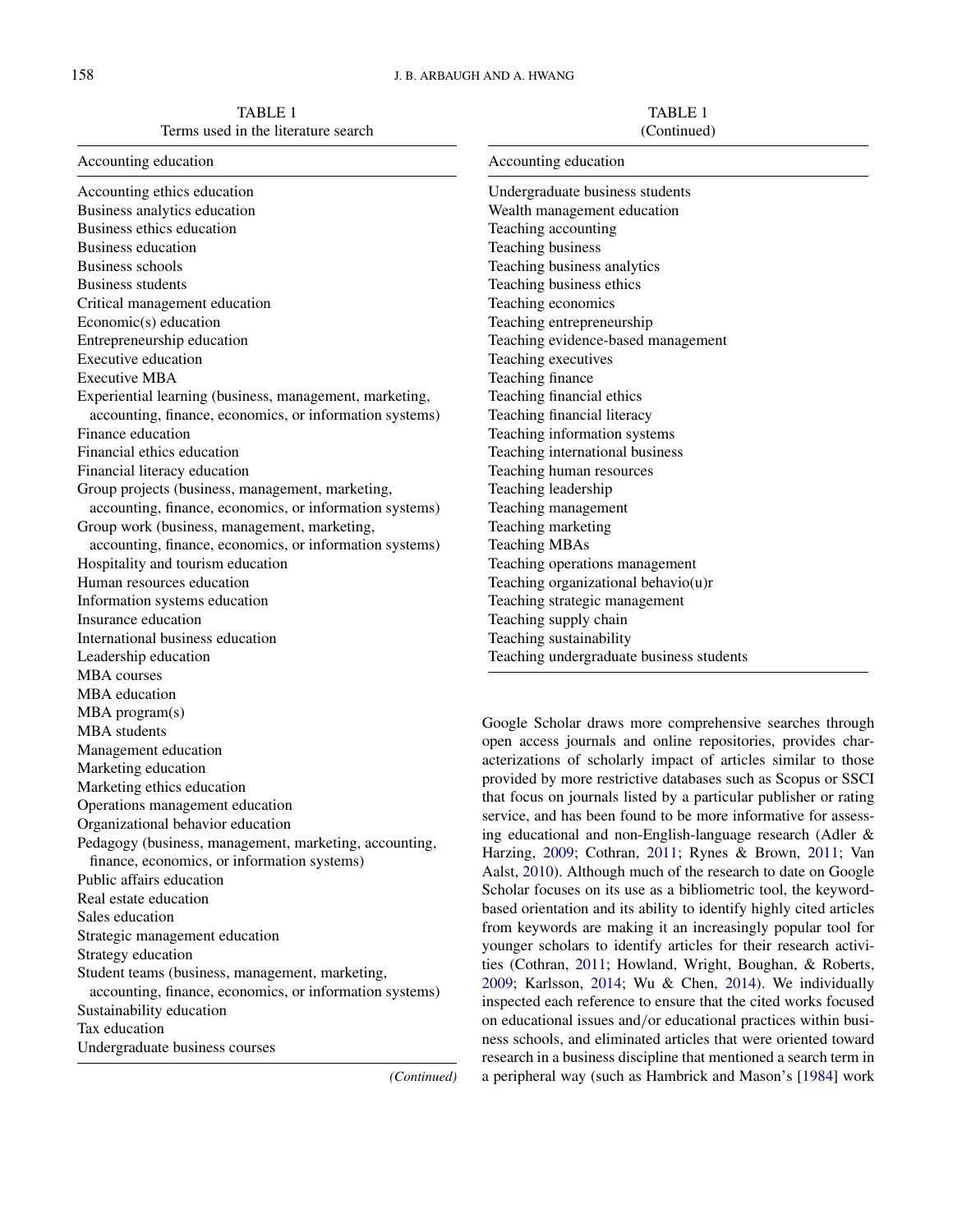on upper echelons theory that mentioned "management education"), examined management education topics in contexts other than business schools (such as Hytti and O'Gorman's [\[2004\]](#page-20-28) study of enterprise education that primarily considered K–12 and trade-school settings), employed samples of business students for noneducational topics (such as Elliot and colleagues' [\[2007\]](#page-20-29) examination of MBA students as a proxy for nonprofessional investors), or were from other disciplines that happened to use these terms (such as Bodenheimer and colleagues' [\[2002\]](#page-19-25) discussion of management education on patient self-management of chronic diseases in primary care). Although "economics education" is one of our search terms, the majority of economics departments in universities are housed outside of business schools (Pieper, [2003\)](#page-20-30). Therefore, for our listing, we included only economics education articles that pertained to business school settings. In keeping with journals used in recent domain reviews of management education journals (Beatty & Leigh, [2010;](#page-19-0) Korpiaho, Päiviö, & Räsänen, [2007;](#page-20-31) Rynes & Brown, [2011\)](#page-20-0), we used the year of the earliest journal included in those reviews, now known as *Management Learning* (created in 1970), to frame the period of our review. As we reviewed articles generated from our search terms, we compiled a listing of the 100 most cited articles to reflect citation studies in other disciplines (Hodge et al., [2011;](#page-20-14) Lefaivre, Shadgan, & O'Brien, [2011;](#page-20-32) Walter & Ribière, [2013\)](#page-21-10).

#### **RESULTS**

[Table 2](#page-7-0) presents the listing of full references to articles from our search process, the number of raw citations for each article, and the average number of citations per year. In case of ties between articles in raw citation counts, the article with the highest number of citations per year was placed higher in the listing. To capture interrelationships among articles and identify potential literature streams, [Table 3](#page-13-0) presents the results of a cross-reference analysis of the first 10 articles with the other articles in the listing. Initial observations from these tables provide several noteworthy findings. First, 58 of the 100 most cited articles have been published in or after 2000, indicating that interest in business and management education research is relatively new compared to research in other business disciplinary areas, such as organizational behavior, strategy, and human resources management. This finding suggests that concerns regarding citation bias toward older articles in bibliometric studies of other fields (Fornaciari & Lund Dean, [2009;](#page-20-3) Mudambi et al., [2012\)](#page-20-17) may not apply to business and management education research. Second, although the field is relatively new, the cross-referencing analysis shown in [Table 3](#page-13-0) suggests an emerging pattern of mutual influence among these top 10 most highly cited articles. This points to potential development of research streams in areas such as (a) critiques (usually negative) of business schools and their practices, as demonstrated by the articles with linkages to Ghoshal (2005), Bennis and O'Toole (2005), and Pfeffer and Fong (2002); (b2) online delivery of

business education, as demonstrated by numerous citations to and cross-citation among Alavi (1994), Piccoli and colleagues (2001), and Leidner and Jarvenpaa (1995); (c) entrepreneurship education, as demonstrated by citation patterns for Kuratko (2005) and Katz (2003), and to a lesser extent by Zhao and colleagues (2005); and (d) a less extensive stream on experiential learning emanating from the work of Kolb and Kolb (2005) (see the appendix for summaries of these 10 articles).

#### **Influential Journals**

[Table 4](#page-15-0) presents article distribution by journal. *Academy of Management Learning and Education* (AMLE) published the most articles (17) included in the listing, followed by the *Journal of Business Ethics* (JBE) (8 articles). Interestingly, three of the four journals with the most cited articles (AMLE, JBE, and the *Journal of Management Education* [JME]) are also three of the top four journals listed in Currie and Pandher's (2013) survey of active scholars in management learning and education research.

#### **Domain Specification Issues**

Although there appears to be consistency between the upper tiers of Currie and Pander's [\(2013\)](#page-19-1) journal quality ratings and numbers of articles from those journals in our list, this consistency diminishes after we move beyond the highest rated journals. Twenty-six of the 45 journals represented in our most cited articles were not included in Currie and Pander's listing. This means that 45% of the most cited articles in business and management education appeared in journals that were considered outside the domain by relatively active scholars in the field. Although some of these articles are relatively early publications before the widespread introduction of journals dedicated to business education topics, the presence of well-regarded educational journals such as *Computers & Education* (C&E) and the *Journal of Educational Research* (JER) suggest the possibility that the journal domain of business education research could be broader than is portrayed in other studies.

#### **DISCUSSION**

Our identification and analysis of the 100 most cited articles in business and management education revealed three prominent research streams and one less prominent stream based on citation relationships to the 10 most cited articles. Collectively, these citation patterns of relationships that directly involved 50 of the 100 articles suggested the presence of relatively welldefined streams. When we looked at the average citation rate per year (a process used to assess "trending" topics), we did not see any article that might be classified outside of these first three streams until Navarro's (2008, 31.57 average citations a year, 27th in ranking on average citations per year, 90th in ranking on total citations) work on MBA curricula, indicating that the influence of these streams permeates throughout the list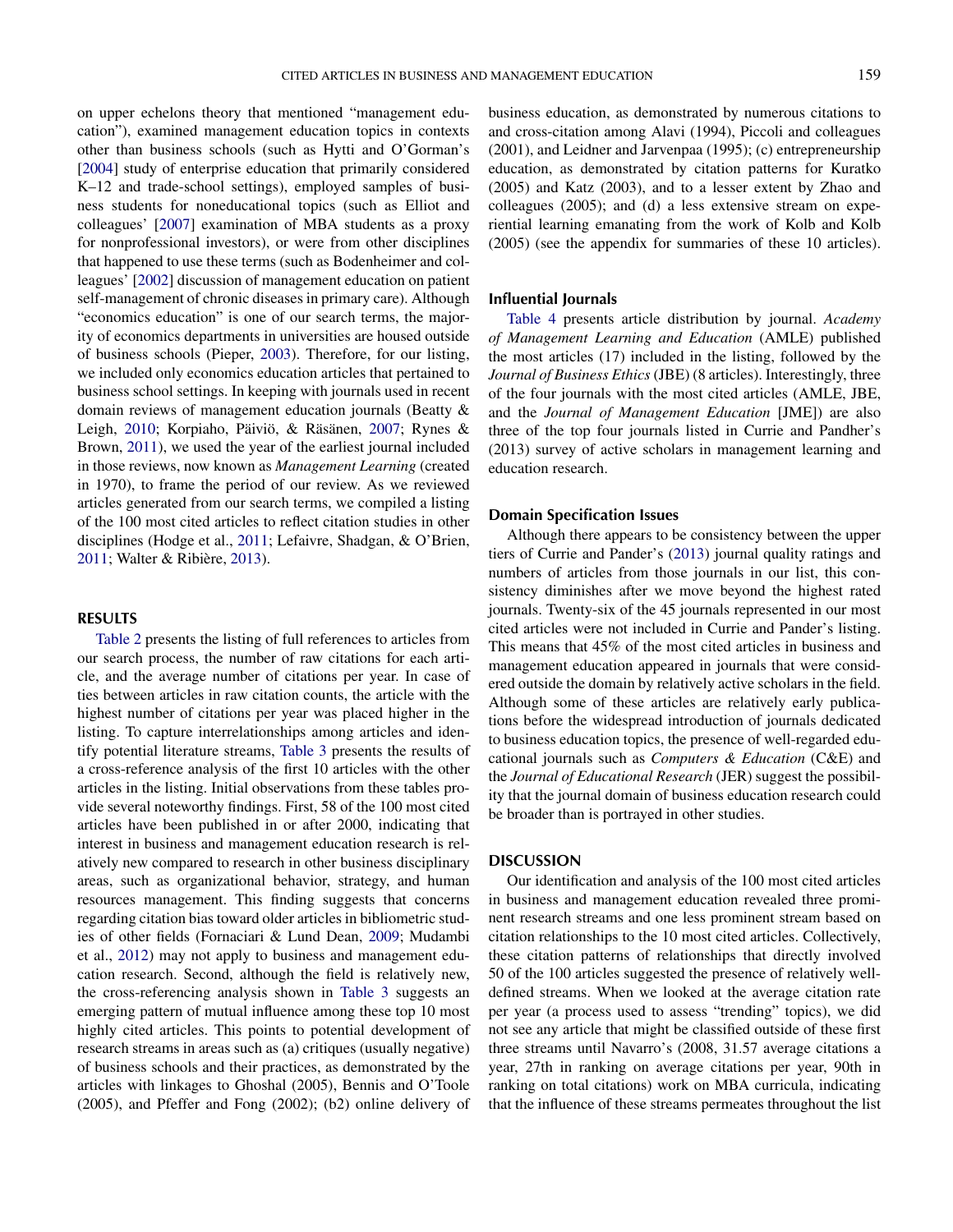## <span id="page-7-0"></span>J. B. ARBAUGH AND A. HWANG

| I<br>I<br>M.<br>٧<br>M.<br>٧ |  | ۹<br>× |
|------------------------------|--|--------|
|------------------------------|--|--------|

| TABLE 2                                                                 |
|-------------------------------------------------------------------------|
| 100 Most cited articles in business and management education, 1970–2014 |

| Article reference                                                                                                                                                                                                                                                    | Total citations | Citations per year |
|----------------------------------------------------------------------------------------------------------------------------------------------------------------------------------------------------------------------------------------------------------------------|-----------------|--------------------|
| Ghoshal, S. (2005). Bad management theories are destroying good management<br>practices. Academy of Management Learning and Education, 4, 75-91. (Appeared in<br>AMLE's Exemplary Contributions section)                                                             | 2385            | 238.50             |
| Kolb, A. Y., & Kolb, D. A. (2005). Learning styles and learning spaces: Enhancing<br>experiential learning in higher education. Academy of Management Learning and<br>Education, 4, 93-212. (Appeared in AMLE's Exemplary Contributions section)                     | 1596            | 159.60             |
| Bennis, W. G., & O'Toole, J. (2005). How business schools lost their way. Harvard<br>Business Review, 83(5), 96-104.                                                                                                                                                 | 1529            | 152.90             |
| Pfeffer, J., & Fong, C. T. (2002). The end of business schools? Less success than meets<br>the eye. Academy of Management Learning & Education, 1, 78-95. (Appeared in<br>AMLE's Exemplary Contributions section)                                                    | 1347            | 103.62             |
| Alavi, M. (1994). Computer-mediated collaborative learning: An empirical evaluation.<br>MIS Quarterly, 18, 159-174.                                                                                                                                                  | 1204            | 57.33              |
| Piccoli, G., Ahmad, R., & Ives, B. (2001). Web-based virtual learning environments: A<br>research framework and a preliminary assessment of effectiveness in basic IT skills<br>training. MIS Quarterly, 25, 401-426.                                                | 1077            | 76.93              |
| Leidner, D. E., & Jarvenpaa, S. L. (1995). The use of information technology to<br>enhance management school education: A theoretical view. MIS Quarterly, 19,<br>$265 - 291.*$                                                                                      | 1031            | 51.55              |
| Kuratko, D. F. (2005). The emergence of entrepreneurship education: Development,<br>trends, and challenges. Entrepreneurship Theory and Practice, 29, 577-597.<br>(Published as an ET&P White paper)                                                                 | 889             | 88.90              |
| Zhao, H., Seibert, S. E., & Hills, G. E. (2005). The mediating role of self-efficacy in the<br>development of entrepreneurial intentions. Journal of Applied Psychology, 90,<br>1265-1272.                                                                           | 784             | 78.40              |
| Katz, J. A. (2003). The chronology and intellectual trajectory of American<br>entrepreneurship education: 1876-1999. Journal of Business Venturing, 18, 283-300.                                                                                                     | 760             | 63.33              |
| Williams, J. B., & Jacobs, J. (2004). Exploring the use of blogs as learning spaces in<br>the higher education sector. Australasian Journal of Educational Technology, 20(2),<br>$232 - 247.$                                                                        | 734             | 66.73              |
| Webster, J., & Hackley, P. (1997). Teaching effectiveness in technology-mediated<br>distance learning. Academy of Management Journal, 40, 1282-1309.*                                                                                                                | 698             | 38.78              |
| Gorman, G., Hanlon, D., & King, W. (1997). Some research perspectives on<br>entrepreneurship education, enterprise education, and education for small business<br>management: A ten-year literature review. International Small Business Journal,<br>$15(3), 56-77.$ | 697             | 38.72              |
| Rindova, V. P., Williamson, I. O., Petkova, A. P., & Sever, J. M. (2005). Being good or<br>being known: An empirical examination of the dimensions, antecedents, and<br>consequences of organizational reputation. Academy of Management Journal, 48,<br>1033-1049.  | 623             | 62.30              |
| Alavi, M., & Leidner, D. E. (2001). Research commentary: Technology-mediated<br>learning—A call for greater depth and breadth of research. Information Systems<br>Research, 12, 1-10.*                                                                               | 589             | 42.07              |
| Gibb, A. A. (1993). Enterprise culture and education: Understanding enterprise<br>education and its links with small business, entrepreneurship and wider educational<br>goals. International Small Business Journal, 11(3), 11-34.                                  | 547             | 24.86              |
| Volery, T., & Lord, D. (2000). Critical success factors in online education.<br>International Journal of Educational Management, 14, 216-223.                                                                                                                        | 529             | 35.20              |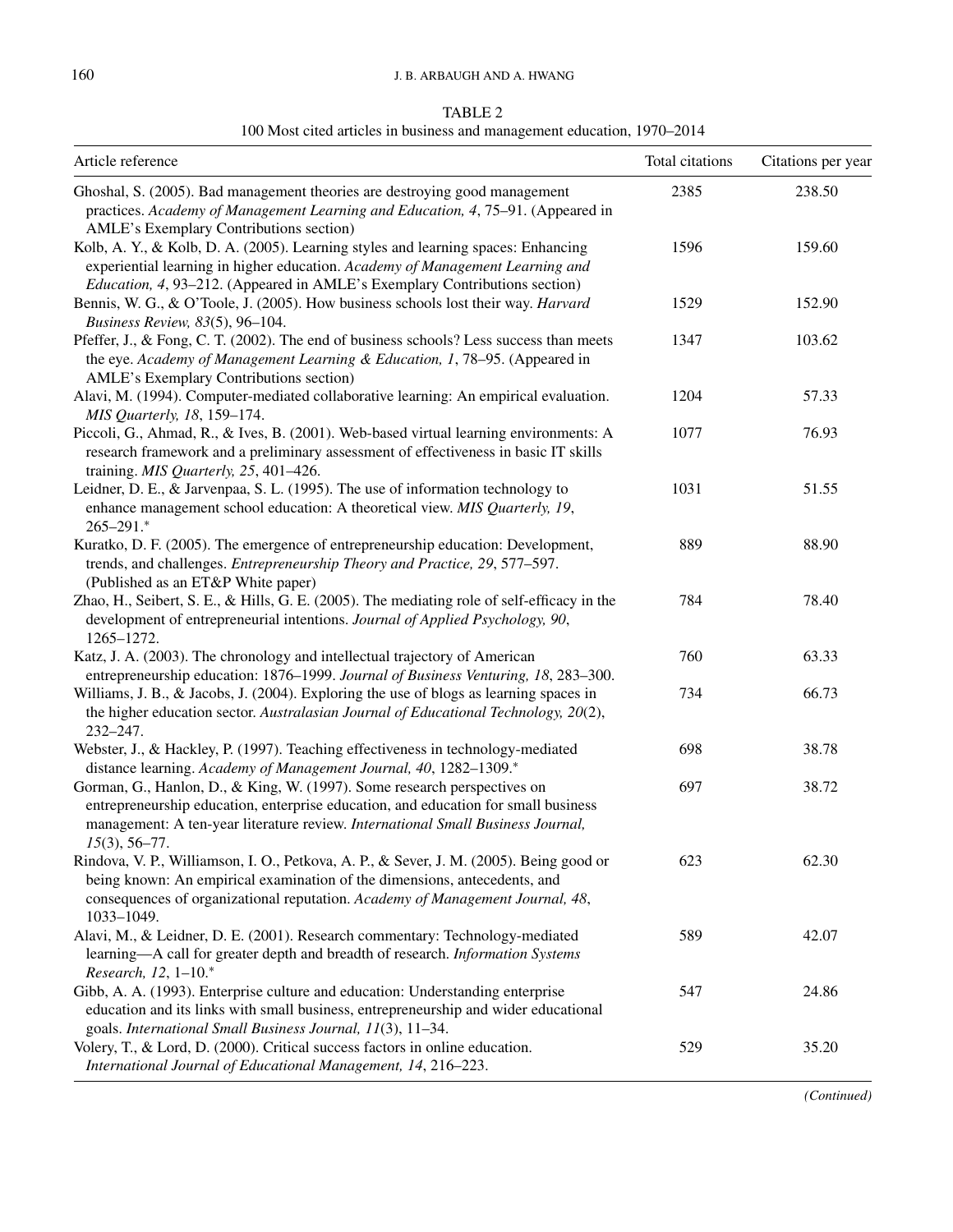|  | ٦<br>۰, |  |
|--|---------|--|
|  |         |  |

| <b>TABLE 2</b> |
|----------------|
| (Continued)    |

| Article reference                                                                                                                                                                                                       | Total citations | Citations per year |
|-------------------------------------------------------------------------------------------------------------------------------------------------------------------------------------------------------------------------|-----------------|--------------------|
| Alavi, M., Wheeler, B. C., & Valacich, J. S. (1995). Using IT to re-engineer business<br>education: An exploratory investigation of collaborative telelearning. MIS Quarterly,<br>19, 293-312.*                         | 507             | 25.35              |
| Vesper, K. H., & Gartner, W. B. (1997). Measuring progress in entrepreneurship<br>education. Journal of Business Venturing, 12, 403-421.                                                                                | 483             | 26.83              |
| Arbaugh, J. B. (2000a). Virtual classroom characteristics and student satisfaction in<br>Internet-based MBA courses. Journal of Management Education, 24, 32-54.*                                                       | 451             | 30.07              |
| Baldwin, T. T., Bedell, M. D., & Johnson, J. L. (1997). The social fabric of a team-based<br>M.B.A. program: Network effects on student satisfaction and performance. Academy<br>of Management Journal, 40, 1369-1397.* | 443             | 24.61              |
| Keys, B., & Wolfe, J. (1990). The role of management games and simulations in<br>education and research. Journal of Management, 16, 307-336.                                                                            | 439             | 17.56              |
| Lage, M. J., Platt, G. J., & Tegalia, M. (2000). Inverting the classroom: A gateway to<br>creating an inclusive learning environment. Journal of Economic Education, 31(1),<br>$30 - 43$ .                              | 437             | 29.13              |
| Fiet, J. O. (2001a). The theoretical side of teaching entrepreneurship. Journal of<br>Business Venturing, 16, 1-24.                                                                                                     | 411             | 29.36              |
| Solomon, G. T., Duffy, S., & Tarabishy, A. (2002). The state of entrepreneurship<br>education in the United States: A nationwide survey and analysis. International<br>Journal of Entrepreneurship Education, 1, 65-86. | 407             | 31.31              |
| Kirby, D. A. (2004). Entrepreneurship education: Can business schools meet the<br>challenge? Education & Training, 46, 510-519.                                                                                         | 405             | 36.82              |
| Fiet, J. O. (2001b). The pedagogical side of entrepreneurship theory. Journal of Business<br>Venturing, 16, 101-117.                                                                                                    | 398             | 28.43              |
| Honig, B. (2004). Entrepreneurship education: Toward a model of contingency-based<br>business planning. Academy of Management Learning and Education, 3, 258-273.*                                                      | 392             | 35.64              |
| Chen, H., & Volpe, R. P. (1998). An analysis of personal financial literacy among college<br>students. Financial Services Review, 7(2), 107-128.                                                                        | 388             | 22.82              |
| Pfeffer, J., & Fong, C. T. (2004). The business school 'business': Some lessons from the<br>U. S. experience. Journal of Management Studies, 41, 1501-1520.                                                             | 384             | 34.91              |
| Van Raaij, E. M., & Schepers, J. J. L. (2008). The acceptance and use of a virtual<br>learning environment in China. Computers & Education, 50, 838-852.                                                                | 378             | 54.00              |
| Kayes, D. C. (2002). Experiential learning and its critics: Preserving the role of<br>experience in management learning and education. Academy of Management Learning<br>and Education, 1, 137-149.                     | 376             | 28.92              |
| Arbaugh, J. B. (2001). How instructor immediacy behaviors affect student satisfaction<br>and learning in Web-based courses. Business Communication Quarterly, 64(4), 42–54.                                             | 375             | 26.79              |
| Alavi, M., Yoo, Y., & Vogel, D. R. (1997). Using information technology to add value to<br>management education. Academy of Management Journal, 40, 1310-1333.*                                                         | 372             | 20.67              |
| McCabe, D. L., Butterfield, K. D., & Trevino, L. K. (2006). Academic dishonesty in<br>graduate business programs: Prevalence, causes, and proposed action. Academy of<br>Management Learning & Education, 5, 294-305.*  | 360             | 36.00              |
| Mintzberg, H., & Gosling, J. (2002). Educating managers across borders. Academy of<br>Management Learning and Education, 1, 64-76.                                                                                      | 350             | 26.92              |
| Aviv, R., Erlich, Z., Ravid, G., & Geva, A. (2003). Network analysis of knowledge<br>construction in asynchronous learning networks. Journal of Asynchronous Learning<br>Networks, 7(3), 1-23.                          | 341             | 28.42              |
| Reynolds, M. (1998). Reflection and critical reflection in management learning.<br>Management Learning, 29, 183-200.                                                                                                    | 341             | 20.06              |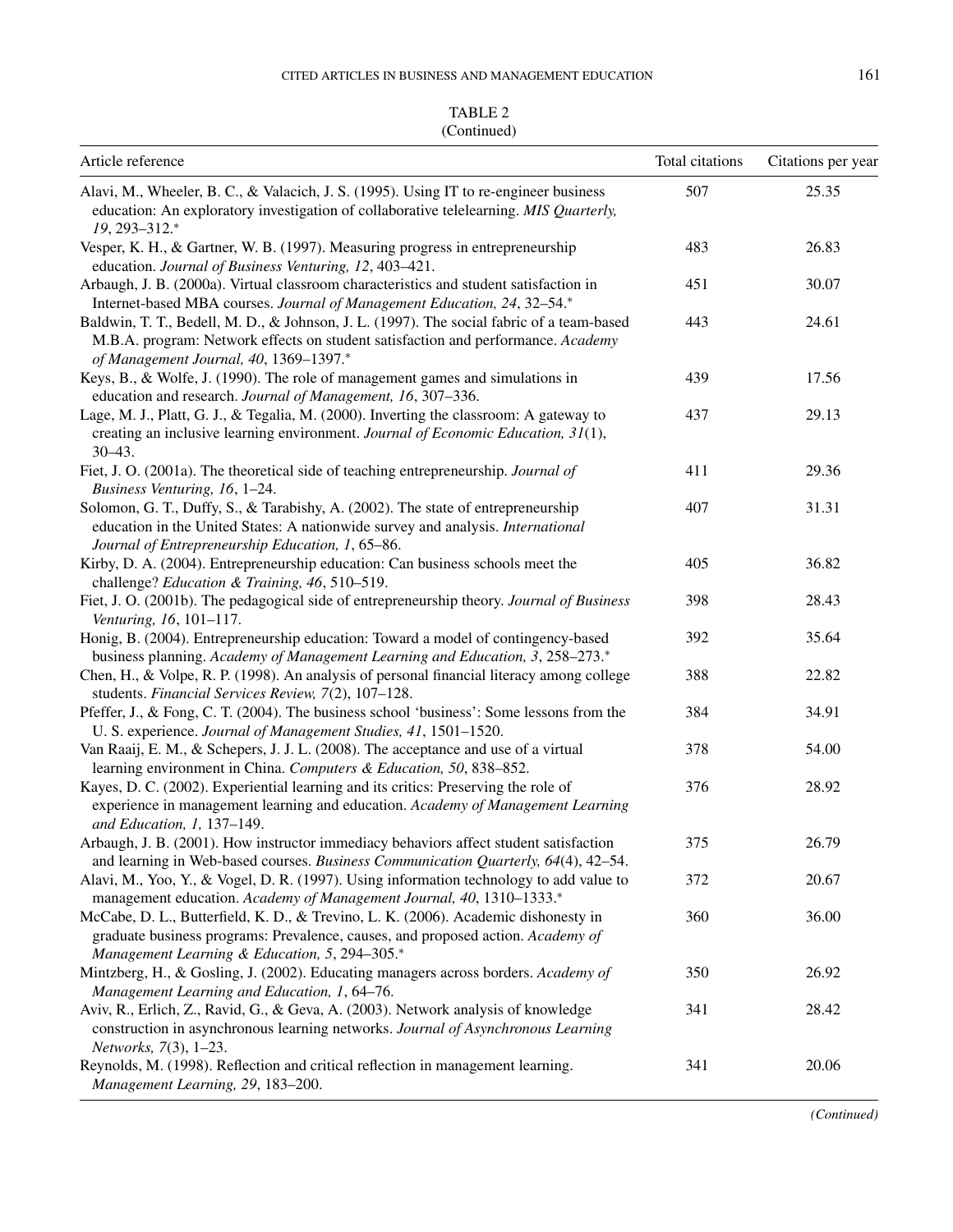| TABLE 2     |
|-------------|
| (Continued) |

| Article reference                                                                                                                                                                                                                                  | Total citations | Citations per year |
|----------------------------------------------------------------------------------------------------------------------------------------------------------------------------------------------------------------------------------------------------|-----------------|--------------------|
| Pittaway, L., & Cope, J. (2007). Entrepreneurship education: A systematic review of the<br>evidence. International Small Business Journal, 25, 479-510.                                                                                            | 336             | 42.00              |
| McMullan, W. E., & Long, W. A. (1987). Entrepreneurship education in the nineties.<br>Journal of Business Venturing, 2, 261-275.                                                                                                                   | 335             | 11.96              |
| Henry, C., Hill, F., & Leitch, C. (2005). Entrepreneurship education and training: Can<br>entrepreneurship be taught? Part I. Education & Training, 47(2), 98-111.                                                                                 | 327             | 32.70              |
| Boyatzis, R. E., Stubbs, E. C., & Taylor, S. N. (2002). Learning cognitive and emotional<br>intelligence competencies through graduate management education. Academy of<br>Management Learning and Education, 1, 150-162.                          | 326             | 25.80              |
| Matten, D., & Moon, J. (2004). Corporate social responsibility education in Europe.<br>Journal of Business Ethics, 54, 323-337.                                                                                                                    | 320             | 29.09              |
| Borkowski, S. C., & Ugras, Y. J. (1998). Business students and ethics: A meta-analysis.<br>Journal of Business Ethics, 17, 1117-1127.                                                                                                              | 314             | 18.47              |
| Ebner, M., Lienhardt, C., Rohs, M., & Meyer, I. (2010). Microblogs in higher<br>education-A chance to facilitate informal and process-oriented learning? Computers<br>& Education, 55, 92-100.                                                     | 303             | 60.06              |
| Faria, A. J. (1998). Business simulation games: Current usage levels—an update.<br>Simulation & Gaming, 29, 295-308.                                                                                                                               | 303             | 17.82              |
| Stacey, E. (1999). Collaborative learning in an online environment. Journal of Distance<br>Education, 14(2). Retrieved from http://www.jofde.ca/index.php/jde/article/view/154/<br>379                                                             | 299             | 17.59              |
| Gibb, A. A. (1987). Enterprise culture—Its meaning and implications for education and<br>training. Journal of European Industrial Training, 11(2), 2-38.                                                                                           | 298             | 10.64              |
| Cunliffe, A. L. (2002). Reflexive dialogical practice in management learning.<br>Management Learning, 33, 35-61.                                                                                                                                   | 296             | 22.77              |
| Feichtner, S. B., & Davis, E. A. (1984). Why some groups fail: A survey of students'<br>experiences with learning groups. Organizational Behavior Teaching Review, 9(4),<br>$58 - 73.$                                                             | 294             | 9.48               |
| Oldfield, B. M., & Baron, S. (2000). Student perceptions of service quality in a UK<br>university business and management faculty. Quality Assurance in Education, 8(2),<br>$85 - 95.$                                                             | 292             | 19.47              |
| DeTienne, D. R., & Chandler, G. N. (2004). Opportunity identification and its role in the<br>entrepreneurial classroom: A pedagogical approach and empirical test. Academy of<br>Management Learning and Education, 3, 242-257.*                   | 289             | 26.27              |
| Gartner, W. B., & Vesper, K. H. (1994). Experiments in entrepreneurship education:<br>Successes and failures. Journal of Business Venturing, 9, 179-187.                                                                                           | 288             | 13.71              |
| Cunliffe, A. L. (2004). On becoming a critically reflexive practitioner. Journal of<br>Management Education, 28, 407-426.                                                                                                                          | 287             | 26.09              |
| Dunne, D., & Martin, R. (2006). Design thinking and how it will change management<br>education: An interview and discussion. Academy of Management Learning and<br>Education, 5, 512-523.                                                          | 282             | 31.33              |
| Kolvereid, L., & Moen, O. (1997). Entrepreneurship among business graduates: Does a<br>major in entrepreneurship make a difference? Journal of European Industrial Training,<br>$2I(4)$ , 154-160.                                                 | 276             | 15.33              |
| Leidner, D. E., & Jarvenpaa, S. L. (1993). The information age confronts education:<br>Case studies on electronic classrooms. Information Systems Research, 4, 24-54.                                                                              | 275             | 12.50              |
| Arbaugh, J. B. (2000b). Virtual classroom versus physical classroom: An exploratory<br>comparison of class discussion patterns and student learning in an asynchronous<br>internet-based MBA course. Journal of Management Education, 24, 207-227. | 274             | 18.27              |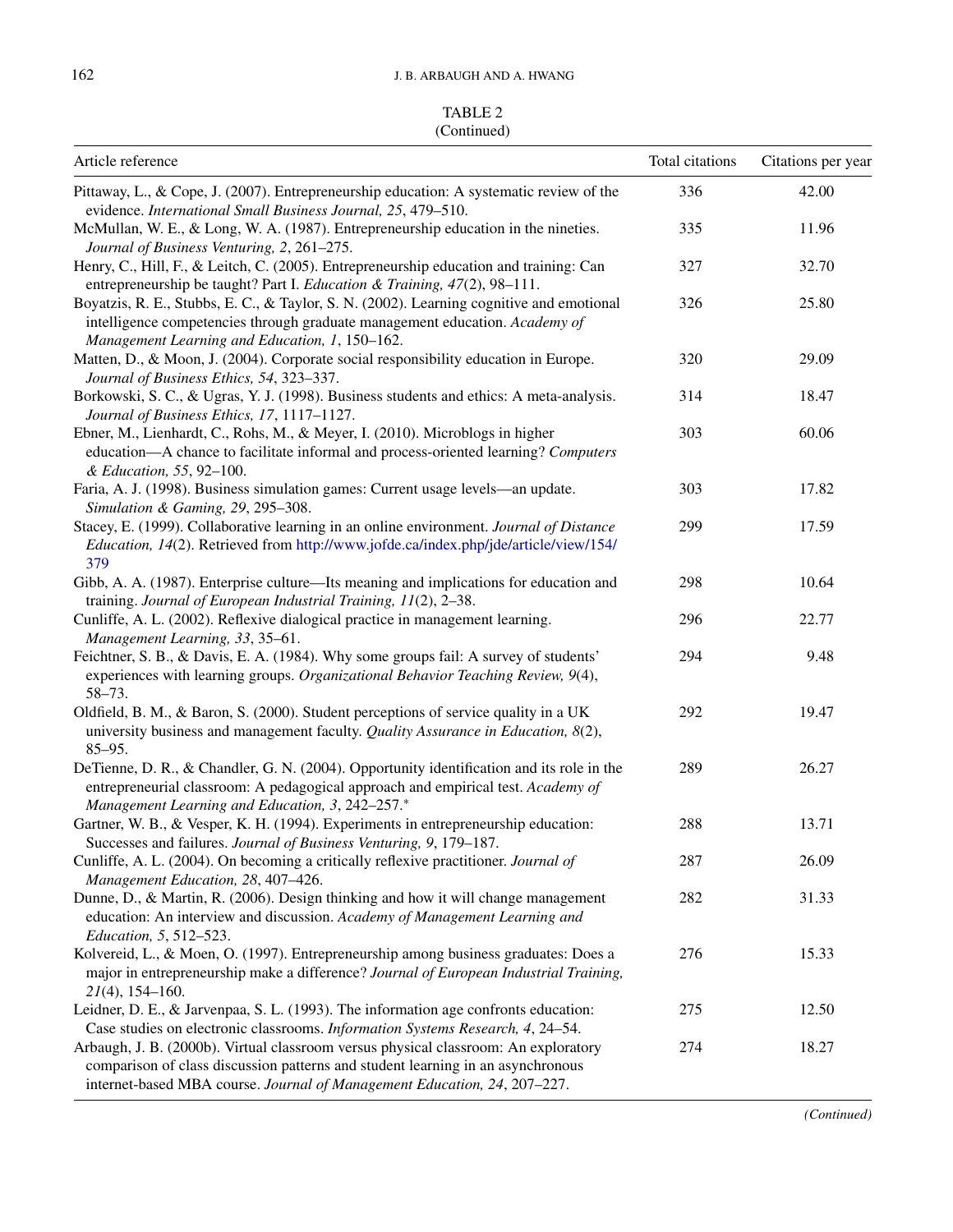| <b>TABLE 2</b> |
|----------------|
| (Continued)    |

| Article reference                                                                                                                                                                                                                                                                                                                 | Total citations | Citations per year |
|-----------------------------------------------------------------------------------------------------------------------------------------------------------------------------------------------------------------------------------------------------------------------------------------------------------------------------------|-----------------|--------------------|
| Jack, S. L., & Anderson, A. R. (1999). Entrepreneurship education within the<br>enterprise culture: Producing reflective practitioners. International Journal of<br>Entrepreneurial Behaviour and Research, 5(3), 110-125.                                                                                                        | 271             | 16.94              |
| Oosterbeek, H., van Praag, M., & Ijsselstein, A. (2010). The impact of entrepreneurship<br>education on entrepreneurship skills and motivation. European Economic Review, 54,<br>442-454.                                                                                                                                         | 267             | 53.4               |
| Hawk, T. F., & Shah, A. J. (2007). Using learning style instruments to enhance student                                                                                                                                                                                                                                            | 267             | 33.38              |
| learning. Decision Sciences Journal of Innovative Education, 5, 1-19.<br>Eom, S. B., Wen, H. J., & Ashill, N. (2006). The determinants of students' perceived<br>learning outcomes and satisfaction in university online education: An empirical<br>investigation. Decision Sciences Journal of Innovative Education, 4, 215-235. | 266             | 29.56              |
| Wolff, S. B., Pescosolido, A. T., & Druskat, V. U. (2002). Emotional intelligence as the<br>basis of leadership emergence in self-managing teams. The Leadership Quarterly, 13,<br>505-522.                                                                                                                                       | 266             | 20.46              |
| Martins, L. L., & Kellermanns, F. W. (2004). A model of business school students'<br>acceptance of a Web-based course management system. Academy of Management<br>Learning and Education, 3, 7-26.                                                                                                                                | 265             | 24.09              |
| Arbaugh, J. B., & Duray, R. (2002). Technological and structural characteristics,<br>student learning and satisfaction with Web-based courses: An exploratory study of<br>two MBA programs. Management Learning, 33, 231-247.                                                                                                     | 265             | 20.38              |
| Hills, G. E. (1988). Variations in university entrepreneurship education: An empirical<br>study of an evolving field. Journal of Business Venturing, 3(2), 109-122.                                                                                                                                                               | 264             | 9.78               |
| Nonis, S., & Swift, C. O. (2001). An examination of the relationship between academic<br>dishonesty and workplace dishonesty: A multicampus investigation. Journal of<br>Education for Business, 77(2), 69-77.                                                                                                                    | 261             | 18.64              |
| Arlow, P. (1991). Personal characteristics in college students' evaluations of business<br>ethics and corporate social responsibility. Journal of Business Ethics, 10, 63-69.                                                                                                                                                     | 260             | 10.83              |
| Trieschmann, J. S., Dennis, A. R., Northcraft, G. B., & Nieme, A. W. Jr. (2000).<br>Serving constituencies in business schools: MBA program versus research<br>performance. Academy of Management Journal, 43, 1130-1141.                                                                                                         | 257             | 17.13              |
| Eskew, R. K., & Faley, R. H. (1988). Some determinants of student performance in the<br>first college-level financial accounting course. Accounting Review, 63(1), 137-147.                                                                                                                                                       | 255             | 9.38               |
| Grey, C. (2004). Reinventing business schools: The contribution of critical<br>management education. Academy of Management Learning and Education, 2,<br>178-186. (Appeared in AMLE's Exemplary Contributions section)                                                                                                            | 253             | 23.00              |
| Gault, J., Redington, J., & Schlager, T. (2000). Undergraduate business internships and<br>career success: Are they related? Journal of Marketing Education, 22, 45–53.                                                                                                                                                           | 252             | 16.80              |
| Lu, J., Yu, C-S., & Liu, C. (2003). Learning style, learning patterns, and learning<br>performance in a WebCT-based MIS course. Information & Management, 40,<br>497-507.                                                                                                                                                         | 247             | 20.58              |
| Friga, P. N., Bettis, R. A., & Sullivan, R. S. (2003). Changes in graduate management<br>education and new business school strategies for the 21st century. Academy of<br>Management Learning and Education, 2, 233-249.                                                                                                          | 246             | 20.50              |
| Sims, R. L. (1993). The relationship between academic dishonesty and unethical<br>business practices. Journal of Education for Business, 68, 207-211.                                                                                                                                                                             | 246             | 11.18              |
| Adler, N. J. (2006). The arts & leadership: Now that we can do anything, what will we<br>do? Academy of Management Learning and Education, 5, 486-499.                                                                                                                                                                            | 243             | 27.00              |
| Arbaugh, J. B. (2000c). How classroom environment and student engagement affect<br>learning in Internet-based MBA courses. Business Communication Quarterly, 63(4),<br>$9 - 26.$                                                                                                                                                  | 242             | 16.13              |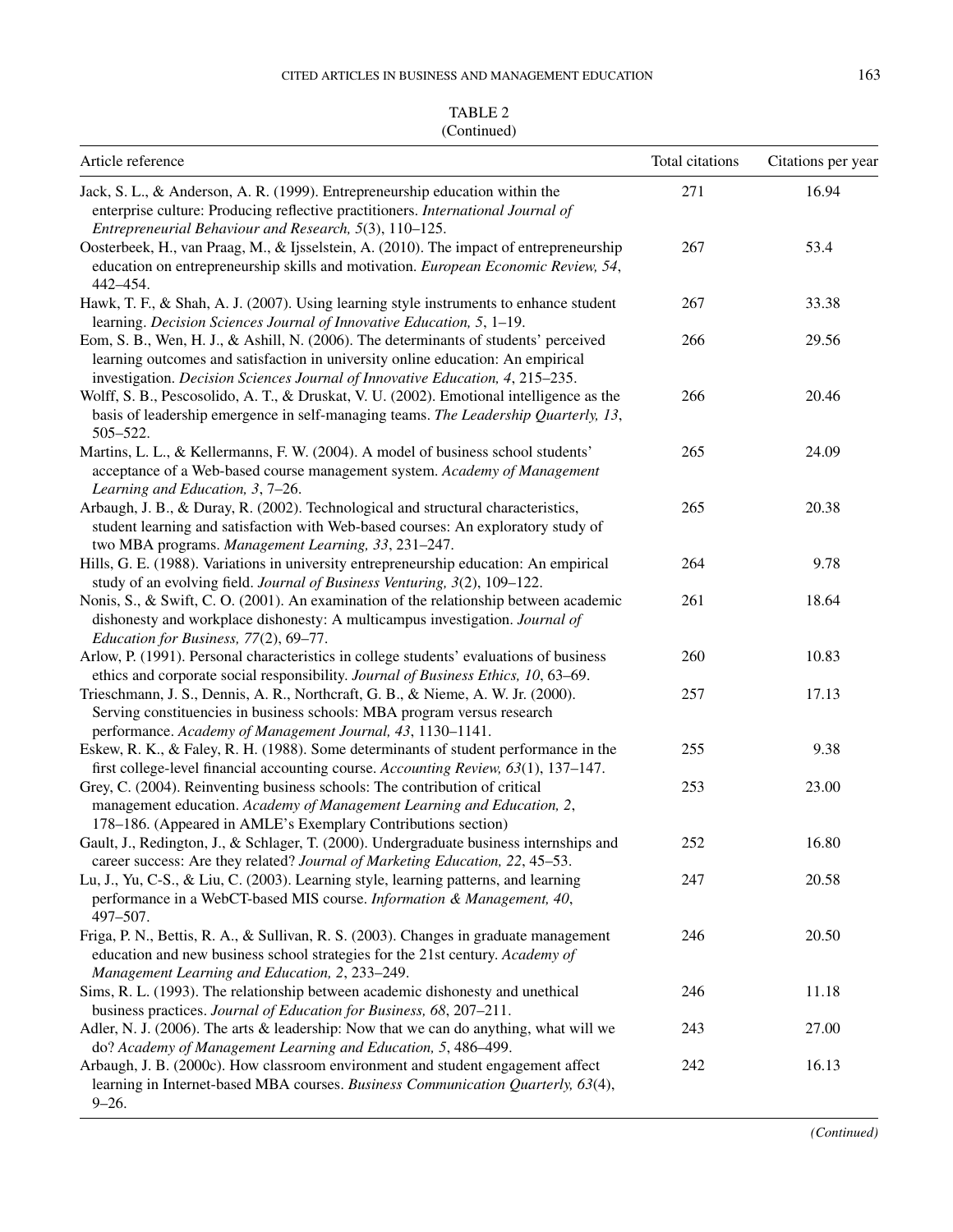| Article reference                                                                                                                                                                                                                                                                             | Total citations | Citations per year |
|-----------------------------------------------------------------------------------------------------------------------------------------------------------------------------------------------------------------------------------------------------------------------------------------------|-----------------|--------------------|
| Raelin, J. (2007). Toward an epistemology of practice. Academy of Management<br>Learning and Education, 6, 495–519. (Appeared in AMLE's Exemplary<br>Contributions section)                                                                                                                   | 236             | 29.50              |
| Reynolds, M. (1997). Learning styles: A critique. Management Learning, 28, 115-133.                                                                                                                                                                                                           | 234             | 13.00              |
| Armstrong, M. B. (1987). Moral development and accounting education. Journal of<br>Accounting Education, 5, 27-43.                                                                                                                                                                            | 234             | 8.36               |
| Davis, J. R., & Welton, R. E. (1991). Professional ethics: Business students'<br>perceptions. Journal of Business Ethics, 10, 451-463.                                                                                                                                                        | 229             | 9.54               |
| De Vita, G. (2001). Learning styles, culture and inclusive instruction in the<br>multicultural classroom: A business and management perspective. Innovations in<br>Education and Teaching International, 38(2), 165-174.                                                                      | 226             | 15.07              |
| Christensen, L. J., Peirce, E., Hartman, L. P., Hoffman, W. M., & Carrier, J. (2007).<br>Ethics, CSR, and sustainability education in the <i>Financial Times</i> top 50 global<br>business schools: Baseline data and future research directions. Journal of Business<br>Ethics, 73, 347-368. | 224             | 28.00              |
| Cohen, J. R., Pant, L. W., & Sharp, D. J. (2001). An examination of differences in<br>ethical decision-making between Canadian business students and accounting<br>professionals. Journal of Business Ethics, 30, 319-336.                                                                    | 224             | 16.00              |
| Holman, D., Pavlica, K., & Thorpe, R. (1997). Rethinking Kolb's theory of experiential<br>learning in management education: The contribution of social constructionism and<br>activity theory. Management Learning, 28, 135-148.                                                              | 224             | 12.44              |
| Ladd, P. D., & Ruby, R. Jr. (1999). Learning style and adjustment issues of<br>international students. Journal of Education for Business, 74(6), 363-367.                                                                                                                                     | 223             | 13.94              |
| Lysonski, S., & Gaidis, W. (1991). A cross-cultural comparison of the ethics of<br>business students. Journal of Business Ethics, 10, 141-150.                                                                                                                                                | 223             | 9.29               |
| Behrman, J. N., & Levin, R. I. (1984). Are business schools doing their job? Harvard<br>Business Review, 62(1), 140-147.                                                                                                                                                                      | 223             | 7.19               |
| Yamazaki, Y., & Kayes, D. C. (2004). An experiential approach to cross-cultural<br>learning: A review and integration of competencies for successful expatriate<br>adaptation. Academy of Management Learning and Education, 3, 362-379.                                                      | 222             | 20.18              |
| Argyris, C. (1980). Some limitations of the case method: Experiences in a management<br>development program. Academy of Management Review, 5, 291-298.                                                                                                                                        | 222             | 6.34               |
| Navarro, P. (2008). The MBA core curricula of top-ranked U.S. business schools: A<br>study in failure? Academy of Management Learning and Education, 7, 108-123.                                                                                                                              | 221             | 31.57              |
| Drennan, J., Kennedy, J., & Pisarski, A. (2005). Factors affecting student attitudes<br>toward online learning in management education. Journal of Educational Research,<br>98, 331-338                                                                                                       | 221             | 22.10              |
| Shaub, M. K. (1994). An analysis of the association of traditional demographic<br>variables with the moral reasoning of auditing students and auditors. Journal of<br>Accounting Education, 12(1), 1-26.                                                                                      | 221             | 11.05              |
| Bacon, D. R., Stewart, K. A., & Silver, W. S. (1999). Lessons from the best and worst<br>student team experiences: How a teacher can make the difference. Journal of<br>Management Education, 23, 467-488.                                                                                    | 220             | 13.75              |
| Gatfield, T. (1999). Examining student satisfaction with group projects and peer<br>assessment. Assessment & Evaluation in Higher Education, 24, 365-377.                                                                                                                                     | 218             | 13.63              |
| Johannisson, B. (1991). University training for entrepreneurship: Swedish approaches.<br>Entrepreneurship and Regional Development, 3(1), 67-82.                                                                                                                                              | 218             | 9.08               |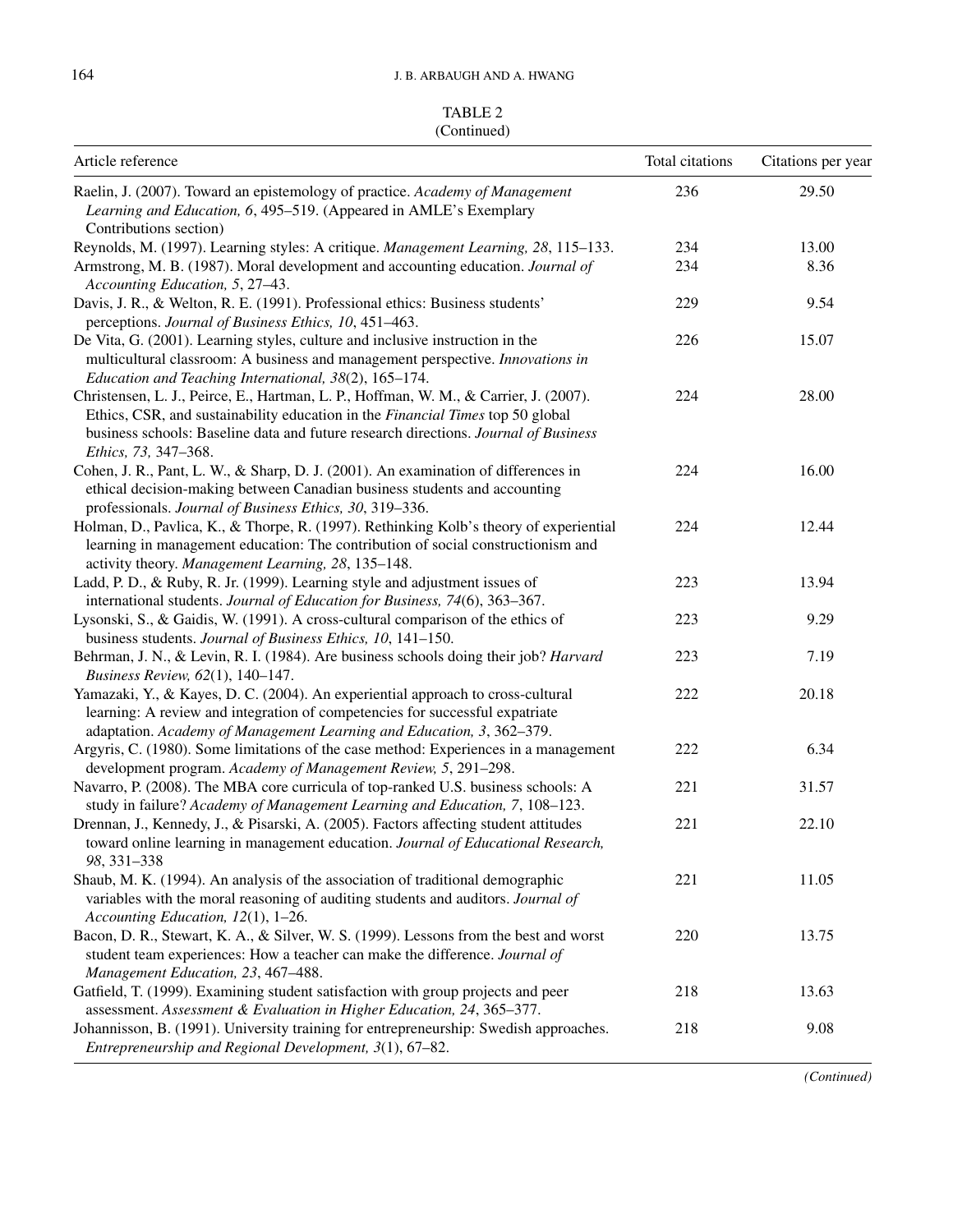| Article reference                                                                                                                                                    | Total citations | Citations per year |
|----------------------------------------------------------------------------------------------------------------------------------------------------------------------|-----------------|--------------------|
| Cohen, J., & Hanno, D. M. (1993). An analysis of underlying constructs affecting the<br>choice of accounting as a major. Issues in Accounting Education, 8, 219-238. | 217             | 9.86               |
| Whipple, T. W., & Swords, D. F. (1992). Business ethics judgments: A cross-cultural<br>comparison. Journal of Business Ethics, 11, 671-678.                          | 216             | 9.39               |
| Ashenburst, R. L. (1972). Curriculum recommendations for professional programs in<br>information systems. Communications of the ACM, 15(5), 363–398.                 | 215             | 5.00               |
| Ives, B., & Jarvenpaa, S. L. (1996). Will the Internet revolutionize business education<br>and research? Sloan Management Review, 37(3), 33–41.                      | 214             | 11.26              |
| Cheit, E. F. (1985). Business schools and their critics. California Management Review,<br>$27(3)$ , 43-62.                                                           | 214             | 7.13               |

TABLE 2 (Continued)

*Note.* Sources: Harzing's Publish or Perish and Google Scholar, 3.19–20.15.

<sup>∗</sup>Appeared in a special*/*inaugural issue for the journal.

(and even then, the approach and tone of that article reflect the critiques of the business school stream).

We also found this collection of top 10 articles to be housed in highly recognized business education journals, such as the *Academy of Management Learning and Education*. However, there also were other journals as the articles move down the ranking, thus pointing to a broader set of journals than may be expected by active business education scholars (Currie & Pandher, [2013\)](#page-19-1). In the paragraphs that follow, we elaborate further on possible interpretations of these findings.

#### **Emergent Research Streams**

The first stream anchored in the most highly cited articles pertains to issues regarding critiques of business schools (Ghoshal 2005—first position; Bennis & O'Toole—third position; Pfeffer and Fong, 2002—fourth position). This group of articles calls attention to the importance of maintaining curriculum relevance and better preparing business students for employing organizations. Articles cited by them or that cited them address topics such as reframed MBA curricula (Friga et al., 2003; Minztberg & Gosling, 2002) and incorporation of emerging perspectives in business education, such as design (Dunne & Martin, 2006), the arts (Adler, 2006), and critical approaches (Grey, 2004). Three of the top 10 articles appear in AMLE (the other was in *Harvard Business Review*), which shows the importance of that journal for communicating issues pertaining to the future directions of business schools, thereby making it a primary vehicle for communicating general business and management education research issues that have implications for research and business communities (Currie & Pandher, [2013\)](#page-19-1).

A second stream emerging from the top 10 list included works by Alavi (1994; fifth position), Piccoli et al. (2001; sixth position), and Leidner and Jarvenpaa (1995; seventh position). These articles explored the role of information technology and its potential to meet different distance education*/*online learning needs in management education. Each article appeared in *MIS Quarterly* (MISQ), which suggests the importance of high-profile journals as a mechanism for accelerating the development of a research stream. This stream had the highest level of connection with the other 90 highly cited articles, as 15 other articles either cited or were being cited by these works.

Three other top 10 articles, Kuratko (2005; eighth position), Zhao and colleagues (2005; ninth position, and Katz (2003; 10th position), examined the history, development, and potential for entrepreneurship education and research in the field. Although these articles ranked highly as educational research pieces, it is noteworthy that, as was the case with the articles on online learning, none were published in journals expressly dedicated to educational issues. This composition suggests that entrepreneurship education research may have developed its base within entrepreneurship journals, from which it is branching out to mainstream business and management education research journals.

The article by Kolb and Kolb (2005; second position) is the only experiential learning article that appeared in the top 10 listing. This article reflects the continuing importance of experiential education research in the management education literature. Although this article draws upon previously published pieces and is cited by later articles in the top 100, it may be surprising to some that this stream did not carry greater influence in the listing because Kolb's [\(1984\)](#page-20-33) experiential learning framework was written about and used in business education well before the start of the study of online delivery of business education. Experiential learning is a common research topic, not only in management education but also in marketing (Gray et al., [2012\)](#page-20-4), accounting (Apostolou et al., [2013\)](#page-19-4), information systems (Lee, [2012\)](#page-20-34), and economics education (Dolan & Stevens, [2006\)](#page-19-26). We discuss this point later in the article as a topic for future research.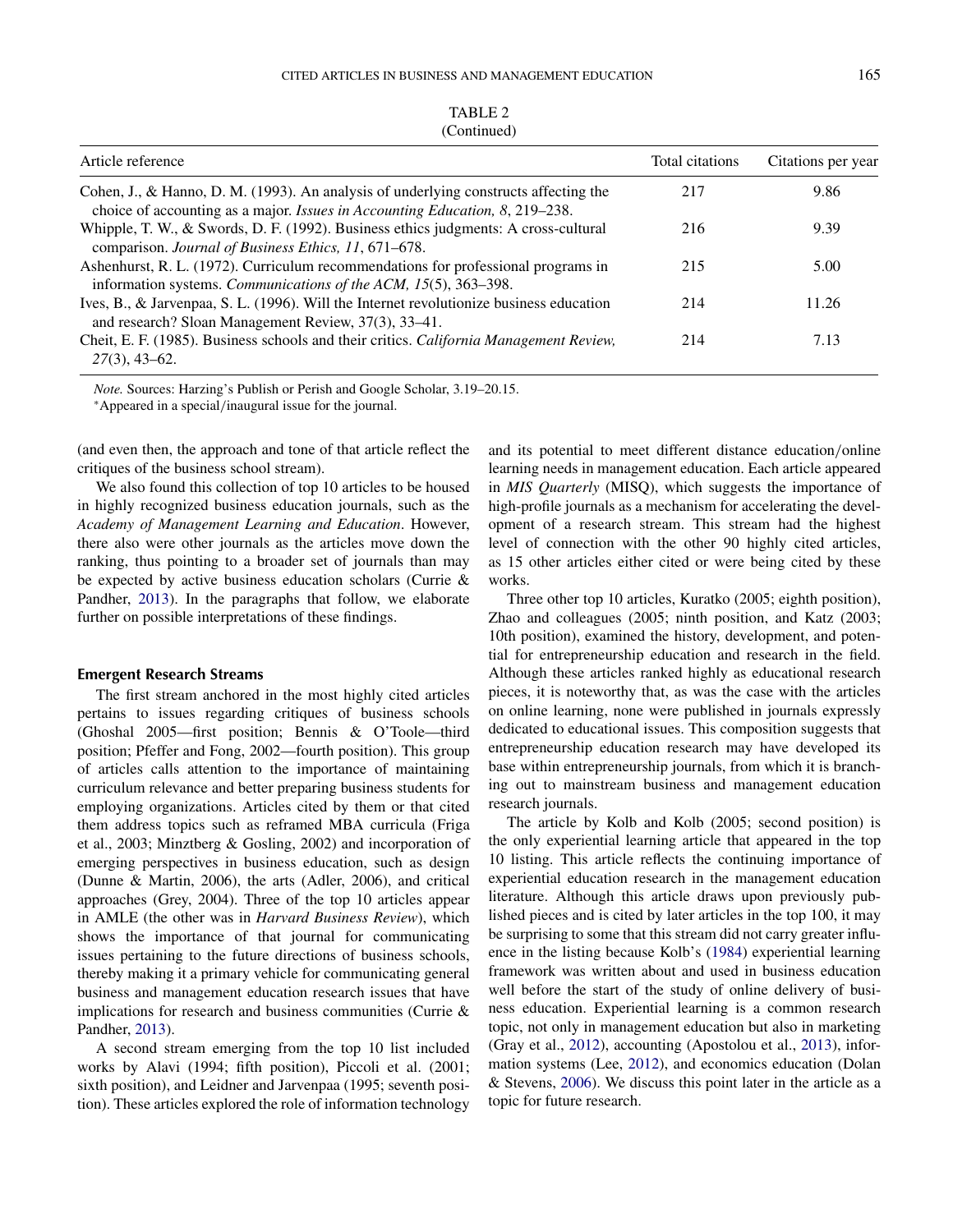| Author(s)                       | Articles cited                                                                                                                                                                      | Article cited by                                                                                                                                                                                                                                                                                                                            |
|---------------------------------|-------------------------------------------------------------------------------------------------------------------------------------------------------------------------------------|---------------------------------------------------------------------------------------------------------------------------------------------------------------------------------------------------------------------------------------------------------------------------------------------------------------------------------------------|
| Ghoshal (2005)                  | 3<br>Pfeffer and Fong (2002)                                                                                                                                                        | 3<br>Pfeffer and Fong (2004)                                                                                                                                                                                                                                                                                                                |
| Kolb and Kolb (2005)            | Mintzberg and Gosling (2002)<br>Friga, Bettis, and Sullivan (2003)<br>3                                                                                                             | McCabe, Butterfield, and Trevino (2006)<br>Dunne and Martin (2006)                                                                                                                                                                                                                                                                          |
|                                 | Kayes (2002)<br>Boyatzis, Stubbs, and Taylor (2002)                                                                                                                                 | Hawk and Shah (2007)                                                                                                                                                                                                                                                                                                                        |
| Bennis and O'Toole (2005)       | Holman, Pavlica, and Thorpe (1997)<br>$\theta$                                                                                                                                      | 4<br>Dunne and Martin (2006)<br>Adler (2006)<br>Raelin (2007)<br>Christensen, Peirce, Hartman, Hoffman, and<br>Carrier (2007)                                                                                                                                                                                                               |
| Pfeffer and Fong (2002)         | $\boldsymbol{0}$                                                                                                                                                                    | 3<br>Ghoshal (2005)<br>Pfeffer and Fong (2004)<br>Grey (2004)                                                                                                                                                                                                                                                                               |
| Alavi (1994)                    | 1<br>Leidner and Jarvenpaa (1993)                                                                                                                                                   | 12<br>Leidner and Jarvenpaa (1995)<br>Piccoli, Ahmad, and Ives (2001)<br>Alavi and Leidner (2001)<br>Alavi, Wheeler, and Valacich (1995)<br>Arbaugh (2000a)<br>Alavi, Yoo, and Vogel (1997)<br>Arbaugh (2001)<br>Arbaugh (2000b)<br>Martins and Kellermanns (2004)<br>Arbaugh (2000c)<br>Arbaugh and Duray (2002)<br>Lu, Yu, and Liu (2003) |
| Piccoli, Ahmad, and Ives (2001) | 6<br>Alavi (1994)<br>Leidner and Jarvenpaa (1995)<br>Webster and Hackley (1997)<br>Alavi, Wheeler, and Valacich (1995)<br>Leidner and Jarvenpaa (1993)<br>Ives and Jarvenpaa (1996) | $\mathfrak{D}$<br>Lu, Yu, and Liu (2003)<br>Eom, Wen, and Ashill (2006)                                                                                                                                                                                                                                                                     |
| Leidner and Jarvenpaa (1995)    | 3<br>Alavi (1994)<br>Alavi, Wheeler, and Valacich (1995)<br>Leidner and Jarvenpaa (1993)                                                                                            | 11<br>Piccoli, Ahmad, and Ives (2001)<br>Webster and Hackley (1997)<br>Arbaugh (2000a)<br>Alavi, Yoo, and Vogel (1997)<br>Arbaugh (2001)<br>Arbaugh (2000b)<br>Martins and Kellermanns (2004)<br>Arbaugh (2000c)<br>Arbaugh and Duray (2002)<br>Eom, Wen, and Ashill (2006)<br>Volery and Lord (2000)                                       |

<span id="page-13-0"></span>TABLE 3 Cross-reference citation listing of the 10 most cited articles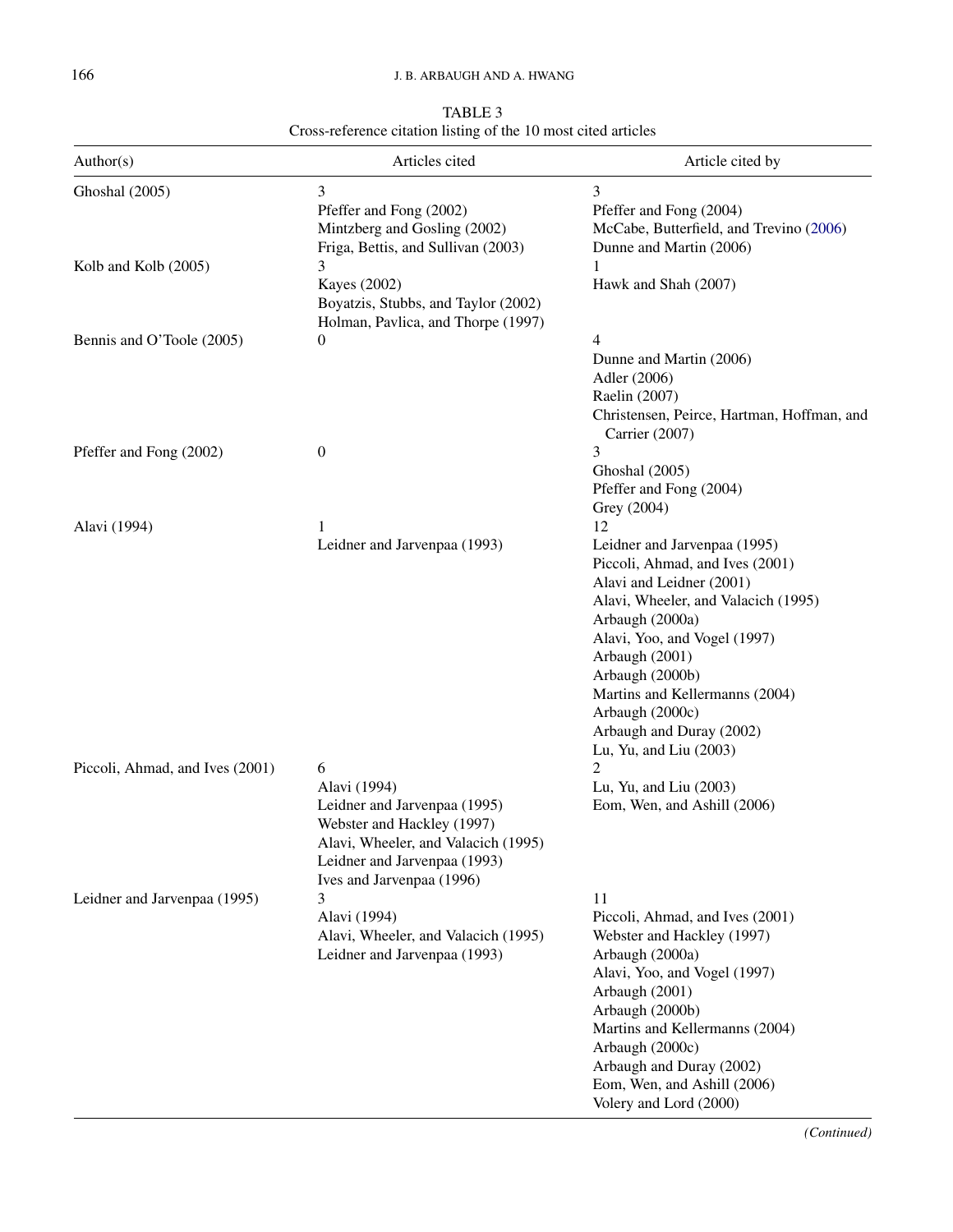| Author(s)                       | Articles cited                          | Article cited by                              |
|---------------------------------|-----------------------------------------|-----------------------------------------------|
| Kuratko (2005)                  | 9                                       |                                               |
|                                 | Katz (2003)                             | Oosterbeek, van Praag, and Ijsselstein (2010) |
|                                 | Gorman, Hanlon, and King (1997)         |                                               |
|                                 | Vesper and Gartner (1997)               |                                               |
|                                 | Solomon, Duffy, and Tarabishy<br>(2002) |                                               |
|                                 | Honig (2004)                            |                                               |
|                                 | McMullan and Long (1987)                |                                               |
|                                 | Gartner and Vesper (1994)               |                                               |
|                                 | Hills (1988)                            |                                               |
|                                 | DeTienne and Chandler (2004)            |                                               |
| Zhao, Seibert, and Hills (2005) |                                         | $\overline{0}$                                |
|                                 | Solomon, Duffy, and Tarabishy<br>(2002) |                                               |
| Katz (2003)                     | 3                                       | 3                                             |
|                                 | Gorman, Hanlon, and King (1997)         | Kuratko (2005)                                |
|                                 | Vesper and Gartner (1997)               | Honig (2004)                                  |
|                                 | McMullan and Long (1987)                | Pittaway and Cope (2007)                      |

| <b>TABLE 3</b> |
|----------------|
| (Continued)    |

#### **The Influence of Journals**

We found an increasing proclivity toward citation of business and management education research in the last 10 years, with AMLE becoming a preferred publication outlet, as seen by 17 of the top 100 articles being published in that journal [\(Table 4\)](#page-15-0). Some of the journals that published educationrelated research were more disciplinary-oriented research outlets. These included JBE, which focuses on ethics issues in business research; JBV, which focuses on entrepreneurship research; the previously mentioned MISQ; and AMJ, which looks broadly at issues pertaining to the management discipline. However, because the Academy of Management has delineated that learning and education issues are the domain of AMLE, subsequent articles on those issues being published in AMJ is unlikely. JME, JEB, and ML are the journals that are closest to AMLE for pure business and management education research outlets. Thus, researchers do have some outlets for business and management education research without having to grapple with discipline-based characteristics of their research if these do not fit discipline-based journal requirements.

As some of the top journals in business and management education research appeared in our listing, there may be some journal influence as legitimizing vehicles for business and management education research as well (Judge et al., [2007;](#page-20-5) Rynes & Brown, [2011\)](#page-20-0). However, the pattern is not clear. Although one could consider AMLE as a legitimizing vehicle for business and management education research, and to a lesser extent similar patterns in JME or ML—both with somewhat longer publishing history—the presence of only two articles in our top 100 listing

from another well-known business education journal, *Decision Sciences Journal of Innovative Education* (DSJIE, started in 2003), points to need for deeper examination of the role of journal status as a legitimizing vehicle in developing different research clusters (e.g., distance education*/*online teaching and learning, entrepreneurship education, experiential learning, etc.) within the business and management education area.

Third, there is at least partial congruence between article citations and the results of expert surveys regarding top journals in business and management education journals. AMLE, JBE, and JME are highly represented journals in our listing and are at the top of Currie and Pandher's [\(2013\)](#page-19-1) stratified tiers. Other journals highly rated in Currie and Pandher's tiers, such as *Management Learning, Journal of Education for Business, Journal of Accounting Education*, and *Business (and Professional) Communication Quarterly*, have more than one article included in our top 100 article listing. However, the journal outlets for our top 100 listing showed inclusion of a range of journals, including many disciplinary area journals. The inclusion of prominent discipline-based journals such as JBV, AMJ, and MISQ, plus lesser known discipline-based journals such as *International Small Business Journal* and the mainstream educational research journal C&E, reveals a heterogeneous set of outlets from which highly cited business and management education research emerges. This suggests that the domain of business and management education journals as presented by AMLE (Currie & Pandher, [2013;](#page-19-1) Whetten, [2008\)](#page-21-0) and other business education journals (Apostolou et al., [2013;](#page-19-4) Cummins et al., [2013;](#page-19-18) Kruck et al., [2013;](#page-20-13) Urbancic, [2009\)](#page-21-11) may have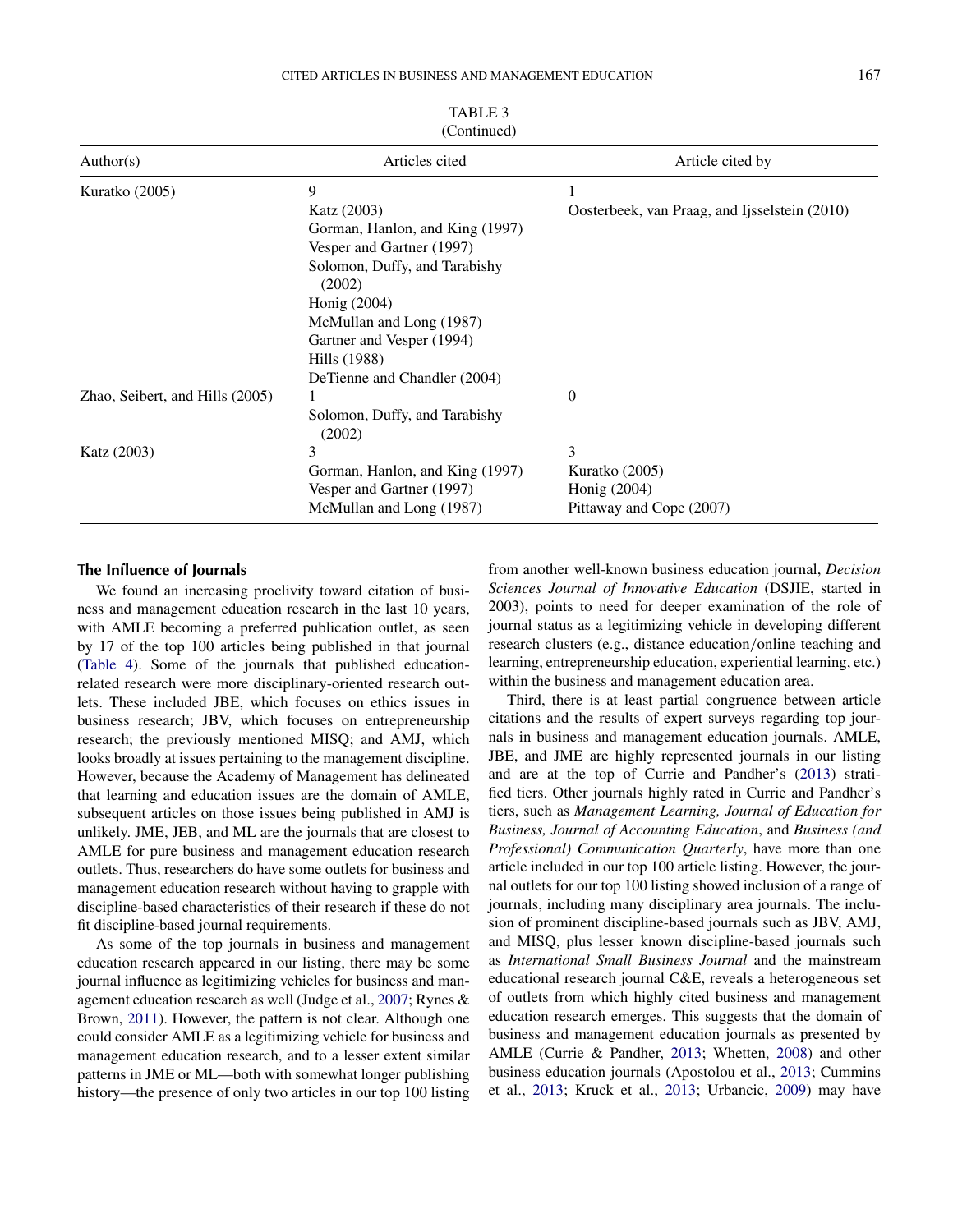<span id="page-15-0"></span>TABLE 4 The 100 most cited articles in business and management education by journal

|                                                                                                          | Year of             |                       | 2012 JCR                |                       |
|----------------------------------------------------------------------------------------------------------|---------------------|-----------------------|-------------------------|-----------------------|
| Journal                                                                                                  | inaugural<br>volume | h-index,<br>1970-2014 | 5-year<br>impact factor | Number<br>of articles |
| Academy of Management Learning and                                                                       | 2002                | 73                    | 3.598                   | 17                    |
| Education                                                                                                |                     |                       |                         |                       |
| Journal of Business Ethics                                                                               | 1982                | 178                   | 1.270                   | 8                     |
| Journal of Business Venturing                                                                            | 1986                | 216                   | 3.954                   | $\boldsymbol{7}$      |
| Academy of Management Journal                                                                            | 1947                | 416                   | 10.031                  | 5                     |
| Journal of Management Education (formerly<br>Organizational Behavior Teaching Review)                    | 1975                | 54                    | Not listed              | 5                     |
| <b>Management Learning</b>                                                                               | 1970                | 87                    | 1.708                   | 5                     |
| <b>MIS</b> Quarterly                                                                                     | 1977                | 258                   | 7.474                   | $\overline{4}$        |
| <b>International Small Business Journal</b>                                                              | 1982                | 92                    | 2.119                   | $\mathfrak{Z}$        |
| Journal of Education for Business                                                                        | 1925                | 64                    | Not listed              | 3                     |
| <b>Business (and Professional) Communication</b><br>Quarterly                                            | 1969                | 38                    | Not listed              | $\overline{2}$        |
| Computers & Education                                                                                    | 1976                | 138                   | 3.305                   | $\overline{c}$        |
| Decision Sciences Journal of Innovative<br>Education                                                     | 2003                | 28                    | Not listed              | $\overline{2}$        |
| $Education + Training$                                                                                   | 1959                | 64                    | Not listed              | $\overline{c}$        |
| <b>Harvard Business Review</b>                                                                           | 1922                | 293                   | 1.998                   | $\overline{2}$        |
| <b>Information Systems Research</b>                                                                      | 1990                | 236                   | 3.638                   | $\overline{c}$        |
| Journal of Accounting Education                                                                          | 1983                | 44                    | Not listed              | $\overline{c}$        |
| Journal of European Industrial Training                                                                  | 1977                | 68                    | Not listed              | $\overline{c}$        |
| Academy of Management Review                                                                             | 1976                | 394                   | 7.895                   | $\mathbf{1}$          |
| <b>Accounting Review</b>                                                                                 | 1926                | 168                   | 3.400                   | $\mathbf{1}$          |
| Assessment & Evaluation in Higher Education                                                              | 1976                | 90                    | 0.840                   | 1                     |
|                                                                                                          |                     |                       | $(1$ year)              |                       |
| Australasian Journal of Educational Technology                                                           | 1985                | 47                    | 1.363                   | 1                     |
| California Management Review                                                                             | 1958                | 170                   | 2.554                   | 1                     |
| Communications of the ACM                                                                                | 1958                | 369                   | 2.540                   |                       |
| Entrepreneurship and Regional Development                                                                | 1989                | 42                    | 1.333                   |                       |
| <b>Entrepreneurship Theory and Practice</b>                                                              | 1976                | 161                   | 2.242                   |                       |
| European Economic Review                                                                                 | 1969                | 214                   | 1.648                   |                       |
| <b>Financial Services Review</b>                                                                         | 1992                | 32                    | Not listed              |                       |
| <b>Information &amp; Management</b>                                                                      | 1977                | 162                   | 3.178                   | 1                     |
| Innovations in Education and Teaching<br><i>International</i>                                            | 1964                | 55                    | 0.909                   | 1                     |
| International Journal of Educational<br>Management                                                       | 1981                | 61                    | 0.920                   |                       |
| International Journal of Entrepreneurial<br>Behaviour & Research                                         | 1995                | 64                    | Not listed              |                       |
| International Journal of Entrepreneurship<br>Education (now International Review of<br>Entrepreneurship) | 2002                | 15                    | Not listed              | 1                     |
| Issues in Accounting Education                                                                           | 1989                | 57                    | Not listed              |                       |
| Journal of Applied Psychology                                                                            | 1917                | 362                   | 7.313                   |                       |
| Journal of Asynchronous Learning Networks<br>(now Online Learning)                                       | 1997                | 65                    | Not listed              |                       |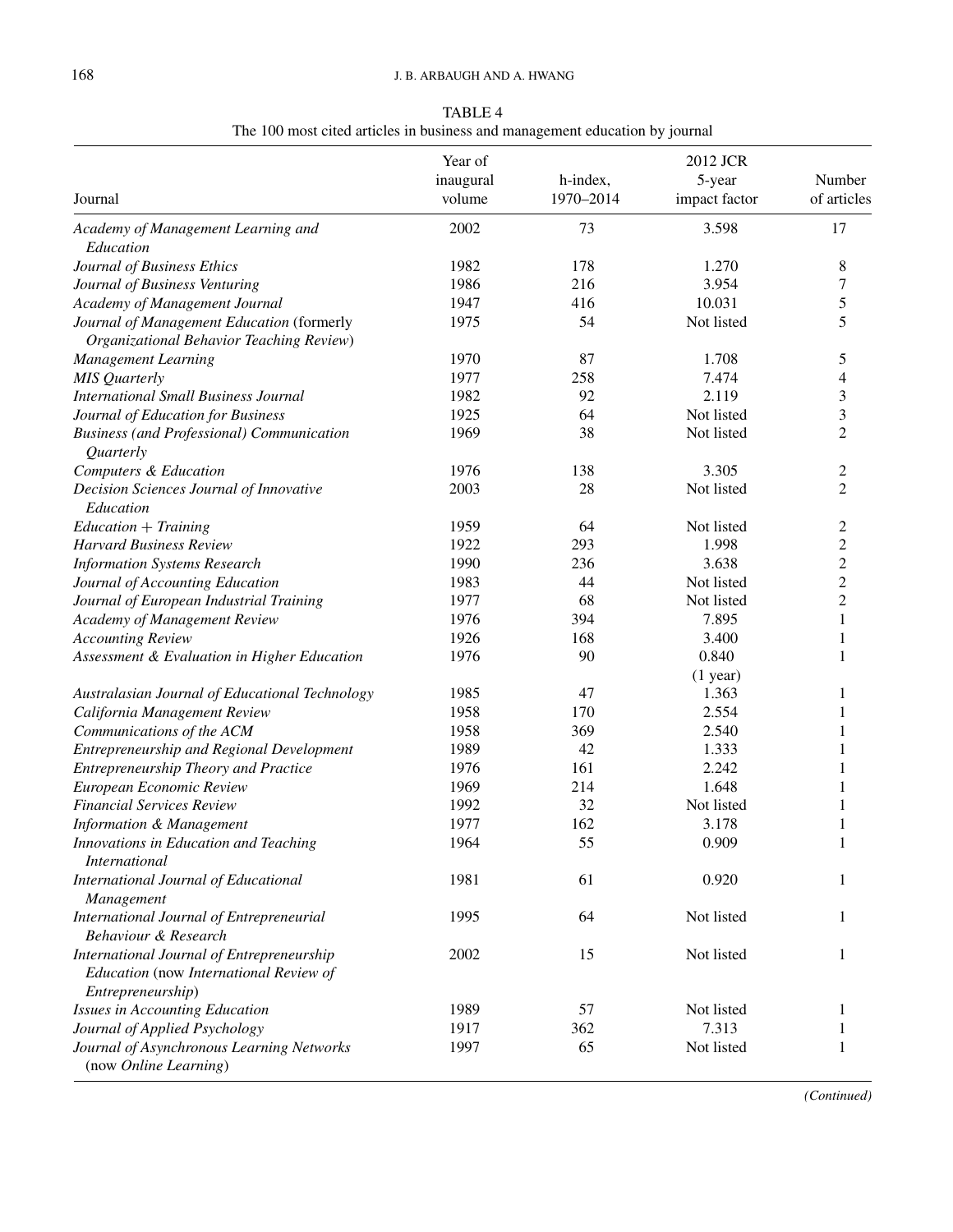| (Continued)                                      |                                |                       |                                     |                       |
|--------------------------------------------------|--------------------------------|-----------------------|-------------------------------------|-----------------------|
| Journal                                          | Year of<br>inaugural<br>volume | h-index,<br>1970-2014 | 2012 JCR<br>5-year<br>impact factor | Number<br>of articles |
| Journal of Distance Education (now International | 1986                           | 41                    | Not listed                          |                       |
| Journal of E-Learning & Distance Education)      |                                |                       |                                     |                       |
| Journal of Economic Education                    | 1970                           | 73                    | 0.429                               |                       |
| Journal of Educational Research                  | 1908                           | 25                    | 1.282                               |                       |
| Journal of Management                            | 1975                           | 241                   | 7.754                               |                       |
| Journal of Management Studies                    | 1964                           | 212                   | 4.744                               |                       |
| Journal of Marketing Education                   | 1979                           | 63                    | Not Listed                          |                       |
| <b>MIT Sloan Management Review</b>               | 1959                           | 168                   | 1.710                               |                       |
| Quality Assurance in Education                   | 1993                           | 53                    | Not Listed                          |                       |
| Simulation & Gaming                              | 1970                           | 63                    | Not Listed                          |                       |
| The Leadership Quarterly                         | 1990                           | 152                   | 3.784                               |                       |

TABLE 4

*Note.* Sources: Harzing's Publish or Perish and Google Scholar, 3.26–3.27.15.

room to grow as preferred outlets for experienced business and management education scholars (Cunliffe & Sadler-Smith, [2014\)](#page-19-27).

#### **The Role of Special Issues**

Eleven of the first 52 articles in the listing appeared in special issues of the journals in which they were published, which suggests that special issues devoted to relatively highly regarded journals have played an important role in shaping the composition of our listing. MISQ and AMJ published special issues on education in 1995 and 1997, respectively. Three articles in AMJ's special issue (Alavi et al., 1997; Baldwin et al., 1997; Webster & Hackley, 1997) and two articles in MISQ's special issue (Alavi et al., 1995; Leidner & Jarvenpaa, 1995) special issue made our top 100 listing, all of which are among the 35 most cited articles. In addition to these special issue articles that supported the research streams seen here, other special issue articles that provided further support for streams include Pfeffer and Fong (2002) and Mintzberg and Gosling (2002), which anchor the critiques of business schools stream, Arbaugh (2000a), which supported the online teaching and learning stream, and Honig (2004) and DeTienne and Chandler (2004) on entrepreneurship education stream. Although this certainly cannot be taken to suggest that every special issue will make an influential contribution, it does suggest that special issues can be a catalyst for accelerating interest in educational issues.

#### **Limitations**

To our knowledge, this is the first attempt to categorize articles in business and management education in terms of their scholarly influence, so there certainly will be limitations to our approach. First, attempting to assess article impact on citation counts alone has confounds such as lack of reflection of the scientific merit of a work, field-related citation compression, the article's number of authors, self-citations, bias against more recent articles, and variation in citation counts across fields of study (Arbaugh et al., [2013;](#page-19-8) Haley, [2014;](#page-20-6) Judge et al., [2007;](#page-20-5) Mingers & Xu, [2010;](#page-20-7) Radicchi et al., [2008\)](#page-20-8). However, regarding the bias against newer articles, having 19 articles published in 2005 or later diminishes that concern for this study. Second, although Google Scholar has become increasingly robust and gained increasing acceptance as a tool for scholarly article searches (Harzing, [2014;](#page-20-35) Howland et al., [2009;](#page-20-25) Karlsson, [2014;](#page-20-26) Soutar & Murphy, [2009\)](#page-21-8), some have expressed concerns regarding Google Scholar being overly inclusive of citing sources relative to tools such as Web of Science or Scopus (Aguinis, Suarez-Gonzalez, Lannelongue, & Joo, [2012;](#page-19-28) Bedeian, Van Fleet, & Hyman, [2009\)](#page-19-29), and being subject to variation in search results depending on use of articles such as "the," "&," or "and" in journal searches (Haley, [2014\)](#page-20-6). Third, although it is a helpful tool for calculating journal and author citation metrics, Publish or Perish does have a search limit of 1000 references per search and is subject to activity limits on accessing material from Google Scholar (Harzing, [2013\)](#page-20-36). Nevertheless, despite these limitations and the less than perfect search process, with many of the journals that publish business education research not listed on the Social Science Citation Index, we concluded that our search approach was a reasonable trade-off. Finally, although our literature search terminology builds upon those used in other reviews of business education research and the search was pursued with validity and reliability considerations in mind, it is possible that we may have missed some terms that may have yielded additional articles. We hope that this listing and the approach used to derive it will serve as a starting point for further refinement by future scholars.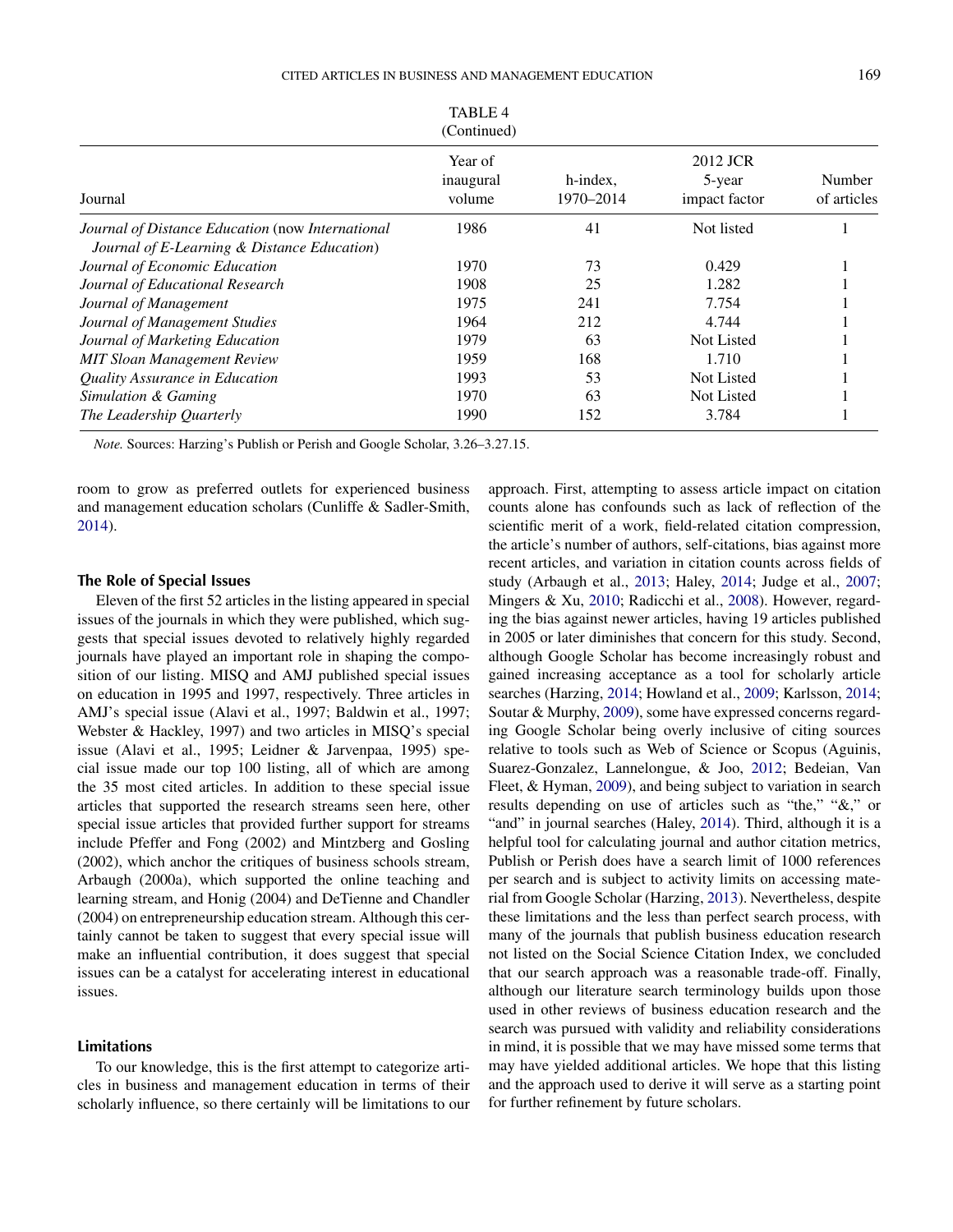## **Emergent Questions and Opportunities for Further Research**

#### *Why Isn't the Experiential Learning Stream More Developed?*

Considering the relatively extensive history and crossdisciplinary attention that experiential learning approaches have received in business schools (Apostolou et al., [2013;](#page-19-4) Dolan & Stevens, [2006;](#page-19-26) Lee, [2012\)](#page-20-34), the fact that research on experiential learning was not a more broadly represented stream in this study is surprising, especially because online teaching and learning has a developed stream in spite of being a more recently adopted instructional medium. For that matter, and to a lesser extent, this concern also can be raised regarding learning that uses group*/*team activities (Apostolou et al., [2013;](#page-19-4) Bacon et al., 1999; Baldwin et al., 1997; Gray et al., [2012\)](#page-20-4). There are some possible reasons for the inability of experiential learning and learning that involves group*/*team activities to have a more prominent influence in the business and management education literature. One could be the dominant influence of online*/*distance delivery appearing in the AMJ*/*MISQ special issues, which overshadowed some student team research that also was addressed in those issues. A possible explanation for experiential learning not getting higher attention in various business education journals is that this knowledge may have remained housed within their respective business disciplinary journals, thereby preventing broader dissemination of the best ideas on the topic in the business education area. We believe what scholars across the business disciplines are doing in the experiential learning area and where they choose to disseminate their research findings to have potential influence on increasing the consequential legitimacy (Rynes & Brown, [2011\)](#page-20-0) of the experiential learning stream. As our search shows, articles on online delivery in business schools are published not only in business education journals but also in general education research journals with domains that are related to those in the business school. Perhaps further analysis through comparative studies of these research streams would yield insights regarding how business education scholars might disseminate their work more broadly.

### *How Well Does the Entrepreneurship Education Stream Development Pattern Generalize to Other "Education" Topic Areas?*

The fact that entrepreneurship education literature is so well cited relative to other educational topics raises questions on how this stream's practices might have useful implications for other business education areas (Gartner, Davidsson, & Zahra, [2006;](#page-20-37) Gregoire, Noel, Dery, & Bechard, [2006\)](#page-20-38). The fact that entrepreneurship education doesn't occur exclusively in university business schools certainly helps, but this likely is not the only factor that explains its success. Questions that might further explain this phenomenon include:

1. How is educational research perceived by entrepreneurship scholars?

- 2. Who are the champions of this research, and what mechanisms do they use to champion the work?
- 3. Do other topical areas have such mechanisms at their disposal, and how might they use them more effectively?
- 4. For those mechanisms that cannot be generalized, can topical-area scholars identify and leverage alternative mechanisms?

Further analysis of key articles in streams and patterns between them may provide helpful insights into these questions.

#### *Why Has AMLE Been Such a Disruptive Force?*

Although the majority of articles in our search were published in or after 2000, the fact that the most cited journal in our search, AMLE, wasn't published until 2002 suggests AMLE could have been a force in how business education research is perceived and cited in the research community. In addition to the many of our top 100 articles appearing in AMLE, there were also several articles that marginally missed our listing. It is reasonable to expect this journal to have an even greater influence going forward. This influence also could lead to changes in how business education journals perceive and present themselves. Another influence is the new 2013 AACSB requirement for schools to demonstrate the impact of their activities with specific inclusion of citation counts as one example of academic impact (AACSB, 2013, p. 46). This may have opened the conversation on the need for business education research to come under a scrutiny that is similar to those of research in the disciplines, thus leading editors and authors of journals toward high-impact journal models, such as demonstrated by AMLE.

A preliminary search for explanations of AMLE's success yields some possibilities, but each of these comes with a counterpoint. First, although AMLE is sponsored by a major academic professional organization (the Academy of Management), it is not the only business journal for which this is the case (e.g., *Issues in Accounting Education* is sponsored by the American Accounting Association but has a lower profile). Another explanation may be AMLE's Exemplary Contributions section that invites distinguished scholars to provide foundational pieces for the purpose of stimulating future research (Lewicki, [2002\)](#page-20-39). However, in addition to five AMLE Exemplary Contributions, there were another 12 AMLE articles that made the top 100 listing. Second, although three of the top 10 articles and five of the articles in our overall listing are AMLE Exemplary Contributions, these represent less than 10% of the total number of articles, and there are many of these contributions that receive relatively few citations. A third explanation could be the relative portability of theories and methods of management research for conducting educational research, but this suggests that we should have seen even stronger performance from longer standing management education journals such as the *Journal of Management Education* and *Management Learning*. These examples suggest further study of factors that may predict AMLE's influence to uncover the extent to which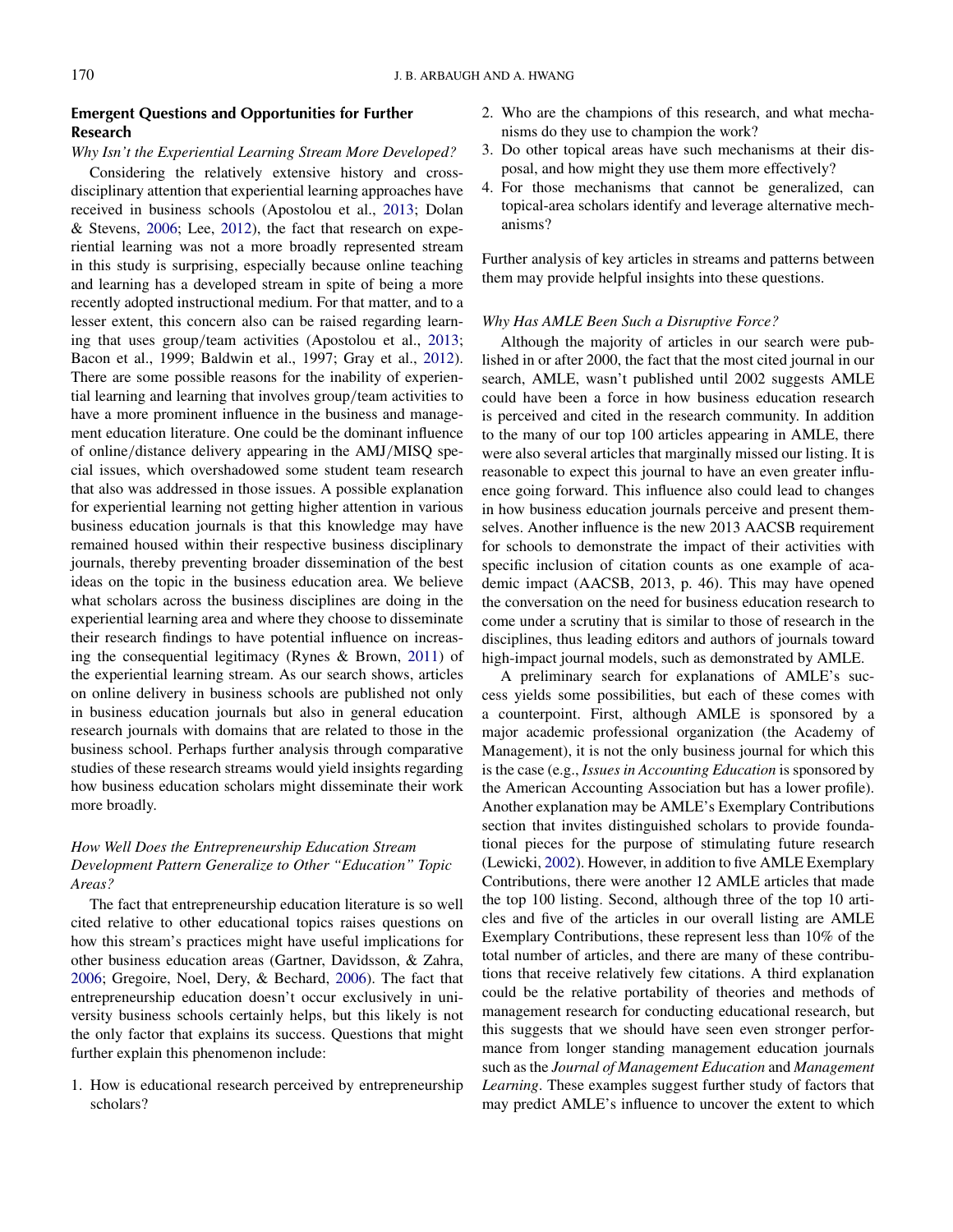factors in isolation or in combination could have contributed to AMLE's rise to prominence in a short period of time.

#### *How Did JME Become So Influential?*

Notwithstanding comments regarding the top influence of AMLE, the fact that JME had so many articles in the top 100 listing is a surprising and welcomed discovery. In spite of not being listed on the Social Science Citation Index, JME had the fourth highest number of articles (five, tied with AMJ and *Management Learning*) in the listing. Although many see JME primarily as a vehicle for acquiring tools to improve one's teaching of management-related topics (Bilimoria, [1999;](#page-19-30) Schmidt-Wilk, [2011\)](#page-21-12), this review and other recent surveys indicate that JME wields disproportionate influence in the field of business and management education research (Currie & Pandher, [2013\)](#page-19-1). These results provide further support for former JME editor Jane Schmidt-Wilk's [\(2007\)](#page-20-2) call of "Why not JME?" when considering potential outlets for one's manuscripts. Future studies might build upon previous work to determine the unique domains of AMLE and JME (Beatty & Leigh, [2010\)](#page-19-0) and determine whether JME's influence is concurrent with, dependent upon, or independent of that of AMLE.

#### *How Much More Can Be Gained From Self-Criticism?*

We find it interesting that three of the four most cited articles were largely negative critiques of business schools. However, given that writing such highly cited critiques appears to be almost exclusively the domain of prominent discipline-based scholars (e.g., Pfeffer, Ghoshal, Bennis), it appears that this is an area for which the basis for acceptance may be due primarily to a scholar's influence on the scholarship of a discipline rather than to educational research. Although self-examination and critique certainly can yield productive dialogue for management education practice, relying on distinguished scholars whose expertise is in another area to write one or two articles on educational issues may not be a sustainable approach for developing a research stream. Therefore, it appears that although this stream presently may have relatively strong grounding, its longer term influence may be in jeopardy unless it can broaden its pool of influential authors. How might this stream develop so that a broader range of authors might contribute to it in a substantive manner?

### *How Can the Field Develop Its Own Community of Dedicated Scholars?*

Many of the most highly cited articles to date have been published by authors who developed their scholarly reputations outside the area of business and management education research and some are no longer actively publishing in the area. To compound concerns regarding dedicated scholars, most of the authors in the top 100 listing have only one article on the list. Only 16 authors have two or more articles on the list, with only four authors having three or more articles. Several of these authors (e.g., Leidner and Jarvenpaa, Vesper and Gartner, Pfeffer and Fong) co-authored articles that reinforce each other's work and ideas. These business and management education publishing patterns show the need to develop more consistent interest among a larger group of scholars if business and management education research is to have a healthy ongoing dialogue of ideas.

That said, studies of educational research in disciplines such as accounting (Apostolou et al., [2013;](#page-19-4) Urbancic, [2009\)](#page-21-11), marketing (Gray et al., [2012\)](#page-20-4), and information systems (Kruck et al., [2013\)](#page-20-13) suggest that these communities may already exist. However, given the relative absence of these communities from our listing, there appears to be some inability of these disciplinary areas to increase prominence of their educational research, but with potential to follow in the path of those areas that did, such as in entrepreneurship education, online learning, or critiques of business schools. This suggests that scholarship that could benefit teaching from these and possibly other business-related disciplinary areas still may reside in disciplinary silos. It is to the benefit of our fields, and perhaps more importantly of our external constituents, that these educational research communities begin dialogue on how to move their educational research toward a more prominent level. Perhaps some of the emerging works on the development of scholarly fields within business schools (Hambrick & Chen, [2008;](#page-20-40) Mudambi et al., [2012\)](#page-20-17) may be a source of insight on how these communities might increase their consequential legitimacy and influence future directions of educational scholarship.

We see the expansion of business and management education research as a global phenomenon—one that is positive for identifying and developing new scholars (Billsberry, Kenworthy, Hrivnak, & Brown, [2013;](#page-19-31) Wankel & DeFillippi, [2010\)](#page-21-13). In addition to possible new perspectives on business education (Lamb & Currie, [2012;](#page-20-41) Ma & Trigo, [2011\)](#page-20-42), scholars from different parts of the world are likely to provide diverse perspectives on educational research relative to those traditionally held by North American and European business school faculty.

# **CONCLUDING THOUGHTS—ARE WE IN A "GOLDEN AGE" OF BUSINESS AND MANAGEMENT EDUCATION RESEARCH?**

One of the primary takeaways from this article is that the last 15 years presented a particularly influential time for business and management education research, as reflected in 58 of the top 100 articles being published in or after 2000, 19 of which were published since 2005. Certainly concerns of biases toward newer articles from citation analysis studies do not apply here. One partial explanation for this expansion of business education research activity is the Academy of Management lending legitimacy to the area through the creation of AMLE. However, the fact that AMLE accounts for less than one-third of the articles in the listing published in or after 2000 suggests that other factors were involved in this increase of citation activity.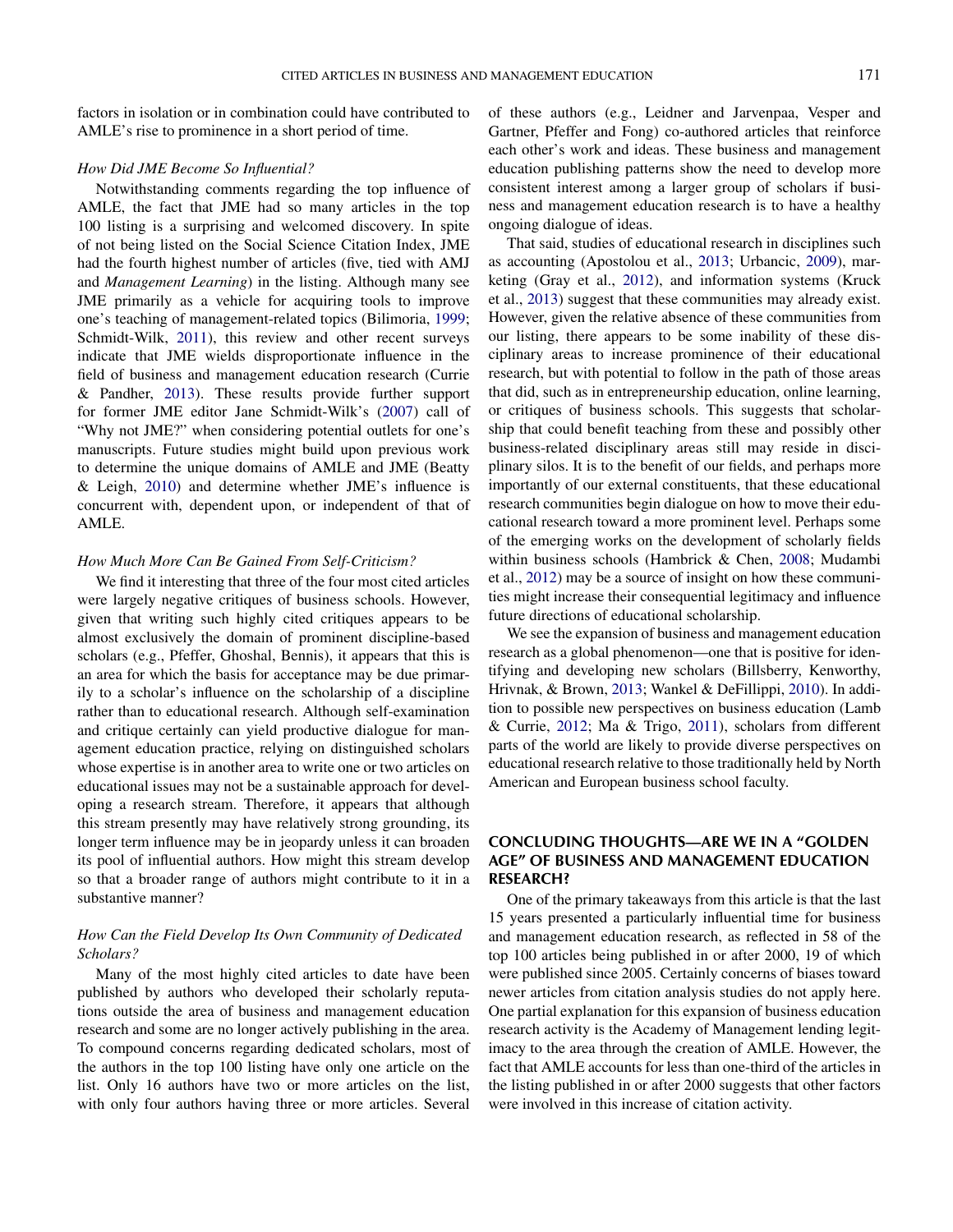Given this recent surge of citation activity, it may be tempting to think that we are in the midst of a "golden age" for business and management education research. The findings of our study suggest a qualified "yes." Although there is increased scholarly attention to recently published articles, there also is evidence that some long-standing literature areas, such as experiential learning, have not been fully caught up in this surge, and that educational topics of interest across disciplines may be stifled within disciplinary silos in some areas, due to lack of crossdisciplinary research dialogue. Also of concern is that the surge of citations we have seen here appears to be distributed unevenly across the business disciplines, with heavy reliance on management scholars who critique business schools, entrepreneurship education, or online education, which in some ways may generate a sense of exclusivity. We hope our effort to uncover highly cited business and management education research can help researchers with an interest in these areas to start boning up on business educational research interest issues, begin dialogues across the business disciplines (especially the particularly prolific scholars in these areas), and continue to contribute to these conversations through any of the journals identified in our study.

#### **REFERENCES**

- <span id="page-19-24"></span>Adler, N. J., & Harzing, A.-W. (2009). When knowledge wins: Transcending the sense and nonsense of academic rankings. *Academy of Management Learning & Education*, *8*, 72–95. doi[:1](http://dx.doi.org/10.5465/\gdef yes{no}\penalty \z@ \gdef \ {\penalty \z@ }\gdef no{no}\gdef yes{yes}\gdef \ \gdef \ {\ }\gdef no{no}\gdef yes{yes}{\penalty \z@ \gdef \ {\penalty \z@ }\gdef no{no}\gdef yes{yes}}AMLE.2009.37012181)[0.5465/AMLE.2009.37012181](http://dx.doi.org/10.5465/AMLE.2009.37012181)
- <span id="page-19-7"></span>Aguinis, H., Shapiro, D. L., Antonacopoulou, E. P., & Cummings, T. G. (2014). Scholarly impact: A pluralist conceptualization. *Academy of Management Learning & Education*, *13*, 623–639. doi[:10.5465/amle.2014.0121](http://dx.doi.org/10.5465/\gdef yes{no}\penalty \z@ \gdef \ {\penalty \z@ }\gdef no{no}\gdef yes{yes}\gdef \ \gdef \ {\ }\gdef no{no}\gdef yes{yes}{\penalty \z@ \gdef \ {\penalty \z@ }\gdef no{no}\gdef yes{yes}}amle.2014.0121)
- <span id="page-19-28"></span>Aguinis, H., Suarez-Gonzalez, I., Lannelongue, G., & Joo, H. (2012). Scholarly impact revisited. *Academy of Management Perspectives*, *26*(2), 105–132. doi[:10.5465/amp.2011.0088](http://dx.doi.org/10.5465/\gdef yes{no}\penalty \z@ \gdef \ {\penalty \z@ }\gdef no{no}\gdef yes{yes}\gdef \ \gdef \ {\ }\gdef no{no}\gdef yes{yes}{\penalty \z@ \gdef \ {\penalty \z@ }\gdef no{no}\gdef yes{yes}}amp.2011.0088)
- <span id="page-19-4"></span>Apostolou, B., Dorminey, J. W., Hassell, J. M., & Watson, S. F. (2013). Accounting education literature review (2010–2012). *Journal of Accounting Education*, *31*(2), 107–161. doi[:10.1016/j.jaccedu.2013.03.001](http://dx.doi.org/10.1016/\gdef yes{no}\penalty \z@ \gdef \ {\penalty \z@ }\gdef no{no}\gdef yes{yes}\gdef \ \gdef \ {\ }\gdef no{no}\gdef yes{yes}{\penalty \z@ \gdef \ {\penalty \z@ }\gdef no{no}\gdef yes{yes}}j.jaccedu.2013.03.001)
- <span id="page-19-6"></span>Apostolou, B., Hassell, J. M., Rebele, J. E., & Watson, S. F. (2010). Accounting education literature review (2006–2009). *Journal of Accounting Education*, *28*(3–4), 145–197. doi[:10.1016/j.jaccedu.2011.08.001](http://dx.doi.org/10.1016/\gdef yes{no}\penalty \z@ \gdef \ {\penalty \z@ }\gdef no{no}\gdef yes{yes}\gdef \ \gdef \ {\ }\gdef no{no}\gdef yes{yes}{\penalty \z@ \gdef \ {\penalty \z@ }\gdef no{no}\gdef yes{yes}}j.jaccedu.2011.08.001)
- <span id="page-19-10"></span>Aram, J. D., & Salipante, Jr., P. F. (2003). Bridging scholarship in management: Epistemological reflections. *British Journal of Management*, *14*, 189–205. doi[:10.1111/bjom.2003.14.issue-3](http://dx.doi.org/10.1111/\gdef yes{no}\penalty \z@ \gdef \ {\penalty \z@ }\gdef no{no}\gdef yes{yes}\gdef \ \gdef \ {\ }\gdef no{no}\gdef yes{yes}{\penalty \z@ \gdef \ {\penalty \z@ }\gdef no{no}\gdef yes{yes}}bjom.2003.14.issue-3)
- <span id="page-19-12"></span>Arbaugh, J. B. (2008). From the editor: Starting the long march to legitimacy. *Academy of Man[agement Learning & Education](http://dx.doi.org/10.5465/\gdef yes{no}\penalty \z@ \gdef \ {\penalty \z@ }\gdef no{no}\gdef yes{yes}\gdef \ \gdef \ {\ }\gdef no{no}\gdef yes{yes}{\penalty \z@ \gdef \ {\penalty \z@ }\gdef no{no}\gdef yes{yes}}AMLE.2008.31413858)*, *7*, 5–8. doi:[10.5465/](http://dx.doi.org/10.5465/AMLE.2008.31413858) [AMLE.2008.31413858](http://dx.doi.org/10.5465/AMLE.2008.31413858)
- <span id="page-19-2"></span>Arbaugh, J. B. (2011). From the editors: It takes a village to build a field. *Academy of Ma[nagement Learning & Education](http://dx.doi.org/10.5465/\gdef yes{no}\penalty \z@ \gdef \ {\penalty \z@ }\gdef no{no}\gdef yes{yes}\gdef \ \gdef \ {\ }\gdef no{no}\gdef yes{yes}{\penalty \z@ \gdef \ {\penalty \z@ }\gdef no{no}\gdef yes{yes}}amle.2011.0517)*, *10*, 557–560. doi:[10.5465/](http://dx.doi.org/10.5465/amle.2011.0517) [amle.2011.0517](http://dx.doi.org/10.5465/amle.2011.0517)
- <span id="page-19-16"></span>Arbaugh, J. B. (2014). What might online delivery teach us about blended management education? Prior perspectives and future directions. *Journal of Management Education*, *38*, 784–817. doi[:1](http://dx.doi.org/10.1177/\gdef yes{no}\penalty \z@ \gdef \ {\penalty \z@ }\gdef no{no}\gdef yes{yes}\gdef \ \gdef \ {\ }\gdef no{no}\gdef yes{yes}{\penalty \z@ \gdef \ {\penalty \z@ }\gdef no{no}\gdef yes{yes}}1052562914534244)[0.1177/1052562914534244](http://dx.doi.org/10.1177/1052562914534244)
- <span id="page-19-8"></span>Arbaugh, J. B., DeArmond, S., & Rau, B. L. (2013). New uses for existing tools? A call to study online management instruction and instructors. *Academy of Mana[gement](http://dx.doi.org/10.5465/\gdef yes{no}\penalty \z@ \gdef \ {\penalty \z@ }\gdef no{no}\gdef yes{yes}\gdef \ \gdef \ {\ }\gdef no{no}\gdef yes{yes}{\penalty \z@ \gdef \ {\penalty \z@ }\gdef no{no}\gdef yes{yes}}amle.2011.0018A) [Learning](http://dx.doi.org/10.5465/\gdef yes{no}\penalty \z@ \gdef \ {\penalty \z@ }\gdef no{no}\gdef yes{yes}\gdef \ \gdef \ {\ }\gdef no{no}\gdef yes{yes}{\penalty \z@ \gdef \ {\penalty \z@ }\gdef no{no}\gdef yes{yes}}amle.2011.0018A) [&](http://dx.doi.org/10.5465/\gdef yes{no}\penalty \z@ \gdef \ {\penalty \z@ }\gdef no{no}\gdef yes{yes}\gdef \ \gdef \ {\ }\gdef no{no}\gdef yes{yes}{\penalty \z@ \gdef \ {\penalty \z@ }\gdef no{no}\gdef yes{yes}}amle.2011.0018A) [Education](http://dx.doi.org/10.5465/\gdef yes{no}\penalty \z@ \gdef \ {\penalty \z@ }\gdef no{no}\gdef yes{yes}\gdef \ \gdef \ {\ }\gdef no{no}\gdef yes{yes}{\penalty \z@ \gdef \ {\penalty \z@ }\gdef no{no}\gdef yes{yes}}amle.2011.0018A)*, *12*, 635–655. doi:[10.5465/](http://dx.doi.org/10.5465/amle.2011.0018A) [amle.2011.0018A](http://dx.doi.org/10.5465/amle.2011.0018A)
- <span id="page-19-20"></span>Arbaugh, J. B., Desai, A. B., Rau, B. L., & Sridhar, B. S. (2010). A review of research on online and blended learning in the management disciplines: 1994–2009. *Organization Management Journal*, *7*(1), 39–55. doi:[10.1057/](http://dx.doi.org/10.1057/omj.2010.5) [omj.2010.5](http://dx.doi.org/10.1057/omj.2010.5)
- <span id="page-19-5"></span>Arbaugh, J. B., Godfrey, M. R., Johnson, M., Leisen Pollack, B., Niendorf, B., & Wresch, W. (2009). Research in online and blended learning in the business disciplines: Key findings and possible future directions. *The Internet and Higher Education*, *12*(2), 71–87. doi[:10.1016/j.iheduc.2009.06.006](http://dx.doi.org/10.1016/\gdef yes{no}\penalty \z@ \gdef \ {\penalty \z@ }\gdef no{no}\gdef yes{yes}\gdef \ \gdef \ {\ }\gdef no{no}\gdef yes{yes}{\penalty \z@ \gdef \ {\penalty \z@ }\gdef no{no}\gdef yes{yes}}j.iheduc.2009.06.006)
- <span id="page-19-19"></span>Armstrong, S. J., & Fukami, C. V. (Eds.). (2009). *The SAGE handbook of management learning, education, and development*. London, UK: Sage.
- Association to Advance Collegiate Schools of Business. (2013). *AACSB business accreditation standards 2013*. Tampa, FL: AACSB.
- <span id="page-19-14"></span>Baird, L. M., & Oppenheim, C. (1994). Do citations matter? *Journal of Information Science*, *20*(1), 2–15. doi[:10.1177/016555159402000102](http://dx.doi.org/10.1177/\gdef yes{no}\penalty \z@ \gdef \ {\penalty \z@ }\gdef no{no}\gdef yes{yes}\gdef \ \gdef \ {\ }\gdef no{no}\gdef yes{yes}{\penalty \z@ \gdef \ {\penalty \z@ }\gdef no{no}\gdef yes{yes}}016555159402000102)
- <span id="page-19-0"></span>Beatty, J. E., & Leigh, J. S. A. (2010). Taking stock of management education: A comparison of three management education journals. *Journal of Management Education*, *34*, 367–392. doi[:10.1177/1052562909344325](http://dx.doi.org/10.1177/\gdef yes{no}\penalty \z@ \gdef \ {\penalty \z@ }\gdef no{no}\gdef yes{yes}\gdef \ \gdef \ {\ }\gdef no{no}\gdef yes{yes}{\penalty \z@ \gdef \ {\penalty \z@ }\gdef no{no}\gdef yes{yes}}1052562909344325)
- <span id="page-19-3"></span>Bedeian, A. G. (2004a). The gift of professional maturity. *Academy of Managem[ent Learning & Education](http://dx.doi.org/10.5465/\gdef yes{no}\penalty \z@ \gdef \ {\penalty \z@ }\gdef no{no}\gdef yes{yes}\gdef \ \gdef \ {\ }\gdef no{no}\gdef yes{yes}{\penalty \z@ \gdef \ {\penalty \z@ }\gdef no{no}\gdef yes{yes}}AMLE.\gdef yes{no}\penalty \z@ \gdef \ {\penalty \z@ }\gdef no{no}\gdef yes{yes}\gdef \ \gdef \ {\ }\gdef no{no}\gdef yes{yes}{\penalty \z@ \gdef \ {\penalty \z@ }\gdef no{no}\gdef yes{yes}}2004.\gdef yes{no}\penalty \z@ \gdef \ {\penalty \z@ }\gdef no{no}\gdef yes{yes}\gdef \ \gdef \ {\ }\gdef no{no}\gdef yes{yes}{\penalty \z@ \gdef \ {\penalty \z@ }\gdef no{no}\gdef yes{yes}}12436824)*, *3*, 92–98. doi:10.5465/AMLE.2004. 12436824
- <span id="page-19-11"></span>Bedeian, A. G. (2004b). Peer review and the social construction of knowledge in the management discipline. *Academy of Management Learning & Education*, *3*, 198–216. doi[:10.5465/AMLE.2004.13500489](http://dx.doi.org/10.5465/\gdef yes{no}\penalty \z@ \gdef \ {\penalty \z@ }\gdef no{no}\gdef yes{yes}\gdef \ \gdef \ {\ }\gdef no{no}\gdef yes{yes}{\penalty \z@ \gdef \ {\penalty \z@ }\gdef no{no}\gdef yes{yes}}AMLE.2004.13500489)
- <span id="page-19-29"></span>Bedeian, A. G., Van Fleet, D. D., & Hyman, III., H. H. (2009). Scientific achievement and editorial board membership. *Organizational Research Methods*, *12*, 211–238. doi[:1](http://dx.doi.org/10.1177/\gdef yes{no}\penalty \z@ \gdef \ {\penalty \z@ }\gdef no{no}\gdef yes{yes}\gdef \ \gdef \ {\ }\gdef no{no}\gdef yes{yes}{\penalty \z@ \gdef \ {\penalty \z@ }\gdef no{no}\gdef yes{yes}}1094428107309312)[0.1177/1094428107309312](http://dx.doi.org/10.1177/1094428107309312)
- <span id="page-19-15"></span>Bergh, D. D., Perry, J., & Hanke, R. (2006). Some predictors of *SMJ* article impact. *Strategic Management Journal*, *27*, 81–100. doi:[10.1002/](http://dx.doi.org/10.1002/(ISSN)1097-0266) [\(ISSN\)1097-0266](http://dx.doi.org/10.1002/(ISSN)1097-0266)
- <span id="page-19-30"></span>Bilimoria, D. (1999). The *Journal of Management Education's* sections: Editorial mission and guidelines. *Journal of Management Education*, *23*, 334–337. doi[:10.1177/105256299902300402](http://dx.doi.org/10.1177/\gdef yes{no}\penalty \z@ \gdef \ {\penalty \z@ }\gdef no{no}\gdef yes{yes}\gdef \ \gdef \ {\ }\gdef no{no}\gdef yes{yes}{\penalty \z@ \gdef \ {\penalty \z@ }\gdef no{no}\gdef yes{yes}}105256299902300402)
- <span id="page-19-31"></span>Billsberry, J., Kenworthy, A. L., Hrivnak, G., & Brown, K. G. (2013). Daring to be different: Unconferences, new conferences, and reimagined conferences. *Journal o[f Management Education](http://dx.doi.org/10.1177/\gdef yes{no}\penalty \z@ \gdef \ {\penalty \z@ }\gdef no{no}\gdef yes{yes}\gdef \ \gdef \ {\ }\gdef no{no}\gdef yes{yes}{\penalty \z@ \gdef \ {\penalty \z@ }\gdef no{no}\gdef yes{yes}}1052562913481550)*, *37*, 175–179. doi:[10.1177/](http://dx.doi.org/10.1177/1052562913481550) [1052562913481550](http://dx.doi.org/10.1177/1052562913481550)
- <span id="page-19-25"></span>Bodenheimer, T., Lorig, K., Holman, H., & Grumbach, K. (2002). Patient selfmanagement of chronic disease in primary care. *Journal of the American Medical Association*, *288*(19), 2469–2475. doi[:10.1001/jama.288.19.2469](http://dx.doi.org/10.1001/\gdef yes{no}\penalty \z@ \gdef \ {\penalty \z@ }\gdef no{no}\gdef yes{yes}\gdef \ \gdef \ {\ }\gdef no{no}\gdef yes{yes}{\penalty \z@ \gdef \ {\penalty \z@ }\gdef no{no}\gdef yes{yes}}jama.288.19.2469)
- <span id="page-19-21"></span>Boyce, G., Williams, S., Kelly, A., & Yee, H. (2001). Fostering deep and elaborative learning and generic (soft) skill development: The strategic use of case studies in accounting education. *Accounting Education*, *10*, 37–60. doi[:1](http://dx.doi.org/10.1080/\gdef yes{no}\penalty \z@ \gdef \ {\penalty \z@ }\gdef no{no}\gdef yes{yes}\gdef \ \gdef \ {\ }\gdef no{no}\gdef yes{yes}{\penalty \z@ \gdef \ {\penalty \z@ }\gdef no{no}\gdef yes{yes}}09639280121889)[0.1080/09639280121889](http://dx.doi.org/10.1080/09639280121889)
- <span id="page-19-17"></span>Brocke, J., Simons, A., Niehaves, B., Niehaves, B., Reimer, K., Plattfaut, R., & Cleven, A. (2009). *Reconstructing the giant: On the importance of rigour in documenting the literature search process* (ECIS 2009 Proceedings. Paper 161). Retrieved from <http://aisel.aisnet.org/ecis2009/161>
- <span id="page-19-22"></span>Brooks, C. M., & Ammons, J. L. (2003). Free riding in group projects and the effects of timing, frequency, and specificity of criteria in peer assessments. *Journal [of Education for Business](http://dx.doi.org/10.1080/\gdef yes{no}\penalty \z@ \gdef \ {\penalty \z@ }\gdef no{no}\gdef yes{yes}\gdef \ \gdef \ {\ }\gdef no{no}\gdef yes{yes}{\penalty \z@ \gdef \ {\penalty \z@ }\gdef no{no}\gdef yes{yes}}08832320309598613)*, *78*, 268–272. doi:[10.1080/](http://dx.doi.org/10.1080/08832320309598613) [08832320309598613](http://dx.doi.org/10.1080/08832320309598613)
- <span id="page-19-9"></span>Colquitt, J. A., & Zapata-Phelan, C. P. (2007). Trends in theory building and theory testing: A five-decade study of the Academy of Management Journal. *Academy of [Management Journal](http://dx.doi.org/10.5465/\gdef yes{no}\penalty \z@ \gdef \ {\penalty \z@ }\gdef no{no}\gdef yes{yes}\gdef \ \gdef \ {\ }\gdef no{no}\gdef yes{yes}{\penalty \z@ \gdef \ {\penalty \z@ }\gdef no{no}\gdef yes{yes}}AMJ.2007.28165855)*, *50*, 1281–1303. doi:[10.5465/](http://dx.doi.org/10.5465/AMJ.2007.28165855) [AMJ.2007.28165855](http://dx.doi.org/10.5465/AMJ.2007.28165855)
- <span id="page-19-23"></span>Cothran, T. (2011). Google Scholar acceptance and use among graduate students: A quantitative study. *Library & Information Science Research*, *33*, 293–301. doi[:10.1016/j.lisr.2011.02.001](http://dx.doi.org/10.1016/\gdef yes{no}\penalty \z@ \gdef \ {\penalty \z@ }\gdef no{no}\gdef yes{yes}\gdef \ \gdef \ {\ }\gdef no{no}\gdef yes{yes}{\penalty \z@ \gdef \ {\penalty \z@ }\gdef no{no}\gdef yes{yes}}j.lisr.2011.02.001)
- <span id="page-19-18"></span>Cummins, S., Peltier, J. W., Erffmeyer, R., & Whalen, J. (2013). A critical review of the literature for sales educators. *Journal of Marketing Education*, *35*(1), 68–78.
- <span id="page-19-27"></span>Cunliffe, A., & Sadler-Smith, E. (2014). Cottage industries, critique, and scholarship. *Management Learning*, *45*, 3–5. doi[:1](http://dx.doi.org/10.1177/\gdef yes{no}\penalty \z@ \gdef \ {\penalty \z@ }\gdef no{no}\gdef yes{yes}\gdef \ \gdef \ {\ }\gdef no{no}\gdef yes{yes}{\penalty \z@ \gdef \ {\penalty \z@ }\gdef no{no}\gdef yes{yes}}1350507613510827)[0.1177/1350507613510827](http://dx.doi.org/10.1177/1350507613510827)
- <span id="page-19-1"></span>Currie, R. R., & Pandher, G. (2013). Management education journals' rank and tier by active scholars. *Academy of Management Learning & Education*, *12*, 194–218. doi[:10.5465/amle.2010.0184](http://dx.doi.org/10.5465/\gdef yes{no}\penalty \z@ \gdef \ {\penalty \z@ }\gdef no{no}\gdef yes{yes}\gdef \ \gdef \ {\ }\gdef no{no}\gdef yes{yes}{\penalty \z@ \gdef \ {\penalty \z@ }\gdef no{no}\gdef yes{yes}}amle.2010.0184)
- <span id="page-19-13"></span>Deephouse, D. L., & Carter, S. M. (2005). An examination of differences between organizational legitimacy and organizational reputation. *Journal of Management Studies*, *42*, 329–360. doi[:10.1111/joms.2005.42.issue-2](http://dx.doi.org/10.1111/\gdef yes{no}\penalty \z@ \gdef \ {\penalty \z@ }\gdef no{no}\gdef yes{yes}\gdef \ \gdef \ {\ }\gdef no{no}\gdef yes{yes}{\penalty \z@ \gdef \ {\penalty \z@ }\gdef no{no}\gdef yes{yes}}joms.2005.42.issue-2)
- <span id="page-19-26"></span>Dolan, R. C., & Stevens, J. L. (2006). Business conditions and economic analysis: An experiential learning program for economics students. *Journal of Economic Education*, *37*, 395–405. doi[:10.3200/JECE.37.4.395-405](http://dx.doi.org/10.3200/\gdef yes{no}\penalty \z@ \gdef \ {\penalty \z@ }\gdef no{no}\gdef yes{yes}\gdef \ \gdef \ {\ }\gdef no{no}\gdef yes{yes}{\penalty \z@ \gdef \ {\penalty \z@ }\gdef no{no}\gdef yes{yes}}JECE.37.4.395-405)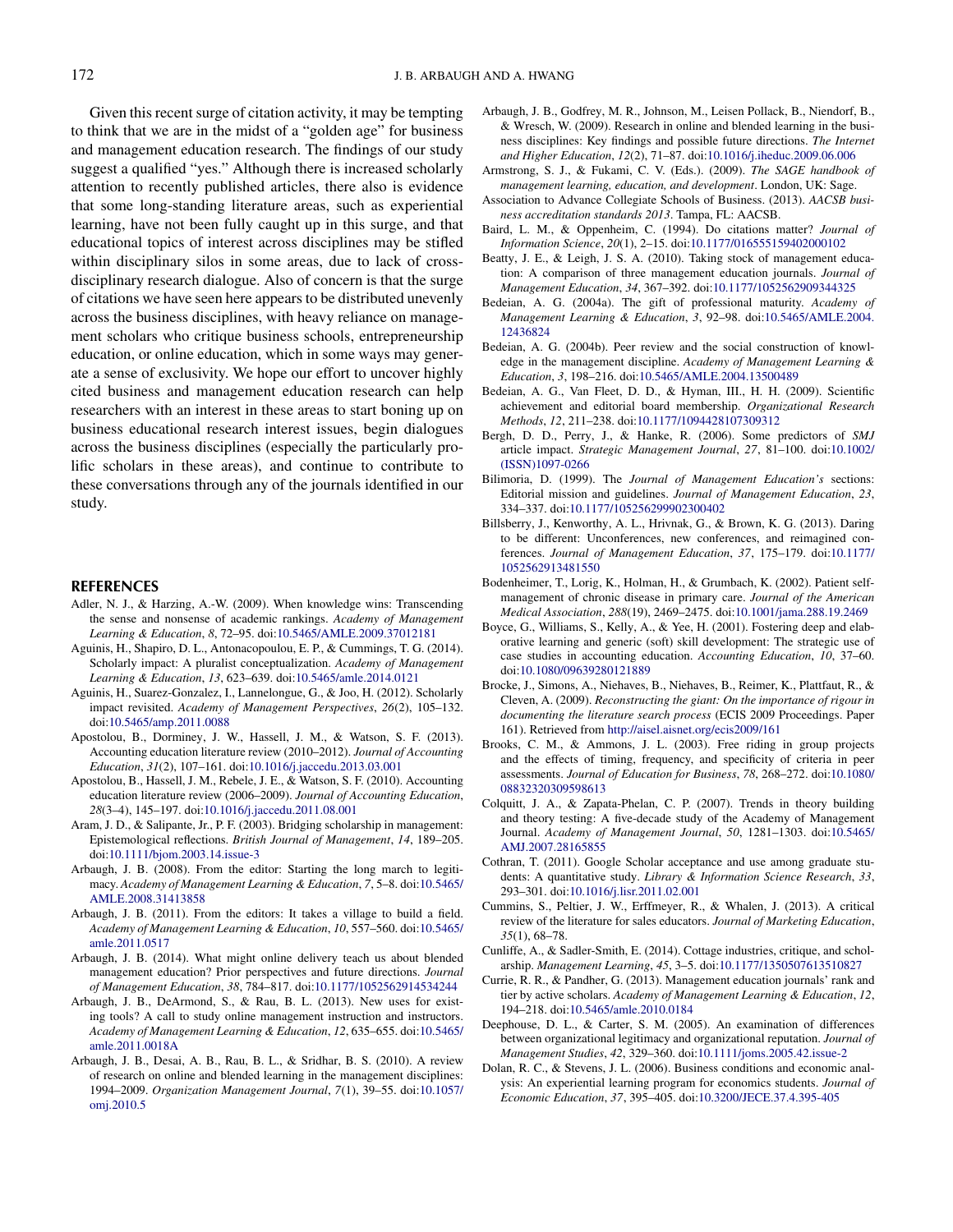- <span id="page-20-29"></span>Elliott, W. B., Hodge, F. D., Kennedy, J. J., & Pronk, M. (2007). Are M.B.A. students a good proxy for nonprofessional investors? *Accounting Review*, *82*, 139–168. doi[:1](http://dx.doi.org/10.2308/\gdef yes{no}\penalty \z@ \gdef \ {\penalty \z@ }\gdef no{no}\gdef yes{yes}\gdef \ \gdef \ {\ }\gdef no{no}\gdef yes{yes}{\penalty \z@ \gdef \ {\penalty \z@ }\gdef no{no}\gdef yes{yes}}accr.2007.82.1.139)[0.2308/accr.2007.82.1.139](http://dx.doi.org/10.2308/accr.2007.82.1.139)
- <span id="page-20-3"></span>Fornaciari, C. J., & Lund Dean, K. (2009). Foundations, lessons, and insider tips for MSR research. *Journal of Management, Spirituality & Religion*, *6*, 301–321. doi[:10.1080/14766080903290085](http://dx.doi.org/10.1080/\gdef yes{no}\penalty \z@ \gdef \ {\penalty \z@ }\gdef no{no}\gdef yes{yes}\gdef \ \gdef \ {\ }\gdef no{no}\gdef yes{yes}{\penalty \z@ \gdef \ {\penalty \z@ }\gdef no{no}\gdef yes{yes}}14766080903290085)
- <span id="page-20-1"></span>Fukami, C. V. (2007). The third road. *Journal of Management Education*, *31*, 358–364. doi[:10.1177/1052562906298442](http://dx.doi.org/10.1177/\gdef yes{no}\penalty \z@ \gdef \ {\penalty \z@ }\gdef no{no}\gdef yes{yes}\gdef \ \gdef \ {\ }\gdef no{no}\gdef yes{yes}{\penalty \z@ \gdef \ {\penalty \z@ }\gdef no{no}\gdef yes{yes}}1052562906298442)
- <span id="page-20-37"></span>Gartner, W. B., Davidsson, P., & Zahra, S. A. (2006). Are you talking to me? The nature of community in entrepreneurship scholarship. *Entrepreneurship Theory and Practice*, *30*, 321–331. doi[:10.1111/etap.2006.30.issue-3](http://dx.doi.org/10.1111/\gdef yes{no}\penalty \z@ \gdef \ {\penalty \z@ }\gdef no{no}\gdef yes{yes}\gdef \ \gdef \ {\ }\gdef no{no}\gdef yes{yes}{\penalty \z@ \gdef \ {\penalty \z@ }\gdef no{no}\gdef yes{yes}}etap.2006.30.issue-3)
- <span id="page-20-24"></span>Google Scholar. (2015). *Search tips*. Retrieved from [http://scholar.google.com/](http://scholar.google.com/intl/en/scholar/help.html#coverage) [intl/en/scholar/help.html#coverage](http://scholar.google.com/intl/en/scholar/help.html#coverage)
- <span id="page-20-4"></span>Gray, D. M., Peltier, J. W., & Schibrowsky, J. A. (2012). The *Journal of Marketing Education*: Past, present, and future. *Journal of Marketing Education*, *34*, 217–237. doi[:1](http://dx.doi.org/10.1177/\gdef yes{no}\penalty \z@ \gdef \ {\penalty \z@ }\gdef no{no}\gdef yes{yes}\gdef \ \gdef \ {\ }\gdef no{no}\gdef yes{yes}{\penalty \z@ \gdef \ {\penalty \z@ }\gdef no{no}\gdef yes{yes}}0273475312458676)[0.1177/0273475312458676](http://dx.doi.org/10.1177/0273475312458676)
- <span id="page-20-38"></span>Gregoire, D. A., Noel, M. X., Dery, R., & Bechard, J.-P. (2006). Is there conceptual convergence in entrepreneurship research? A co-citation analysis of *Frontiers of Entrepreneurship Research*, 1981–2004. *Entrepreneurship Theory and Practice*, *30*, 333–373. doi[:10.1111/etap.2006.30.issue-3](http://dx.doi.org/10.1111/\gdef yes{no}\penalty \z@ \gdef \ {\penalty \z@ }\gdef no{no}\gdef yes{yes}\gdef \ \gdef \ {\ }\gdef no{no}\gdef yes{yes}{\penalty \z@ \gdef \ {\penalty \z@ }\gdef no{no}\gdef yes{yes}}etap.2006.30.issue-3)
- <span id="page-20-6"></span>Haley, M. R. (2014). Ranking top economics and finance journals using Microsoft academic search versus Google Scholar: How does the new publish or perish option compare? *Journal of the Association for Information Science and Technology*, *65*, 1079–1084. doi[:1](http://dx.doi.org/10.1002/\gdef yes{no}\penalty \z@ \gdef \ {\penalty \z@ }\gdef no{no}\gdef yes{yes}\gdef \ \gdef \ {\ }\gdef no{no}\gdef yes{yes}{\penalty \z@ \gdef \ {\penalty \z@ }\gdef no{no}\gdef yes{yes}}asi.2014.65.issue-5)[0.1002/asi.2014.65.issue-5](http://dx.doi.org/10.1002/asi.2014.65.issue-5)
- <span id="page-20-16"></span>Halverson, L. R., Graham, C. R., Spring, K. J., & Drysdale, J. S. (2012). An analysis of high impact scholarship and publication trends in blended learning. *Distance Education*, *33*[,](http://dx.doi.org/10.1080/\gdef yes{no}\penalty \z@ \gdef \ {\penalty \z@ }\gdef no{no}\gdef yes{yes}\gdef \ \gdef \ {\ }\gdef no{no}\gdef yes{yes}{\penalty \z@ \gdef \ {\penalty \z@ }\gdef no{no}\gdef yes{yes}}01587919.2012.\gdef yes{no}\penalty -\@M \gdef \ {\penalty -\@M }\gdef no{no}\gdef yes{yes}\gdef \ \gdef \ {\ }\gdef no{no}\gdef yes{yes}{\penalty -\@M \gdef \ {\penalty -\@M }\gdef no{no}\gdef yes{yes}}723166) [381–413.](http://dx.doi.org/10.1080/\gdef yes{no}\penalty \z@ \gdef \ {\penalty \z@ }\gdef no{no}\gdef yes{yes}\gdef \ \gdef \ {\ }\gdef no{no}\gdef yes{yes}{\penalty \z@ \gdef \ {\penalty \z@ }\gdef no{no}\gdef yes{yes}}01587919.2012.\gdef yes{no}\penalty -\@M \gdef \ {\penalty -\@M }\gdef no{no}\gdef yes{yes}\gdef \ \gdef \ {\ }\gdef no{no}\gdef yes{yes}{\penalty -\@M \gdef \ {\penalty -\@M }\gdef no{no}\gdef yes{yes}}723166) [doi:](http://dx.doi.org/10.1080/\gdef yes{no}\penalty \z@ \gdef \ {\penalty \z@ }\gdef no{no}\gdef yes{yes}\gdef \ \gdef \ {\ }\gdef no{no}\gdef yes{yes}{\penalty \z@ \gdef \ {\penalty \z@ }\gdef no{no}\gdef yes{yes}}01587919.2012.\gdef yes{no}\penalty -\@M \gdef \ {\penalty -\@M }\gdef no{no}\gdef yes{yes}\gdef \ \gdef \ {\ }\gdef no{no}\gdef yes{yes}{\penalty -\@M \gdef \ {\penalty -\@M }\gdef no{no}\gdef yes{yes}}723166)10.1080/01587919.2012. 723166
- <span id="page-20-40"></span>Hambrick, D. C., & Chen, M.-J. (2008). New academic fields as admittanceseeking social movements: The case of strategic management. *Academy of Management Review*, *33*, 32–54. doi[:1](http://dx.doi.org/10.5465/\gdef yes{no}\penalty \z@ \gdef \ {\penalty \z@ }\gdef no{no}\gdef yes{yes}\gdef \ \gdef \ {\ }\gdef no{no}\gdef yes{yes}{\penalty \z@ \gdef \ {\penalty \z@ }\gdef no{no}\gdef yes{yes}}AMR.2008.27745027)[0.5465/AMR.2008.27745027](http://dx.doi.org/10.5465/AMR.2008.27745027)
- <span id="page-20-27"></span>Hambrick, D. C., & Mason, P. A. (1984). Upper echelons: The organization as a reflection of its top managers. *Academy of Management Review*, *9*, 193–206.
- <span id="page-20-9"></span>Harteis, C., Gruber, H., & Hertramph, H. (2010). How epistemic beliefs influence e-learning in daily work-life. *Educational Technology & Society*, *13*(3), 201–211.
- <span id="page-20-36"></span>Harzing, A.-W. (2013). Publish or Perish, version 4.4.8 [Computer software]. Retrieved from <http://www.harzing.com/pop.htm>
- <span id="page-20-35"></span>Harzing, A.-W. (2014). A longitudinal study of Google Scholar coverage between 2012 and 2013. *Scientometrics*, *98*, 565–575. doi:[10.1007/](http://dx.doi.org/10.1007/s11192-013-0975-y) [s11192-013-0975-y](http://dx.doi.org/10.1007/s11192-013-0975-y)
- <span id="page-20-14"></span>Hodge, D. R., Lacasse, J. R., & Benson, O. (2011). Influential publications in social work discourse: The 100 most highly cited articles in disciplinary journals: 2000–09. *British Journal of Social Work*, *41*, 1–18.
- <span id="page-20-25"></span>Howland, J. L., Wright, T. C., Boughan, R. A., & Roberts, B. C. (2009). How scholarly is Google Scholar? A comparison to library databases. *College & Research Libraries*, *70*, 227–234. doi[:1](http://dx.doi.org/10.5860/\gdef yes{no}\penalty \z@ \gdef \ {\penalty \z@ }\gdef no{no}\gdef yes{yes}\gdef \ \gdef \ {\ }\gdef no{no}\gdef yes{yes}{\penalty \z@ \gdef \ {\penalty \z@ }\gdef no{no}\gdef yes{yes}}crl.70.3.227)[0.5860/crl.70.3.227](http://dx.doi.org/10.5860/crl.70.3.227)
- <span id="page-20-20"></span>Hrastinski, S. (2008). What is online learner participation? A literature review. *Computers & Education*, *51*, 1755–1765. doi:10.1016/j.compedu.2008. 05.005
- <span id="page-20-12"></span>Humphreys, L. G. (2002). Problems in individual differences research with peer review, some peer reviewers, and suggestions for reform. *Multivariate Behavioral Research*, *37*, 283–295. doi[:10.1207/S15327906MBR3702\\_05](http://dx.doi.org/10.1207/\gdef yes{no}\penalty \z@ \gdef \ {\penalty \z@ }\gdef no{no}\gdef yes{yes}\gdef \ \gdef \ {\ }\gdef no{no}\gdef yes{yes}{\penalty \z@ \gdef \ {\penalty \z@ }\gdef no{no}\gdef yes{yes}}S15327906MBR3702\gdef yes{no}_\gdef \ {_}\gdef no{no}\gdef yes{yes}\gdef \ \gdef \ {\ }\gdef no{no}\gdef yes{yes}{_\gdef \ {_}\gdef no{no}\gdef yes{yes}}05)
- <span id="page-20-28"></span>Hytti, U., & O'Gorman, C. (2004). What is "enterprise education"? An analysis of the objectives and methods of enterprise education programmes in four European countries. *Education* + *Training*, *46*[\(1\), 11–23. doi:](http://dx.doi.org/10.1108/\gdef yes{no}\penalty \z@ \gdef \ {\penalty \z@ }\gdef no{no}\gdef yes{yes}\gdef \ \gdef \ {\ }\gdef no{no}\gdef yes{yes}{\penalty \z@ \gdef \ {\penalty \z@ }\gdef no{no}\gdef yes{yes}}00400910410518188)[10.1108/](http://dx.doi.org/10.1108/00400910410518188) [00400910410518188](http://dx.doi.org/10.1108/00400910410518188)
- <span id="page-20-10"></span>Jelavic, M. (2011). Socio-technical knowledge management and epistemological paradigms: Theoretical connections at the individual and organisational level. *Interdisciplinary Journal of Information, Knowledge, and Management*, *6*, 1–16.
- <span id="page-20-5"></span>Judge, T. A., Cable, D. M., Colbert, A. E., & Rynes, S. L. (2007). What causes a management article to be cited—Article, author, or journal? *Academy of Management Journal*, *50*, 491–506. doi[:1](http://dx.doi.org/10.5465/\gdef yes{no}\penalty \z@ \gdef \ {\penalty \z@ }\gdef no{no}\gdef yes{yes}\gdef \ \gdef \ {\ }\gdef no{no}\gdef yes{yes}{\penalty \z@ \gdef \ {\penalty \z@ }\gdef no{no}\gdef yes{yes}}AMJ.2007.25525577)[0.5465/AMJ.2007.25525577](http://dx.doi.org/10.5465/AMJ.2007.25525577)
- <span id="page-20-26"></span>Karlsson, N. (2014). The crossroads of academic electronic availability: How well does Google Scholar measure up against a university-based metadata system in 2014? *Current Science*, *107*(10), 1661–1665.
- <span id="page-20-22"></span>Kayes, A. B., Kayes, D. C., & Kolb, D. A. (2005). Experiential learning in teams. *[Simulation](http://dx.doi.org/10.1177/\gdef yes{no}\penalty \z@ \gdef \ {\penalty \z@ }\gdef no{no}\gdef yes{yes}\gdef \ \gdef \ {\ }\gdef no{no}\gdef yes{yes}{\penalty \z@ \gdef \ {\penalty \z@ }\gdef no{no}\gdef yes{yes}}104687\gdef yes{no}\penalty \z@ \gdef \ {\penalty \z@ }\gdef no{no}\gdef yes{yes}\gdef \ \gdef \ {\ }\gdef no{no}\gdef yes{yes}{\penalty \z@ \gdef \ {\penalty \z@ }\gdef no{no}\gdef yes{yes}}8105\gdef yes{no}\penalty \z@ \gdef \ {\penalty \z@ }\gdef no{no}\gdef yes{yes}\gdef \ \gdef \ {\ }\gdef no{no}\gdef yes{yes}{\penalty \z@ \gdef \ {\penalty \z@ }\gdef no{no}\gdef yes{yes}}279012) [&](http://dx.doi.org/10.1177/\gdef yes{no}\penalty \z@ \gdef \ {\penalty \z@ }\gdef no{no}\gdef yes{yes}\gdef \ \gdef \ {\ }\gdef no{no}\gdef yes{yes}{\penalty \z@ \gdef \ {\penalty \z@ }\gdef no{no}\gdef yes{yes}}104687\gdef yes{no}\penalty \z@ \gdef \ {\penalty \z@ }\gdef no{no}\gdef yes{yes}\gdef \ \gdef \ {\ }\gdef no{no}\gdef yes{yes}{\penalty \z@ \gdef \ {\penalty \z@ }\gdef no{no}\gdef yes{yes}}8105\gdef yes{no}\penalty \z@ \gdef \ {\penalty \z@ }\gdef no{no}\gdef yes{yes}\gdef \ \gdef \ {\ }\gdef no{no}\gdef yes{yes}{\penalty \z@ \gdef \ {\penalty \z@ }\gdef no{no}\gdef yes{yes}}279012) [Gaming](http://dx.doi.org/10.1177/\gdef yes{no}\penalty \z@ \gdef \ {\penalty \z@ }\gdef no{no}\gdef yes{yes}\gdef \ \gdef \ {\ }\gdef no{no}\gdef yes{yes}{\penalty \z@ \gdef \ {\penalty \z@ }\gdef no{no}\gdef yes{yes}}104687\gdef yes{no}\penalty \z@ \gdef \ {\penalty \z@ }\gdef no{no}\gdef yes{yes}\gdef \ \gdef \ {\ }\gdef no{no}\gdef yes{yes}{\penalty \z@ \gdef \ {\penalty \z@ }\gdef no{no}\gdef yes{yes}}8105\gdef yes{no}\penalty \z@ \gdef \ {\penalty \z@ }\gdef no{no}\gdef yes{yes}\gdef \ \gdef \ {\ }\gdef no{no}\gdef yes{yes}{\penalty \z@ \gdef \ {\penalty \z@ }\gdef no{no}\gdef yes{yes}}279012)*, *36*, 330–354. doi:[10.1177/1046878105](http://dx.doi.org/10.1177/1046878105279012) [279012](http://dx.doi.org/10.1177/1046878105279012)
- <span id="page-20-33"></span>Kolb, D. A. (1984). *Experiential learning: Experience as the source of learning and development*. Englewood Cliffs, NJ: Prentice Hall.
- <span id="page-20-31"></span>Korpiaho, K., Päiviö, H., & Räsänen, K. (2007). Anglo-American forms of management education: A practice-theoretical perspective. *Scandinavian Journal of Management*, *23*, 36–65. doi[:10.1016/j.scaman.2006.12.004](http://dx.doi.org/10.1016/\gdef yes{no}\penalty \z@ \gdef \ {\penalty \z@ }\gdef no{no}\gdef yes{yes}\gdef \ \gdef \ {\ }\gdef no{no}\gdef yes{yes}{\penalty \z@ \gdef \ {\penalty \z@ }\gdef no{no}\gdef yes{yes}}j.scaman.2006.12.004)
- <span id="page-20-13"></span>Kruck, S. E., Mathieu, R. G., & Mitri, M. (2013). Research in information systems education: Scope and productivity. *Journal of Computer Information Systems*, *54*(1), 34–41.
- <span id="page-20-41"></span>Lamb, P., & Currie, G. (2012). Eclipsing adaptation: The translation of the US MBA model in China. *[Management Learning](http://dx.doi.org/10.1177/\gdef yes{no}\penalty \z@ \gdef \ {\penalty \z@ }\gdef no{no}\gdef yes{yes}\gdef \ \gdef \ {\ }\gdef no{no}\gdef yes{yes}{\penalty \z@ \gdef \ {\penalty \z@ }\gdef no{no}\gdef yes{yes}}1350507611426533)*, *43*, 217–230. doi:[10.1177/](http://dx.doi.org/10.1177/1350507611426533) [1350507611426533](http://dx.doi.org/10.1177/1350507611426533)
- <span id="page-20-34"></span>Lee, R. L. (2012). Experience is a good teacher: Integrating service and learning in information systems education. *Journal of Information Systems Education*, *23*, 165–176.
- <span id="page-20-32"></span>Lefaivre, K. A., Shadgan, B., & O'Brien, P. J. (2011). 100 most cited articles in orthopaedic surgery. *Clinical Orthopaedics and Related Research®*, *469*, 1487–1497. doi[:1](http://dx.doi.org/10.1007/\gdef yes{no}\penalty \z@ \gdef \ {\penalty \z@ }\gdef no{no}\gdef yes{yes}\gdef \ \gdef \ {\ }\gdef no{no}\gdef yes{yes}{\penalty \z@ \gdef \ {\penalty \z@ }\gdef no{no}\gdef yes{yes}}s11999-010-1604-1)[0.1007/s11999-010-1604-1](http://dx.doi.org/10.1007/s11999-010-1604-1)
- <span id="page-20-39"></span>Lewicki, R. J. (2002). From the editor: The time has come—introducing the *Academy of Management Learning and Education*. *Academy of Managem[ent](http://dx.doi.org/10.5465/\gdef yes{no}\penalty \z@ \gdef \ {\penalty \z@ }\gdef no{no}\gdef yes{yes}\gdef \ \gdef \ {\ }\gdef no{no}\gdef yes{yes}{\penalty \z@ \gdef \ {\penalty \z@ }\gdef no{no}\gdef yes{yes}}AMLE.\gdef yes{no}\penalty \z@ \gdef \ {\penalty \z@ }\gdef no{no}\gdef yes{yes}\gdef \ \gdef \ {\ }\gdef no{no}\gdef yes{yes}{\penalty \z@ \gdef \ {\penalty \z@ }\gdef no{no}\gdef yes{yes}}2002.\gdef yes{no}\penalty \z@ \gdef \ {\penalty \z@ }\gdef no{no}\gdef yes{yes}\gdef \ \gdef \ {\ }\gdef no{no}\gdef yes{yes}{\penalty \z@ \gdef \ {\penalty \z@ }\gdef no{no}\gdef yes{yes}}18184190) [Learning](http://dx.doi.org/10.5465/\gdef yes{no}\penalty \z@ \gdef \ {\penalty \z@ }\gdef no{no}\gdef yes{yes}\gdef \ \gdef \ {\ }\gdef no{no}\gdef yes{yes}{\penalty \z@ \gdef \ {\penalty \z@ }\gdef no{no}\gdef yes{yes}}AMLE.\gdef yes{no}\penalty \z@ \gdef \ {\penalty \z@ }\gdef no{no}\gdef yes{yes}\gdef \ \gdef \ {\ }\gdef no{no}\gdef yes{yes}{\penalty \z@ \gdef \ {\penalty \z@ }\gdef no{no}\gdef yes{yes}}2002.\gdef yes{no}\penalty \z@ \gdef \ {\penalty \z@ }\gdef no{no}\gdef yes{yes}\gdef \ \gdef \ {\ }\gdef no{no}\gdef yes{yes}{\penalty \z@ \gdef \ {\penalty \z@ }\gdef no{no}\gdef yes{yes}}18184190) [&](http://dx.doi.org/10.5465/\gdef yes{no}\penalty \z@ \gdef \ {\penalty \z@ }\gdef no{no}\gdef yes{yes}\gdef \ \gdef \ {\ }\gdef no{no}\gdef yes{yes}{\penalty \z@ \gdef \ {\penalty \z@ }\gdef no{no}\gdef yes{yes}}AMLE.\gdef yes{no}\penalty \z@ \gdef \ {\penalty \z@ }\gdef no{no}\gdef yes{yes}\gdef \ \gdef \ {\ }\gdef no{no}\gdef yes{yes}{\penalty \z@ \gdef \ {\penalty \z@ }\gdef no{no}\gdef yes{yes}}2002.\gdef yes{no}\penalty \z@ \gdef \ {\penalty \z@ }\gdef no{no}\gdef yes{yes}\gdef \ \gdef \ {\ }\gdef no{no}\gdef yes{yes}{\penalty \z@ \gdef \ {\penalty \z@ }\gdef no{no}\gdef yes{yes}}18184190) [Education](http://dx.doi.org/10.5465/\gdef yes{no}\penalty \z@ \gdef \ {\penalty \z@ }\gdef no{no}\gdef yes{yes}\gdef \ \gdef \ {\ }\gdef no{no}\gdef yes{yes}{\penalty \z@ \gdef \ {\penalty \z@ }\gdef no{no}\gdef yes{yes}}AMLE.\gdef yes{no}\penalty \z@ \gdef \ {\penalty \z@ }\gdef no{no}\gdef yes{yes}\gdef \ \gdef \ {\ }\gdef no{no}\gdef yes{yes}{\penalty \z@ \gdef \ {\penalty \z@ }\gdef no{no}\gdef yes{yes}}2002.\gdef yes{no}\penalty \z@ \gdef \ {\penalty \z@ }\gdef no{no}\gdef yes{yes}\gdef \ \gdef \ {\ }\gdef no{no}\gdef yes{yes}{\penalty \z@ \gdef \ {\penalty \z@ }\gdef no{no}\gdef yes{yes}}18184190)*, *1*, 8–12. doi:10.5465/AMLE.2002. 18184190
- <span id="page-20-11"></span>Lindkvist, L. (2005). Knowledge communities and knowledge collectivities: A typology of knowledge work in groups. *Journal of Management Studies*, *42*(6), 1189–1210. doi[:10.1111/joms.2005.42.issue-6](http://dx.doi.org/10.1111/\gdef yes{no}\penalty \z@ \gdef \ {\penalty \z@ }\gdef no{no}\gdef yes{yes}\gdef \ \gdef \ {\ }\gdef no{no}\gdef yes{yes}{\penalty \z@ \gdef \ {\penalty \z@ }\gdef no{no}\gdef yes{yes}}joms.2005.42.issue-6)
- <span id="page-20-42"></span>Ma, S., & Trigo, V. (2011). Internationalization of China's MBA education: Failing to walk the talk? *Journal of Teaching in International Business*, *22*, 149–167. doi[:10.1080/08975930.2011.653744](http://dx.doi.org/10.1080/\gdef yes{no}\penalty \z@ \gdef \ {\penalty \z@ }\gdef no{no}\gdef yes{yes}\gdef \ \gdef \ {\ }\gdef no{no}\gdef yes{yes}{\penalty \z@ \gdef \ {\penalty \z@ }\gdef no{no}\gdef yes{yes}}08975930.2011.653744)
- <span id="page-20-19"></span>Macdonald, S., & Kam, J. (2010). Counting footnotes: Citability in management studies. *Scandinavian Journal of Management*, *26*, 189–203. doi:[10.1016/](http://dx.doi.org/10.1016/j.scaman.2010.01.003) [j.scaman.2010.01.003](http://dx.doi.org/10.1016/j.scaman.2010.01.003)
- <span id="page-20-21"></span>McCarthy, P. R., & McCarthy, H. M. (2006). When case studies are not enough: Integrating experiential learning into business curricula. *Journal of Education for Business*, *81*, 201–204. doi[:10.3200/JOEB.81.4.201-204](http://dx.doi.org/10.3200/\gdef yes{no}\penalty \z@ \gdef \ {\penalty \z@ }\gdef no{no}\gdef yes{yes}\gdef \ \gdef \ {\ }\gdef no{no}\gdef yes{yes}{\penalty \z@ \gdef \ {\penalty \z@ }\gdef no{no}\gdef yes{yes}}JOEB.81.4.201-204)
- <span id="page-20-7"></span>Mingers, J., & Xu, F. (2010). The drivers of citations in management science journals. *European Journal of Operational Research*, *205*, 422–430. doi[:10.1016/j.ejor.2009.12.008](http://dx.doi.org/10.1016/\gdef yes{no}\penalty \z@ \gdef \ {\penalty \z@ }\gdef no{no}\gdef yes{yes}\gdef \ \gdef \ {\ }\gdef no{no}\gdef yes{yes}{\penalty \z@ \gdef \ {\penalty \z@ }\gdef no{no}\gdef yes{yes}}j.ejor.2009.12.008)
- <span id="page-20-17"></span>Mudambi, R., Hannigan, T. J., & Kline, W. (2012). Advancing science on the knife's edge: Integration and specialization in management Ph.D. programs. *Academy of Management Perspectives*, *26*(3), 83–105. doi:[10.5465/](http://dx.doi.org/10.5465/amp.2011.0075) [amp.2011.0075](http://dx.doi.org/10.5465/amp.2011.0075)
- <span id="page-20-18"></span>Peng, T.-Q., & Zhu, J. J. H. (2012). Where you publish matters most: A multilevel analysis of factors affecting citations of internet studies. *Journal of the American Society for Information Science and Technology*, *63*, 1789–1803. doi[:10.1002/asi.22649](http://dx.doi.org/10.1002/\gdef yes{no}\penalty \z@ \gdef \ {\penalty \z@ }\gdef no{no}\gdef yes{yes}\gdef \ \gdef \ {\ }\gdef no{no}\gdef yes{yes}{\penalty \z@ \gdef \ {\penalty \z@ }\gdef no{no}\gdef yes{yes}}asi.22649)
- <span id="page-20-30"></span>Pieper, P. J. (2003). *Where are economics departments housed?* (Working paper series). Chicago, IL: Center for Economic Education, University of Illinois at Chicago.
- <span id="page-20-8"></span>Radicchi, F., Fortunato, S., & Castellano, C. (2008). Universality of citation distributions: Toward an objective measure of scientific impact. *Proceedings of the National Academy of Sciences of the United States of America*, *105*(45), 17268–17272. doi[:10.1073/pnas.0806977105](http://dx.doi.org/10.1073/\gdef yes{no}\penalty \z@ \gdef \ {\penalty \z@ }\gdef no{no}\gdef yes{yes}\gdef \ \gdef \ {\ }\gdef no{no}\gdef yes{yes}{\penalty \z@ \gdef \ {\penalty \z@ }\gdef no{no}\gdef yes{yes}}pnas.0806977105)
- <span id="page-20-15"></span>Ramos-Rodríguez, A.-R., & Ruíz-Navarro, J. (2004). Changes in the intellectual structure of strategic management research: A bibliometric study of the *Strategic Management Journal*, 1980–2000. *Strategic Management Journal*, *25*, 981–1004. doi[:10.1002/\(ISSN\)1097-0266](http://dx.doi.org/10.1002/\gdef yes{no}\penalty \z@ \gdef \ {\penalty \z@ }\gdef no{no}\gdef yes{yes}\gdef \ \gdef \ {\ }\gdef no{no}\gdef yes{yes}{\penalty \z@ \gdef \ {\penalty \z@ }\gdef no{no}\gdef yes{yes}}(ISSN)1097-0266)
- <span id="page-20-23"></span>Rao, S., Iyengar, D., & Goldsby, T. J. (2013). On the measurement and benchmarking of research impact among active logistics scholars. *International Journal of Physical Distribution & Logistics Management*, *43*, 814–832. doi[:10.1108/IJPDLM-07-2012-0207](http://dx.doi.org/10.1108/\gdef yes{no}\penalty \z@ \gdef \ {\penalty \z@ }\gdef no{no}\gdef yes{yes}\gdef \ \gdef \ {\ }\gdef no{no}\gdef yes{yes}{\penalty \z@ \gdef \ {\penalty \z@ }\gdef no{no}\gdef yes{yes}}IJPDLM-07-2012-0207)
- <span id="page-20-0"></span>Rynes, S. L., & Brown, K. G. (2011). Where are we in the "long march to legitimacy"? Assessing scholarship in management learning and education. *Academy of Ma[nagement Learning & Education](http://dx.doi.org/10.5465/\gdef yes{no}\penalty \z@ \gdef \ {\penalty \z@ }\gdef no{no}\gdef yes{yes}\gdef \ \gdef \ {\ }\gdef no{no}\gdef yes{yes}{\penalty \z@ \gdef \ {\penalty \z@ }\gdef no{no}\gdef yes{yes}}amle.2009.0084)*, *10*, 561–582. doi:[10.5465/](http://dx.doi.org/10.5465/amle.2009.0084) [amle.2009.0084](http://dx.doi.org/10.5465/amle.2009.0084)
- <span id="page-20-2"></span>Schmidt-Wilk, J. (2007). Editor's corner: Why should my JME count? *Journal of Management Education*, *31*, 439–441. doi[:10.1177/1052562907303701](http://dx.doi.org/10.1177/\gdef yes{no}\penalty \z@ \gdef \ {\penalty \z@ }\gdef no{no}\gdef yes{yes}\gdef \ \gdef \ {\ }\gdef no{no}\gdef yes{yes}{\penalty \z@ \gdef \ {\penalty \z@ }\gdef no{no}\gdef yes{yes}}1052562907303701)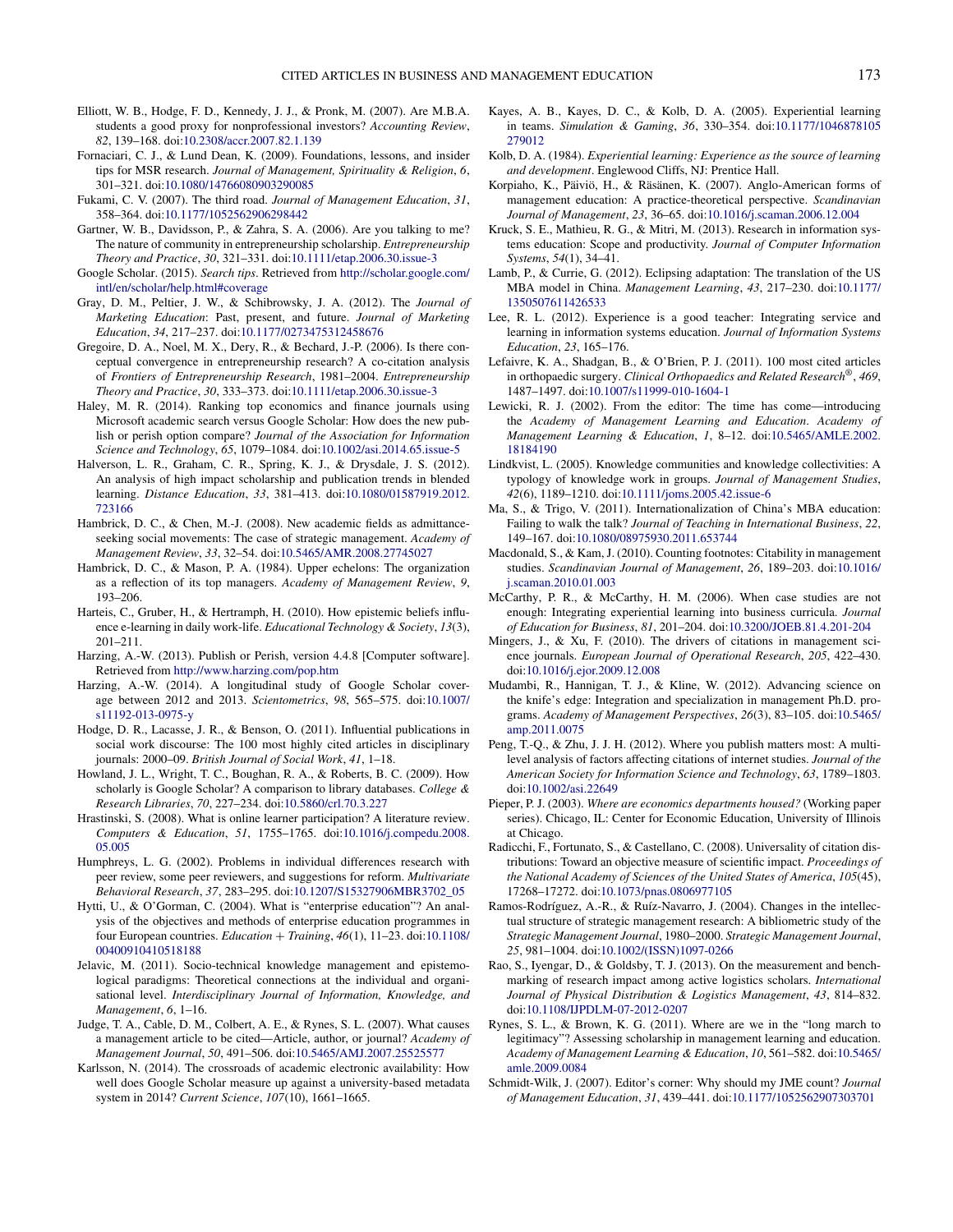- <span id="page-21-12"></span>Schmidt-Wilk, J. (2011). Editor's corner: Fostering management students' creativity. *Journal [of](http://dx.doi.org/10.1177/\gdef yes{no}\penalty \z@ \gdef \ {\penalty \z@ }\gdef no{no}\gdef yes{yes}\gdef \ \gdef \ {\ }\gdef no{no}\gdef yes{yes}{\penalty \z@ \gdef \ {\penalty \z@ }\gdef no{no}\gdef yes{yes}}1052562911427126) [Management](http://dx.doi.org/10.1177/\gdef yes{no}\penalty \z@ \gdef \ {\penalty \z@ }\gdef no{no}\gdef yes{yes}\gdef \ \gdef \ {\ }\gdef no{no}\gdef yes{yes}{\penalty \z@ \gdef \ {\penalty \z@ }\gdef no{no}\gdef yes{yes}}1052562911427126) [Education](http://dx.doi.org/10.1177/\gdef yes{no}\penalty \z@ \gdef \ {\penalty \z@ }\gdef no{no}\gdef yes{yes}\gdef \ \gdef \ {\ }\gdef no{no}\gdef yes{yes}{\penalty \z@ \gdef \ {\penalty \z@ }\gdef no{no}\gdef yes{yes}}1052562911427126)*, *35*, 775–778. doi:[10.1177/](http://dx.doi.org/10.1177/1052562911427126) [1052562911427126](http://dx.doi.org/10.1177/1052562911427126)
- <span id="page-21-6"></span>Serenko, A., & Bontis, N. (2009). A citation-based ranking of the business ethics scholarly journals. *International Journal of Business Governance and Ethics*, *4*, 390–398. doi[:10.1504/IJBGE.2009.023790](http://dx.doi.org/10.1504/\gdef yes{no}\penalty \z@ \gdef \ {\penalty \z@ }\gdef no{no}\gdef yes{yes}\gdef \ \gdef \ {\ }\gdef no{no}\gdef yes{yes}{\penalty \z@ \gdef \ {\penalty \z@ }\gdef no{no}\gdef yes{yes}}IJBGE.2009.023790)
- <span id="page-21-8"></span>Soutar, G., & Murphy, J. (2009). Journal quality: A Google Scholar analysis. *Australasian Marketing Journal (AMJ)*, *17*, 150–153. doi:[10.1016/](http://dx.doi.org/10.1016/j.ausmj.2009.05.009) [j.ausmj.2009.05.009](http://dx.doi.org/10.1016/j.ausmj.2009.05.009)
- <span id="page-21-1"></span>Starbuck, W. H. (2003). Turning lemons into lemonade: Where is the value in peer reviews? *Jour[nal of Management Inquiry](http://dx.doi.org/10.1177/\gdef yes{no}\penalty \z@ \gdef \ {\penalty \z@ }\gdef no{no}\gdef yes{yes}\gdef \ \gdef \ {\ }\gdef no{no}\gdef yes{yes}{\penalty \z@ \gdef \ {\penalty \z@ }\gdef no{no}\gdef yes{yes}}1056492603258972)*, *12*, 344–351. doi:[10.1177/](http://dx.doi.org/10.1177/1056492603258972) [1056492603258972](http://dx.doi.org/10.1177/1056492603258972)
- <span id="page-21-2"></span>Tahai, A., & Meyer, M. J. (1999). A revealed preference study of management journals' direct influences. *Strategic Management Journal*, *20*, 279–296. doi[:10.1002/\(ISSN\)1097-0266](http://dx.doi.org/10.1002/\gdef yes{no}\penalty \z@ \gdef \ {\penalty \z@ }\gdef no{no}\gdef yes{yes}\gdef \ \gdef \ {\ }\gdef no{no}\gdef yes{yes}{\penalty \z@ \gdef \ {\penalty \z@ }\gdef no{no}\gdef yes{yes}}(ISSN)1097-0266)
- <span id="page-21-11"></span>Urbancic, F. R. (2009). Individual and institutional contributors to research in accounting education. *The Accounting Educators' Journal*, *19*, 21–44.
- <span id="page-21-5"></span>Urbancic, F. R. (2011). The gatekeepers of business education research: An institutional analysis. *Journal of Education for Business*, *86*, 302–310. doi[:1](http://dx.doi.org/10.1080/\gdef yes{no}\penalty \z@ \gdef \ {\penalty \z@ }\gdef no{no}\gdef yes{yes}\gdef \ \gdef \ {\ }\gdef no{no}\gdef yes{yes}{\penalty \z@ \gdef \ {\penalty \z@ }\gdef no{no}\gdef yes{yes}}08832323.2010.520757)[0.1080/08832323.2010.520757](http://dx.doi.org/10.1080/08832323.2010.520757)
- <span id="page-21-7"></span>Van Aalst, J. (2010). Using Google Scholar to estimate the impact of journal articles in education. *[Educational Researcher](http://dx.doi.org/10.3102/\gdef yes{no}\penalty \z@ \gdef \ {\penalty \z@ }\gdef no{no}\gdef yes{yes}\gdef \ \gdef \ {\ }\gdef no{no}\gdef yes{yes}{\penalty \z@ \gdef \ {\penalty \z@ }\gdef no{no}\gdef yes{yes}}0013189X10371120)*, *39*, 387–400. doi:[10.3102/](http://dx.doi.org/10.3102/0013189X10371120) [0013189X10371120](http://dx.doi.org/10.3102/0013189X10371120)
- <span id="page-21-10"></span>Walter, C., & Ribière, V. (2013). A citation and co-citation analysis of 10 years of KM theory and practices. *Knowledge Management Research & Practice*, *11*, 221–229. doi[:10.1057/kmrp.2013.25](http://dx.doi.org/10.1057/\gdef yes{no}\penalty \z@ \gdef \ {\penalty \z@ }\gdef no{no}\gdef yes{yes}\gdef \ \gdef \ {\ }\gdef no{no}\gdef yes{yes}{\penalty \z@ \gdef \ {\penalty \z@ }\gdef no{no}\gdef yes{yes}}kmrp.2013.25)
- <span id="page-21-13"></span>Wankel, C., & DeFillippi, R. (Eds.). (2010). *Being and becoming a management education scholar*. Charlotte, NC: Information Age Publishing.
- <span id="page-21-4"></span>Webster, J., & Watson, R. T. (2002). Analyzing the past to prepare for the future: Writing a literature review. *MIS Quarterly*, *26*(2), xiii–xxiii.
- <span id="page-21-0"></span>Whetten, D. (2008). Introducing AMLE's special section on learning & education research databases. *Academy of Management Learning & Education*, *7*, 138. doi[:1](http://dx.doi.org/10.5465/\gdef yes{no}\penalty \z@ \gdef \ {\penalty \z@ }\gdef no{no}\gdef yes{yes}\gdef \ \gdef \ {\ }\gdef no{no}\gdef yes{yes}{\penalty \z@ \gdef \ {\penalty \z@ }\gdef no{no}\gdef yes{yes}}AMLE.2008.31413872)[0.5465/AMLE.2008.31413872](http://dx.doi.org/10.5465/AMLE.2008.31413872)
- <span id="page-21-3"></span>Worrell, D. L. (2009). Assessing business scholarship: The difficulties in moving beyond the rigor-relevance paradigm trap. *Academy of Management Learning & Education*, *8*, 127–130. doi[:10.5465/AMLE.2009.37012187](http://dx.doi.org/10.5465/\gdef yes{no}\penalty \z@ \gdef \ {\penalty \z@ }\gdef no{no}\gdef yes{yes}\gdef \ \gdef \ {\ }\gdef no{no}\gdef yes{yes}{\penalty \z@ \gdef \ {\penalty \z@ }\gdef no{no}\gdef yes{yes}}AMLE.2009.37012187)
- <span id="page-21-9"></span>Wu, M., & Chen, S.-C. (2014). Graduate students appreciate Google Scholar, but still find use for libraries. *Electronic Library*, *32*(3), 375–389. doi[:1](http://dx.doi.org/10.1108/\gdef yes{no}\penalty \z@ \gdef \ {\penalty \z@ }\gdef no{no}\gdef yes{yes}\gdef \ \gdef \ {\ }\gdef no{no}\gdef yes{yes}{\penalty \z@ \gdef \ {\penalty \z@ }\gdef no{no}\gdef yes{yes}}EL-08-2012-0102)[0.1108/EL-08-2012-0102](http://dx.doi.org/10.1108/EL-08-2012-0102)

# **APPENDIX: PROFILES OF THE 10 MOST HIGHLY CITED ARTICLES**

Ghoshal (2005; 2,385 citations) pointed to the need of researchers to go deeper in understanding how their theories could have a potentially negative impact on societies. For example, he questioned the focus on negative assumptions about human nature in applying agency theory and transaction cost theory in business school curricula, which could lead to questionable behaviors. The importance of developing theories that better reflect complexity of behaviors, both good and bad, has to be considered carefully in theory development and educational practice for a better world. His call was for researchers to play a positive role through their theory development and research.

Kolb and Kolb (2005; 1,596 citations) present the concept of learning spaces and its use as a framework to explore the relationship between different student learning styles and different institutional learning environments. By using this framework, they showed through student samples how a learning environment could be designed to suit different student learning styles. These, in turn, have implications for longitudinal outcome

assessment, curriculum development, student development, and faculty development.

Bennis and O'Toole (2005; 1,529 citations) were critical of how business schools' curricula have not met the needs of the business world. The call to measure business schools by competencies of their graduates instead of by research output is an important theme of the article. There is a need to understand and address the divergence of focus in what business schools deem to be important in their endeavors (research publication and related priorities) and what the business world deems to be important in its expectations of business schools (i.e., student ability to meet employer expectations).

Pfeffer and Fong (2002; 1,347 citations) were critical of business school graduates and the lack of a relationship between a business degree qualification and career success. In other words, did students really learn anything useful in business schools that they could use at the workplace and be recognized for their contributions? Another critique was the lack of relevance in business school research for business practices. Their call was for business schools to reinvent their programs through practices such as accepting more experienced students who have the ability to practice what they learn in schools; using multidisciplinary design rather than the functional approach, which could result in silo thinking; challenging problem conceptualization and thinking instead of learning concepts; and requiring clinical components to develop business skills.

Alavi (1994; 1,204 citations) developed a targeted research piece that showed how group decision support systems (GDSS) that are anchored in information technology research could improve student learning, collaboration, problem analysis and other positive learning effects. An important contribution of GDSS was in providing students instantaneous feedback on their learning decisions—a mechanism that helps students learn from their decisions at their most receptive learning points.

Piccoli, Ahmad, and Ives (2001; 1,077 citations) explored differences between a Web-based virtual learning environment (VLE) and the traditional face-to-face classroom. They also pointed out differences between these two environments and a computer-aided instruction (CAI) approach for learning design. The article drew boundaries for the VLE research domain, and addressed relationships among emerging VLE constructs for future research.

Leidner and Jarvenpaa (1995; 1,031 citations) showed how different learning modes should be considered in adapting information technology to the learning environment. For example, contrasts need to be made between learning settings of individual learning and group learning, or development of jointly discovered knowledge and transfer of knowledge in information technology design. Arising from such careful consideration, emerging technology enhanced learning models could help educators provide better learning environments for students.

Kuratko (2005; 889 citations) reviewed entrepreneurship education and its research landscape, and called attention to 10 areas for action: move entrepreneurship education into a